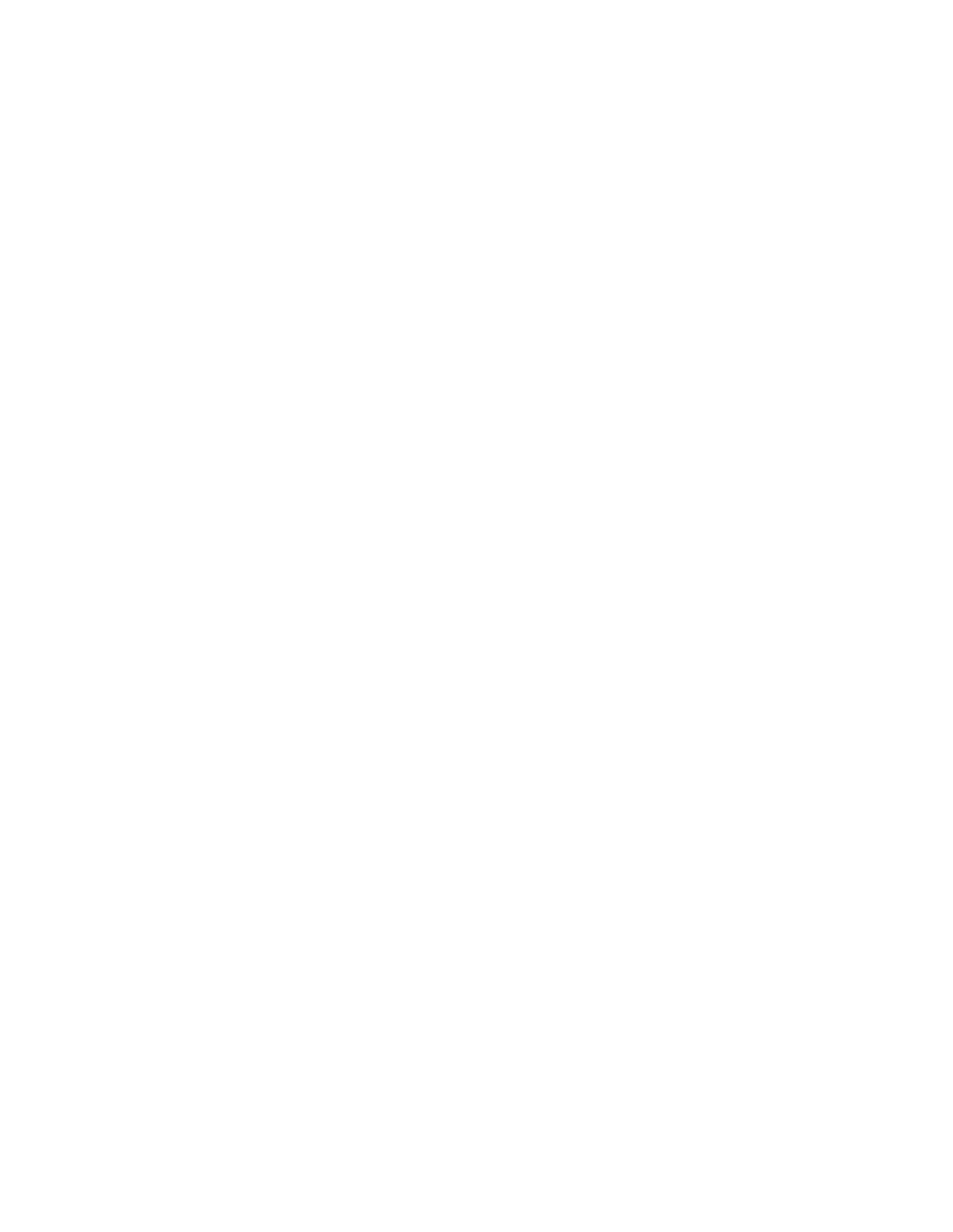# Energy Saved, Dollars Earned Real-World Examples of How Energy Efficiency Can Benefit Maryland Consumers

Travis Madsen, Josh Hoen and Sarah Payne Frontier Group

Johanna Neumann Maryland PIRG Foundation

February 2008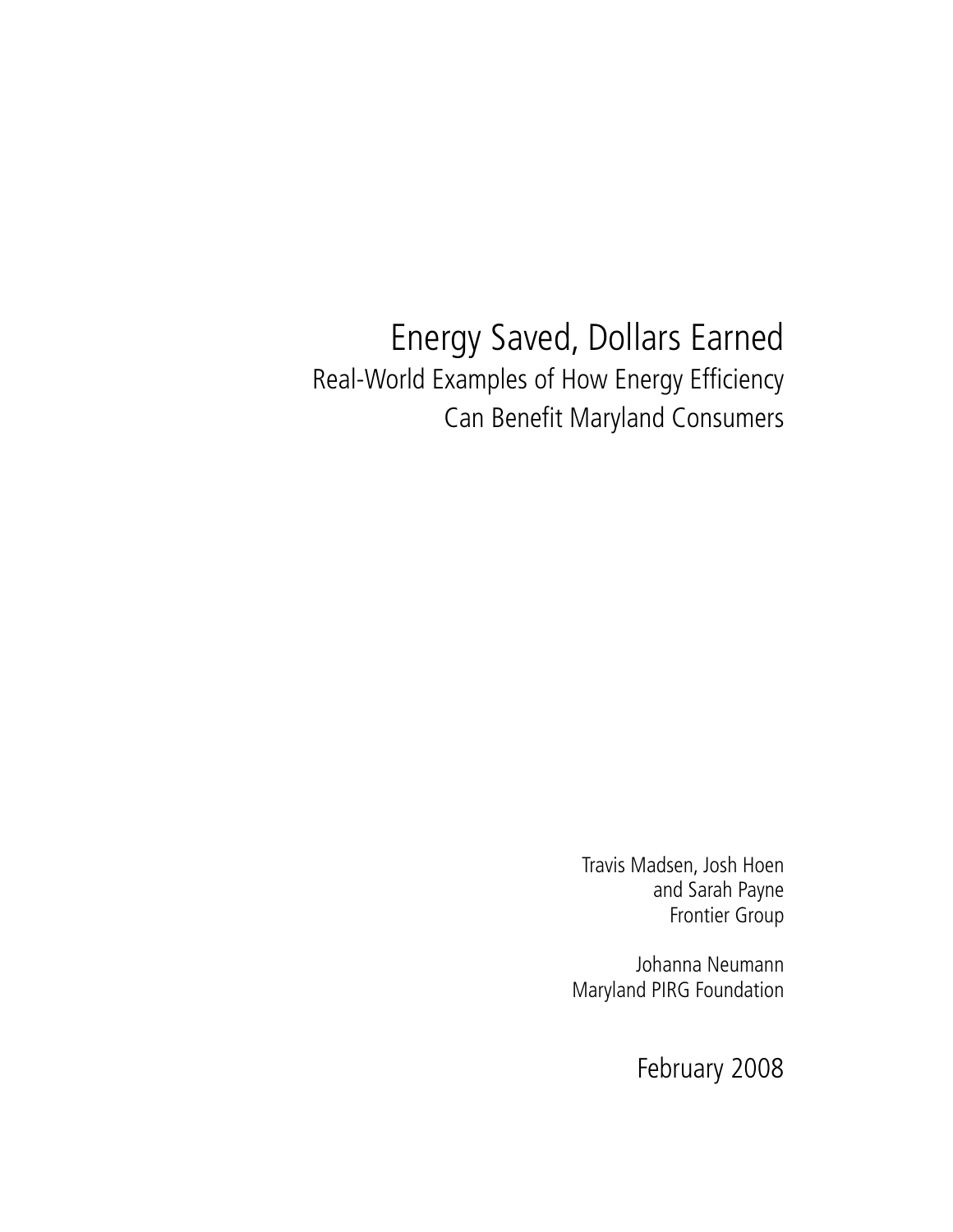# Acknowledgments

The authors wish to thank Bill Prindle of the American Council for an Energy-Efficient Economy; Fred Hoover of Duncan, Weinberg, Genzer & Pembroke, P.C.; Richard Sedano of the Regulatory Assistance Project; Paula Carmody of the Maryland Office of People's Counsel; Pat Stuntz of the Campbell Foundation for the Environment; Beth Harber of the Abell Foundation; and Dick Brooks of Action Media for their insightful review of this report. Thanks also to Tony Dutzik and Elizabeth Ridlington of Frontier Group for editorial assistance.

This report is made possible with funding from the Abell Foundation.

The authors bear any responsibility for factual errors. The recommendations are those of Maryland PIRG Foundation. The views expressed in this report are those of the authors and do not necessarily reflect the views of our funders or those who provided review.

© 2008 Maryland Public Interest Research Group Foundation

With public debate around important issues often dominated by special interests pursuing their own narrow agendas, Maryland PIRG Foundation offers an independent voice that works on behalf of the public interest. Maryland PIRG Foundation, a  $501(c)(3)$  organization, works to protect consumers and promote good government in Maryland. We investigate problems, craft solutions, educate the public, and offer Maryland residents meaningful opportunities for civic participation.

Frontier Group conducts research and policy analysis to support a cleaner, healthier and more democratic society. Our mission is to inject accurate information and compelling ideas into public policy debates at the local, state and federal levels.

For more information about Maryland PIRG Foundation, or for additional copies of this report, please visit our Web site at www.marylandpirg.org.

*Cover Photos: Compact fluorescent bulb, Edelmar of iStockphoto.com; Money, Jake Levin; Electricity meter, Kenn Kiser. Layout: Harriet Eckstein Graphic Design*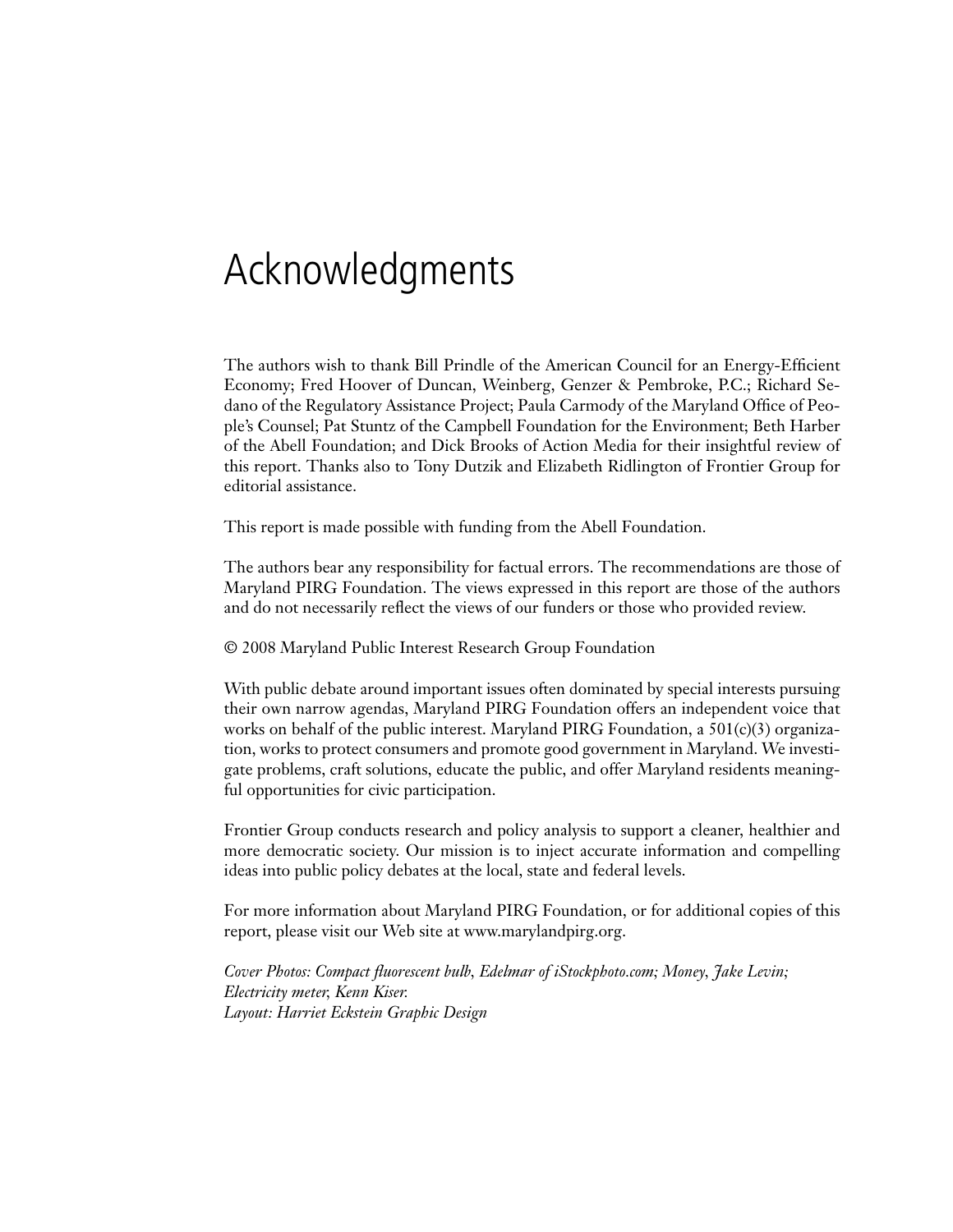# Table of Contents

| <b>Executive Summary</b>                                                                                                                                                                                                                                                         | 1                          |
|----------------------------------------------------------------------------------------------------------------------------------------------------------------------------------------------------------------------------------------------------------------------------------|----------------------------|
| Introduction                                                                                                                                                                                                                                                                     | 5                          |
| The Role of Efficiency in Solving Maryland's<br>Energy Challenges                                                                                                                                                                                                                | 6                          |
| Maryland's Energy Crisis<br>Solving the Energy Crisis with Increased Efficiency                                                                                                                                                                                                  | 6<br>11                    |
| Real-World Examples of Energy Efficiency at Work<br>Efficiency Programs Help Homeowners Tap Into                                                                                                                                                                                 | 14                         |
| The Energy Savings Potential Within Their Homes                                                                                                                                                                                                                                  | 14                         |
| Replacing Outdated Appliances with Efficient Alternative<br>Choosing Efficient Furnaces and Air Conditioners                                                                                                                                                                     | 15<br>16<br>17             |
| Identifying Opportunities to Improve Weatherization<br>Increasing the Use of Energy-Efficient Lighting<br>Building New Homes to Be Efficient from the Start<br>Helping Low-Income Families Cut Their Energy Costs                                                                | 19<br>20<br>21             |
| Efficiency Programs Help Businesses, Industry<br>and Institutions Manage Energy Costs                                                                                                                                                                                            | 22                         |
| Helping Small Businesses Install Efficient Equipment<br>Building and Expanding with Energy Smart Design<br>Cutting Energy Costs through Highly Efficient Lighting<br>Upgrading Industrial Facilities with Efficient Equipment<br>Designing Energy-Efficient Industrial Processes | 22<br>23<br>25<br>26<br>27 |
| Energy Efficiency Can Help Avert an Energy Crisis<br>Saving Energy Quickly to Prevent Rolling Blackouts                                                                                                                                                                          | 28<br>28                   |
| Since Deregulation, Maryland's Investment<br>in Energy Efficiency Has Plummeted                                                                                                                                                                                                  | 30                         |
| <b>Policy Recommendations</b>                                                                                                                                                                                                                                                    | 33                         |
| <b>Notes</b>                                                                                                                                                                                                                                                                     | 36                         |
|                                                                                                                                                                                                                                                                                  |                            |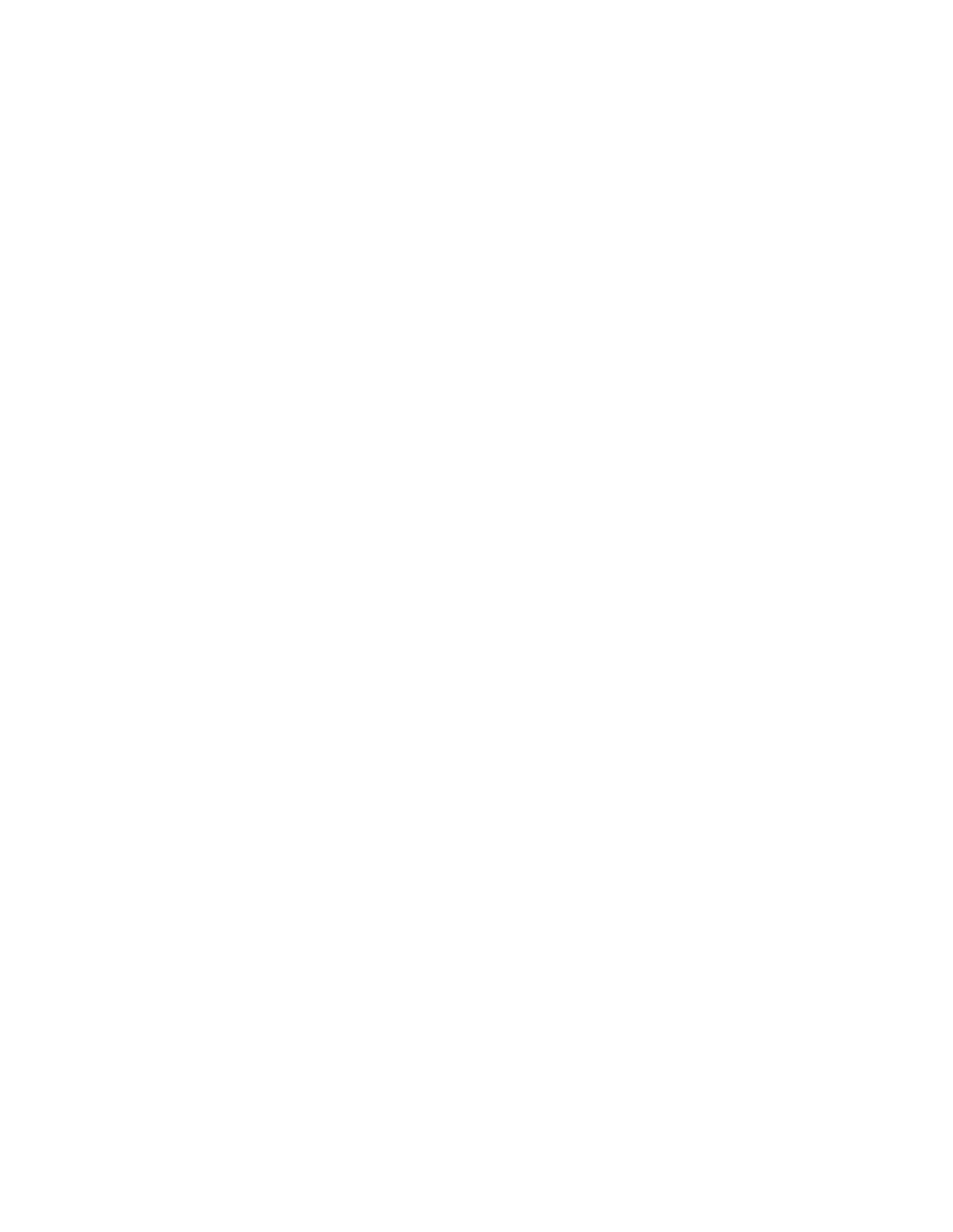# Executive Summary

**Maryland is at an energy cross-**<br>road—facing a crisis, but also an opportunity. road—facing a crisis, but also an opportunity.

Marylanders are paying more to light and heat their homes, run their businesses, and to get where they need to be. In five years, electricity and natural gas prices have jumped more than 50 percent, even after adjusting for inflation. Millions of dollars are leaving the state to pay for fuel imports, draining our local economy. Moreover, the Public Service Commission says unless we take action, Maryland will likely face rolling electric blackouts as early as 2011.

The fastest, cheapest and cleanest way to address this crisis is to turn what is now wasted energy into a useful resource to power our homes, offices and factories. Right now, Maryland has the opportunity to increase energy efficiency, so that we can get more heat, light, and work from the energy we already use. Rather than spend billions on new power plants, transmission lines and higher rates, we can invest in energy-efficient technologies—saving significant amounts of electricity and natural gas, and saving every homeowner and business money on their energy bills.

For guidance, Maryland can look to states across the country that have adopted strategies to increase energy efficiency. These programs deliver dollar savings for the citizens, businesses and institutions that participate. Moreover, they reduce costs, improve the reliability of the energy system, delay the need to build new power plants, slow rising energy prices, create jobs, and strengthen the economy for society as a whole.

**Energy efficiency programs can help homeowners tap into vast potential energy savings, offsetting up-front costs and delivering long-term savings on energy bills. For example:**

- Through public education and targeted rebates, New York encourages homeowners to replace outdated and inefficient appliances with energy-saving models. Participating families save an average of \$600 per year in energy costs.
- New Jersey offers rebates to homeowners who purchase efficient furnaces or air conditioners. Tens of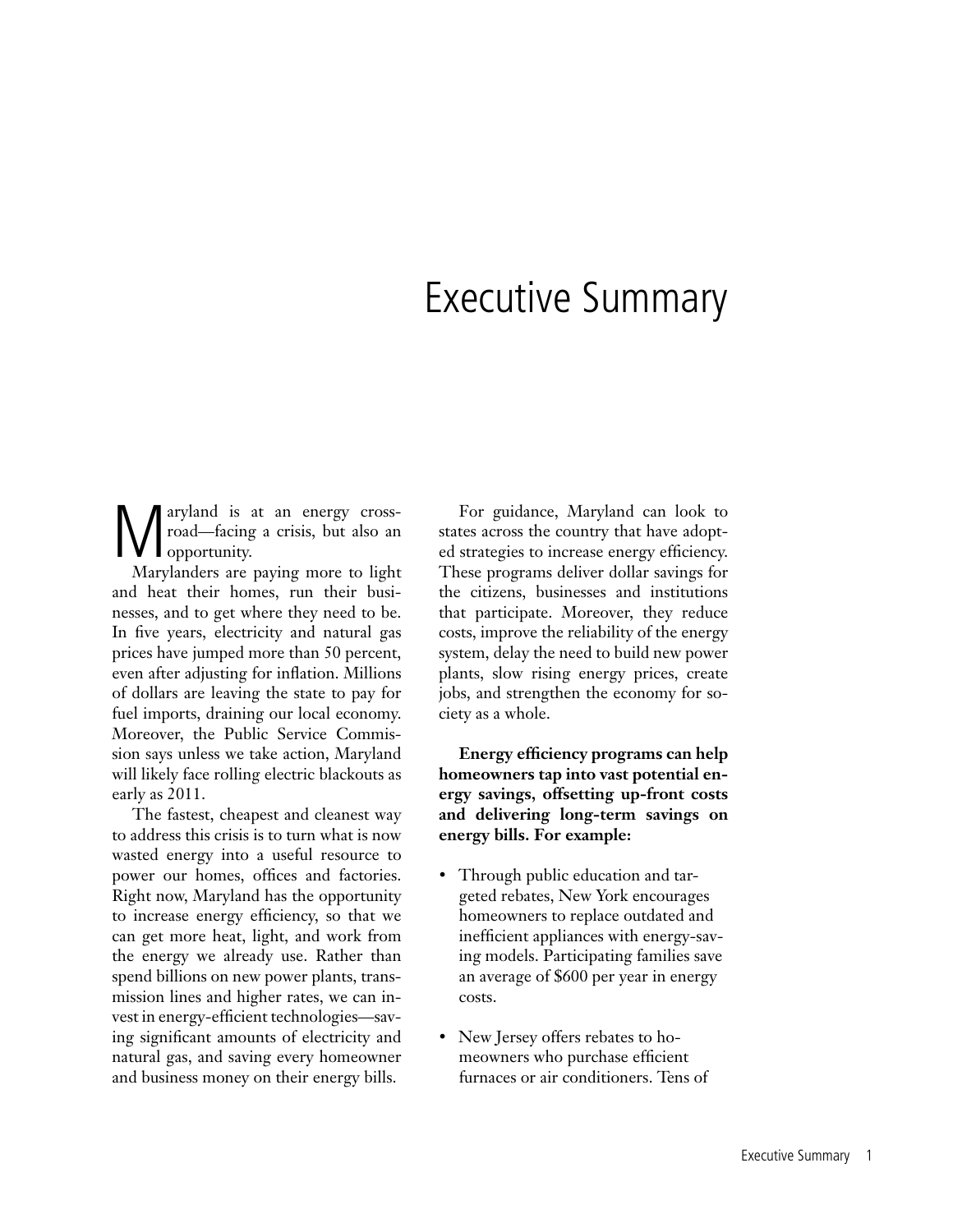thousands of New Jersey households have participated and now save an average of \$63 per year on heating and cooling.

- A Minnesota gas utility offers low-cost home energy audits to help identify areas where more efficient insulation and weatherization can save significant amounts on energy bills. For the more than 20,000 homeowners who have participated, the program has helped to blunt the impact of recent spikes in the cost of natural gas.
- California utilities provide discounts on compact fluorescent light bulbs, which deliver the same levels of light as incandescent bulbs while using 75 percent less electricity and lasting up to 10 times as long. Pacific Gas & Electric estimates that in 2007, its customers installed about 25 million efficient bulbs—which will yield on the order of \$300 million in electricity savings over time.
- Vermont educates home-builders about energy-efficient design and building techniques, increasing the quality of home construction. In 2006, 22 percent of all new homes in the state met Energy Star performance



standards, with energy bills at least 30 percent lower than a typical home.

• Pennsylvania helps low-income customers reduce their energy bills through free home energy audits and weatherization. In 2004, the program saved the average low-income family about \$300 per year, or 2 percent of their annual income.

**Energy efficiency programs can help businesses, industry, local government and institutions achieve new competitiveness by managing energy use. For example:**

- In Massachusetts, a utility offers free energy audits for small business customers, plus financial incentives toward the installation of efficient equipment—paying up to 70 percent of the cost of the new equipment, with interest-free financing on the rest. Participating businesses typically see a 30 percent reduction in their energy use.
- New York offers a program that helps schools, hospitals, businesses, factories and local governments incorporate energy efficient design and install efficient equipment at the time of construction, when it is most cost-effective. The program offers up to \$55,000 in design assistance, free ongoing advice from trained architects and engineers, incentives for the purchase of energy efficient technologies, and rewards of up to \$15,000 for achieving high energy performance.
- Minnesota's largest electric utility helps businesses identify opportunities to reduce lighting costs and provides rebates to facilities that install energyefficient lighting. From 2001 to 2003, the program saved businesses and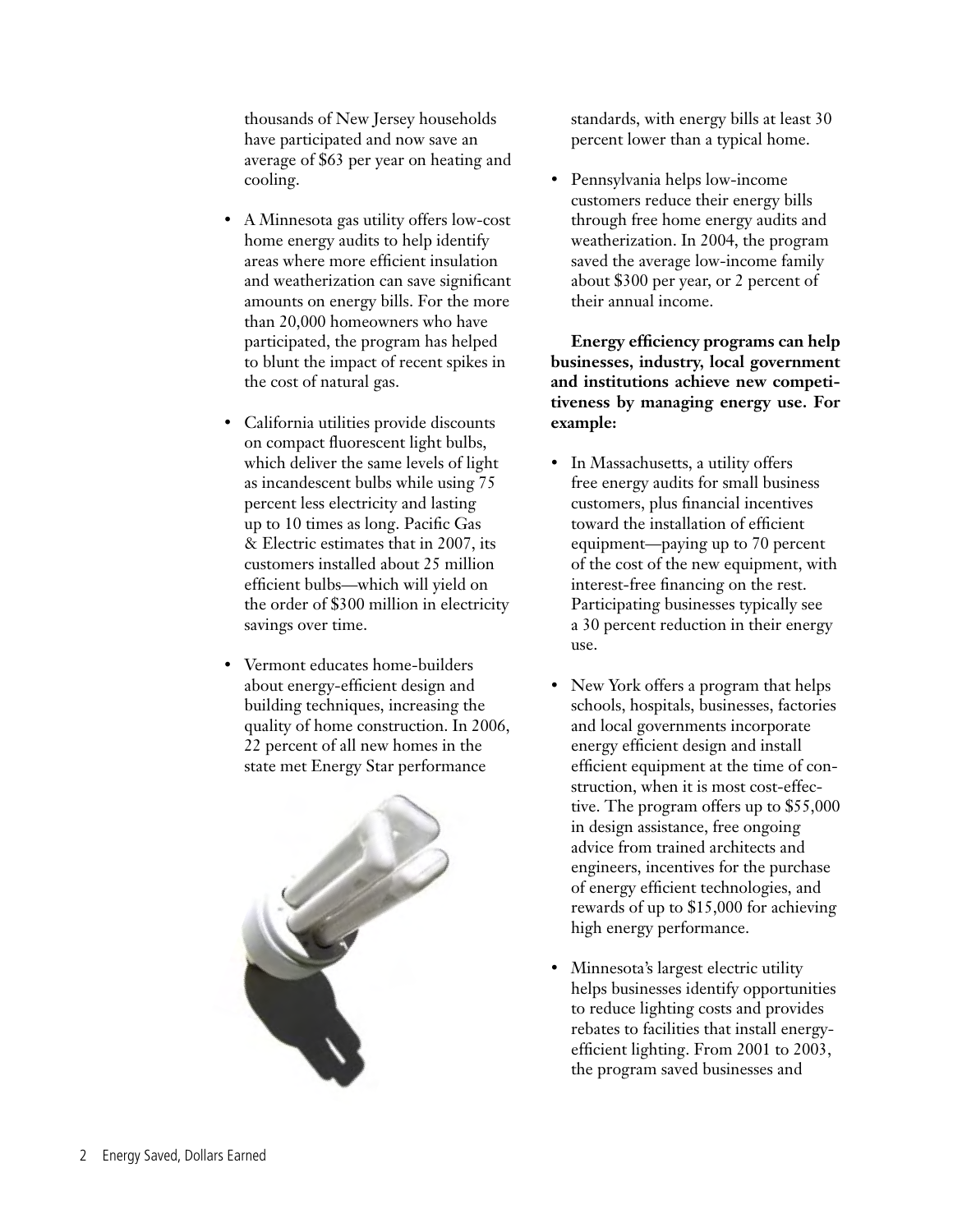institutions in Minnesota nearly \$16 million on electricity—savings that will last many years.

- Connecticut offers a program that helps businesses to replace outdated equipment with energy-efficient models—covering the entire additional cost of efficient equipment over standard versions.
- Wisconsin created a program to help manufacturers and industrial facilities reduce energy use, providing technical advice, training, information, and financial incentives. In 2006, Wisconsin businesses saved more than \$17 million through energy efficiency.

**In addition to helping individual homeowners and businesses, energy efficiency programs benefit society as a whole.**

- Energy efficiency can be deployed quickly to help avert an energy crisis. For example, when California was facing ongoing electric blackouts in the summer of 2000, state leaders worked to educate Californians on how to use energy and resources more efficiently. Within 12 months, electricity demand declined by 14 percent—equivalent to the output of 10 large power plants.
- Energy savings function like virtual power plants or virtual natural gas pipelines—but without the need to build costly infrastructure. For example, efficiency measures deployed in Connecticut from 2000 to 2006 will, over time, save the equivalent of the electricity needs of more than 2 million Maryland homes for a year; and between 2001 and 2005, New Jersey's efficiency programs reduced electricity demand enough to replace a mediumsized power plant (450 megawatts).
- Efficiency programs reduce energy prices for everyone. For example, every 1 percent reduction in natural gas demand reduces market prices by 0.8 to 2 percent below forecast levels.
- Energy efficiency is extremely cost effective. For example, every dollar spent on efficiency in Connecticut yields about \$4 in consumer savings over time.
- Efficiency resources cost less than new energy facilities. For example, in 2005, efficiency programs in Wisconsin saved electricity for 3 cents per kWh and natural gas for 18 cents per therm —60 to 80 percent less than average retail prices.
- Efficiency programs create jobs and grow the economy. For example, New York's Energy Smart programs have created 4,200 jobs since 2002, and Wisconsin's Focus on Energy program is expected to increase disposable income for Wisconsin residents by more than \$4 billion over 25 years.

### **With deregulation of its electricity market, Maryland stopped funding its energy efficiency programs.**

- Before the deregulation of the electricity market, Maryland required its utilities to offer energy efficiency services. However, in the years leading up to deregulation in 2000, utility spending on efficiency plummeted from near \$100 million per year (in 2007 dollars) to almost nothing.
- In contrast, states with excellent energy efficiency programs all have policies requiring utilities to set aside money specifically for energy efficiency, or meet specific targets for energy savings.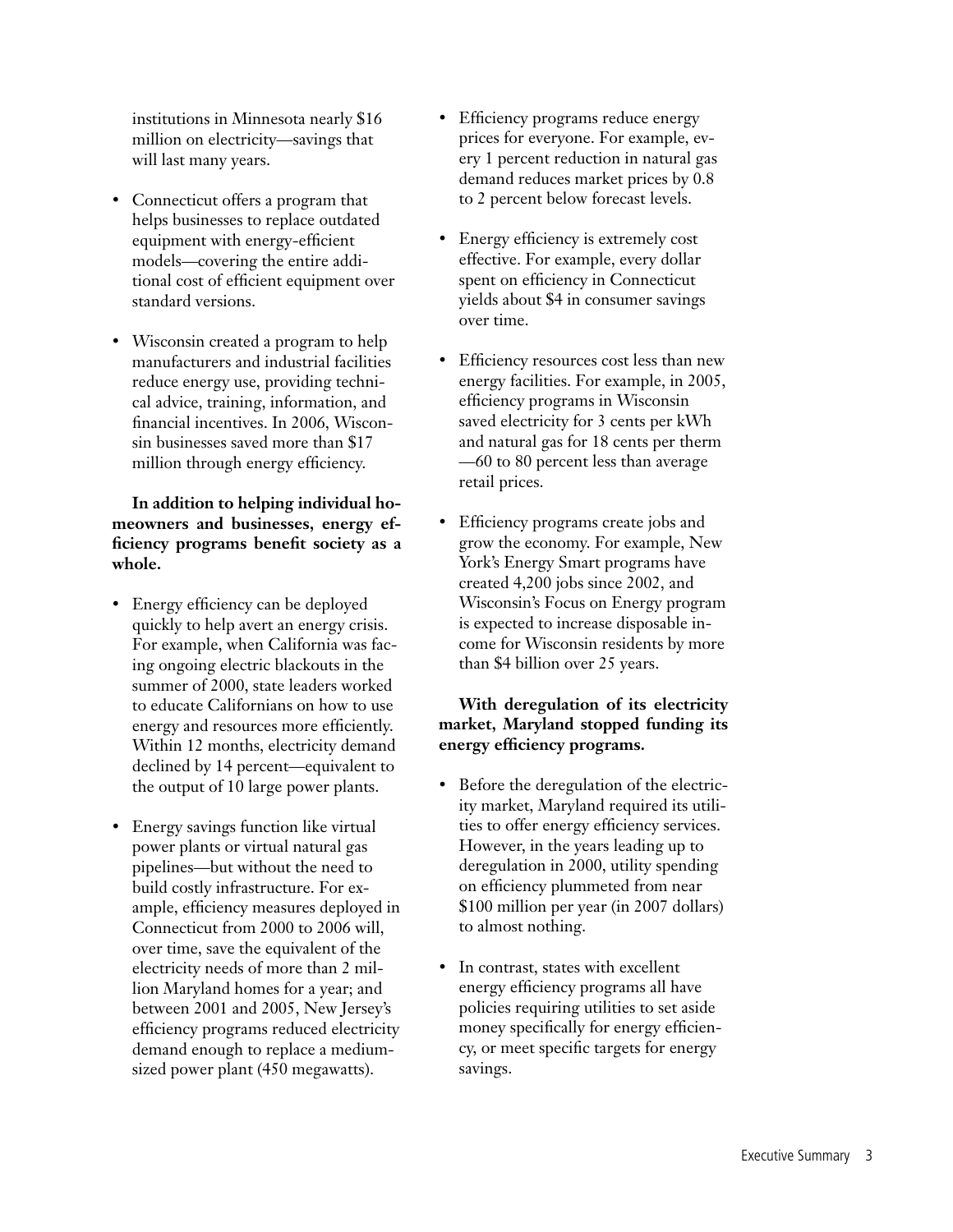**Maryland can once again realize the benefits of energy efficiency by establishing a comprehensive energy efficiency program. The state should:**

- Reduce statewide per-capita electricity consumption 15 percent below 2007 levels by 2015.
- Set energy savings targets for 2020 and beyond, aiming to capture all cost-effective energy-saving opportunities.
- Establish a public benefits fund to

promote energy efficiency, including programs targeted at residential, lowincome, and small business customers.

- Establish a parallel goal of reducing peak electricity demand 15 percent by 2015, reducing the need to build new power plants.
- Finally, the state should act to create a similar energy efficiency goals aimed at reducing consumption of natural gas and heating oil.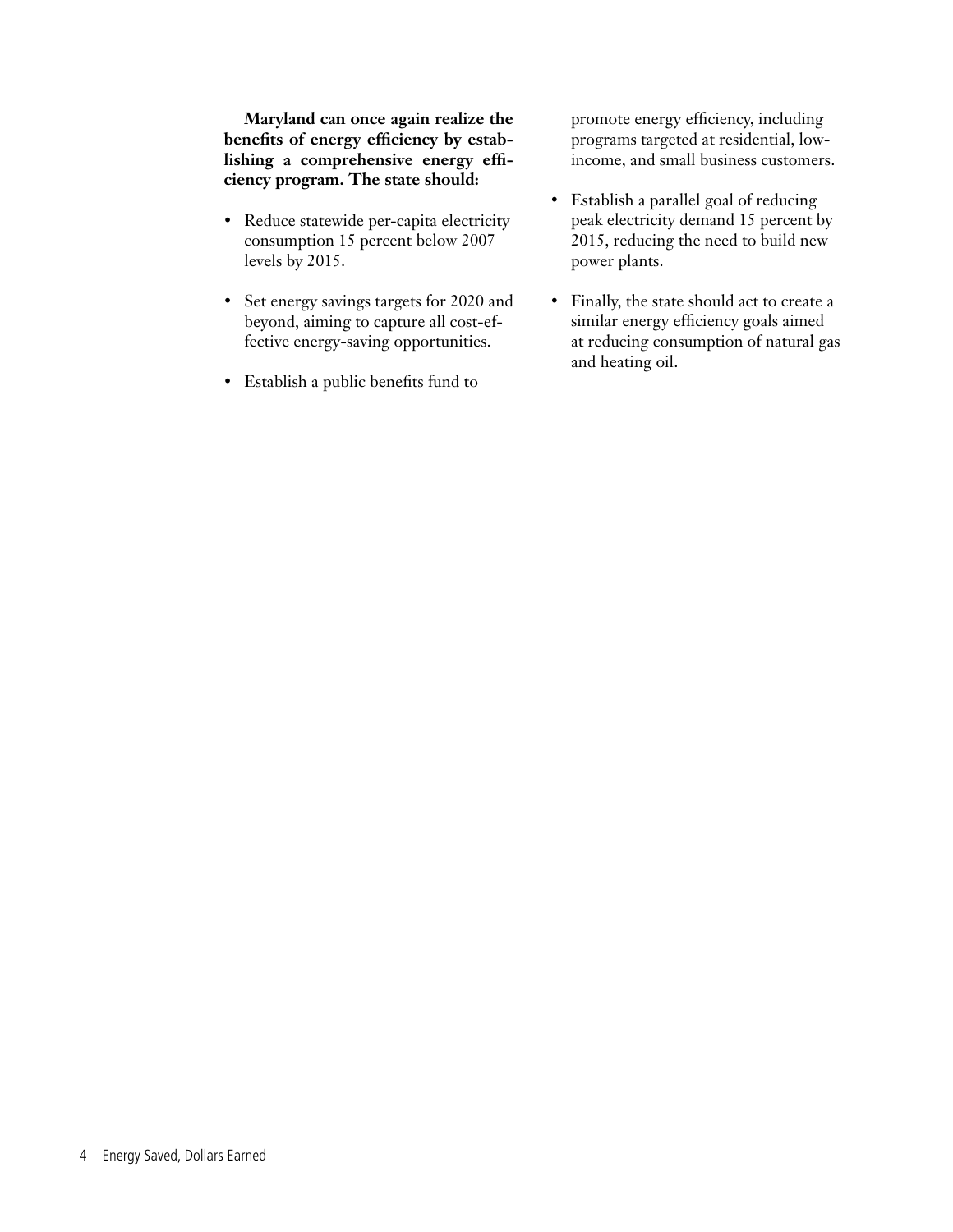# Introduction

aryland is sitting on a vast reserve of energy, waiting to be used. This energy lies in Maryland's homes, businesses, institutions, and industrial facilities. It offers a cost-effective and simple opportunity to solve the state's biggest energy challenges. And at the same time, it offers large potential for citizens and businesses to save on energy bills.

Maryland can tap into this vast resource simply by getting more useful work out of the energy we already use—through improved energy efficiency.

When other states have looked for efficiency opportunities, they have found them everywhere. By deploying energy efficiency programs designed to capture these unused resources, other states are saving substantial amounts of electricity and natural gas, while also saving consumers money, reducing energy prices, preventing the need to build expensive new power plants or gas lines, creating jobs, and improving their economies.

To offer Maryland a picture of how other states are capturing their energy efficiency resources, this report presents case studies of some of the nation's most effective energy efficiency programs.

All of these programs are stable, well funded, and part of a comprehensive, statewide effort to conserve energy. All of these programs are supported by state policy requiring utilities to meet specific energy savings targets, or to set aside funding specifically for efficiency programs—typically supported by a special charge on customers' energy bills. All of these programs deliver substantial, tangible benefits—directly for individuals and businesses that participate, and indirectly for every energy customer statewide.

Maryland already has the technology and the know-how to dramatically reduce our energy consumption. Deploying this know-how can ease pressure on limited fossil fuel supplies, insulate our economy from supply disruptions and price spikes, and help put Maryland back on the right track.

Now is the time to develop and implement a comprehensive energy efficiency program in Maryland. Taking this step, Maryland can place efficient technologies and practices in the hands of individuals and businesses across the state, where they can make the largest difference in solving our energy crisis.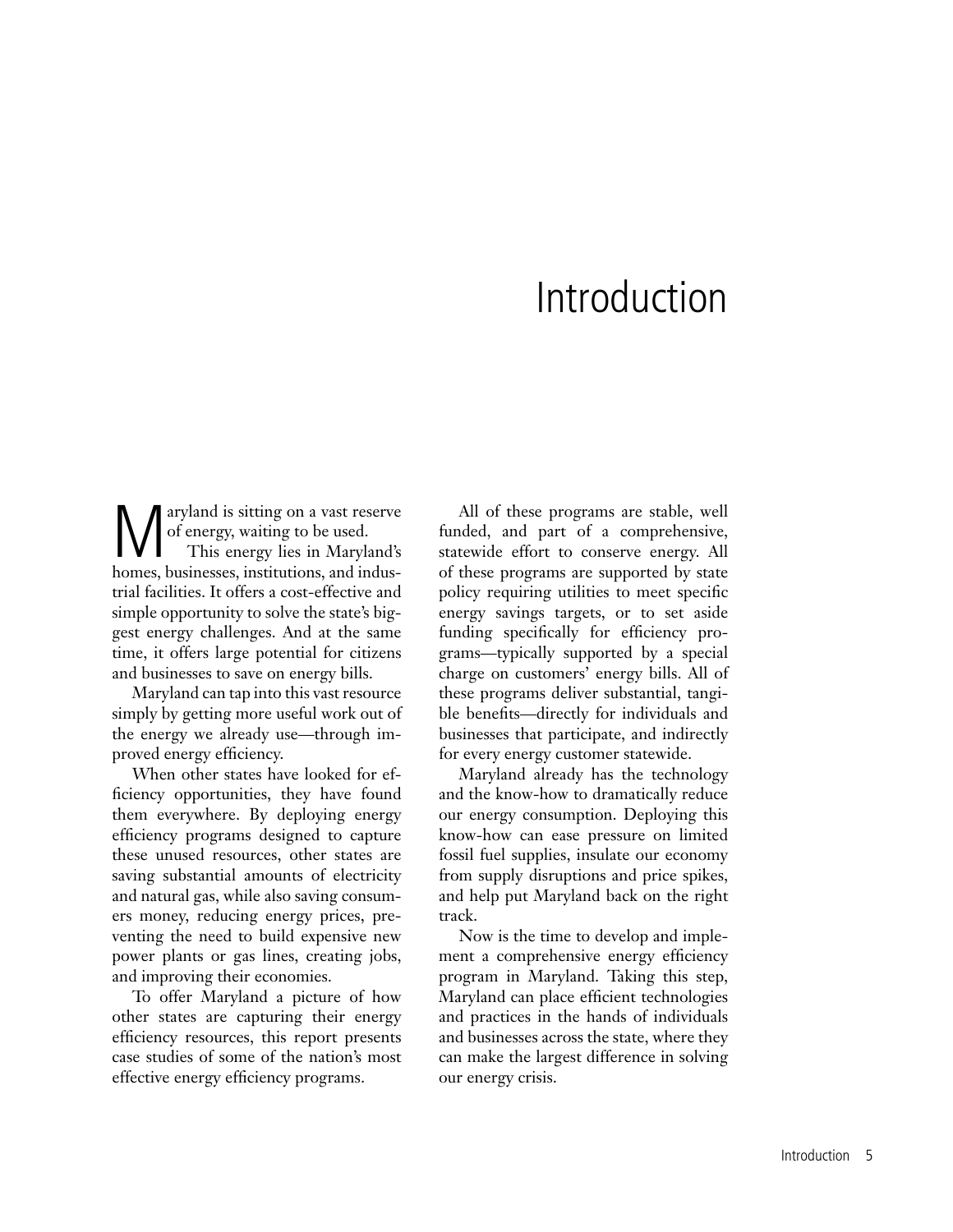# The Role of Efficiency in Solving Maryland's Energy Challenges

Our daily lives and Maryland's econ-<br>
omy depend on a reliable supply of<br>
energy. Unfortunately, Maryland<br>
is now fecing an energy crisis Electricity omy depend on a reliable supply of energy. Unfortunately, Maryland is now facing an energy crisis. Electricity and natural gas costs are rising. Moreover, much of the money Marylanders pay for energy ends up leaving the state to pay for fuel imports, draining the local economy.

Energy efficiency is a critical tool Maryland can use to solve our energy challenges. Efficiency is the simplest, fastest and cheapest way to reduce the strain on Maryland's energy system and contain rising costs.

# Maryland's Energy Crisis

Maryland's energy crisis is characterized by increasing demand for limited supplies of electricity, natural gas and heating oil. As a result, energy costs are rising for Maryland residents and businesses. Moreover, experts predict that Maryland could face rolling blackouts as soon as summer 2011 if no action is taken to ease the electricity crunch.

Energy companies are planning to build expensive and dangerous new facilities to provide more energy, including a new nuclear reactor at Calvert Cliffs, a new liquefied natural gas terminal at Sparrow's Point, and giant electricity transmission lines to facilitate the import of electricity from out of state.

## **Maryland's Energy Crisis is Driven by Increasing Energy Use**

At the heart of Maryland's energy crisis lies ever-increasing demand for energy.

We are using more electricity than we did a decade ago, straining our region's energy infrastructure. Since 1990, total electricity consumption in Maryland has increased by nearly 28 percent.<sup>1</sup> (See Figure 1.) Although large increases in electricity rates have contributed to a downturn in overall electricity consumption since 2005, the long-term trend shows electricity use increasing by about 2 percent per year.

Population growth alone cannot fully account for the increase in electricity use. Maryland homeowners are using 20 percent more electricity per resident today than in  $1990.<sup>2</sup>$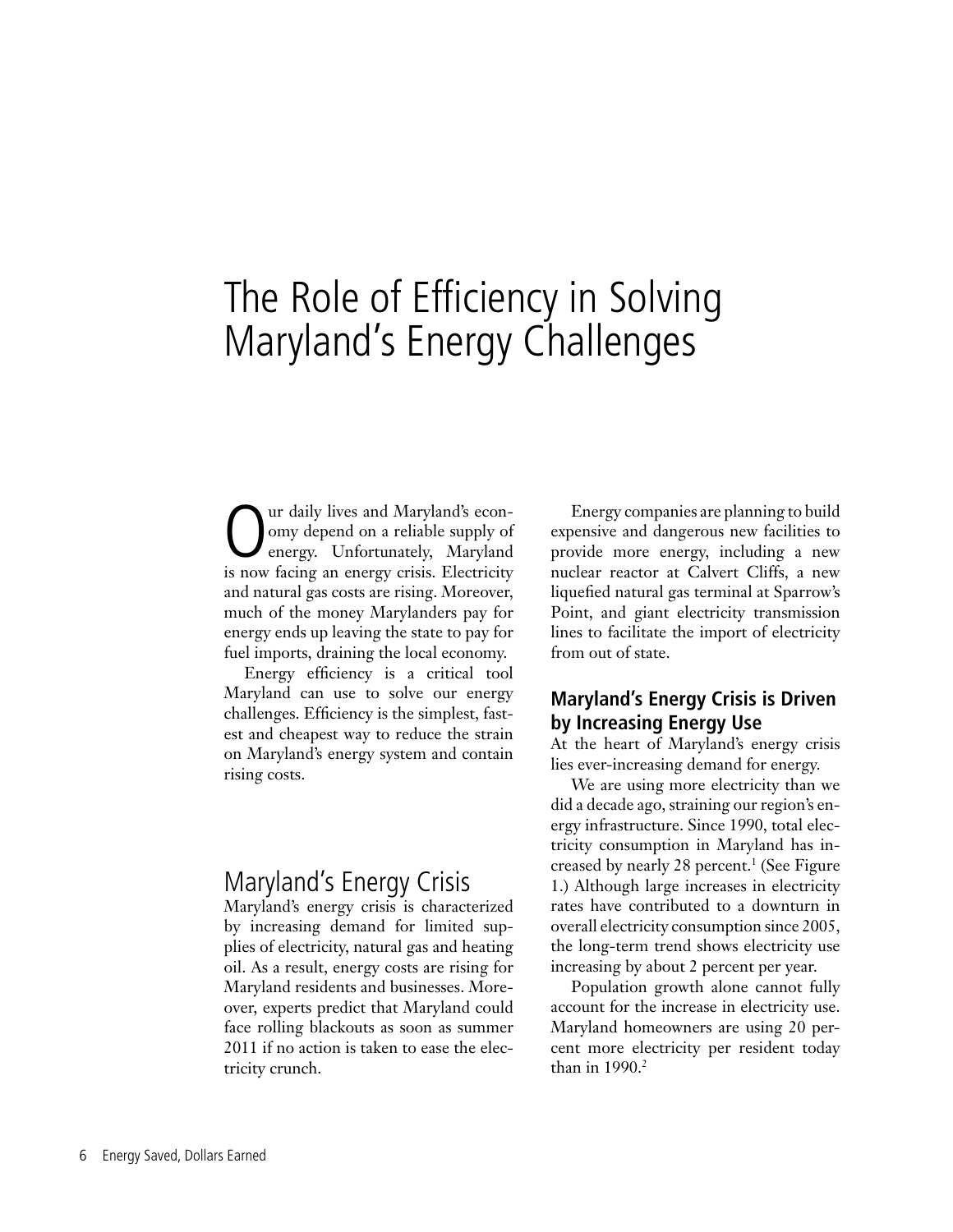### **Energy Bills Are Rising**

Increasing use of limited supplies of energy contributes to higher energy prices. As a result, Marylanders are paying increasing amounts to cover their monthly energy bills.

Electricity rates have spiked significantly since 2002. (See Figure 2). When Maryland leaders were debating whether to restructure the electricity market in late 1998, many companies in the electricity industry promised that increased competition would deliver lower rates. In fact, the opposite has occurred. Following the removal of rate caps in 2006, the price of electricity more than doubled, increasing retail electricity bills by as much as 72 percent, or \$743 a year.4

At the same time, natural gas has become increasingly expensive as demand inches closer toward available supply driven in part by the increased use of gas for electricity generation nationwide. Natural gas prices have risen by more than 50 percent since 2002, increasing the cost of heating our homes and fueling our industries.6 The residential sector has been particularly hard-hit. (See Figure 3.)

Moreover, Marylanders pay more for natural gas than consumers in other parts of America. In June 2007, the average residential price of gas in Maryland was 21 percent higher than the national average.<sup>7</sup>

Families that rely upon heating oil (an estimated 1 in 7 Maryland homes) have suffered even more.<sup>8</sup> After adjusting for inflation, home heating oil prices nearly tripled from January 2002 to January 2008.9 (See Figure 4.)

Increasing energy costs have spelled higher monthly bills for the average Marylander.

Even after adjusting for inflation, the average Maryland resident paid 18 percent more on monthly electricity bills in 2006 than in 2001. 12 Moreover, the average resident paid 15 percent more on gas bills.

**Figure 1: Increasing Consumption of Electricity3**



*From 1990 to 2005, electricity consumption in Maryland increased by nearly 28 percent.*

#### **Figure 2: Electricity Rates Have Increased Dramatically Since 20025**



*Electricity rates in Maryland have spiked significantly since 2002, even after adjusting for inflation.*

Altogether, the typical Maryland family is paying about \$330 more per year (after inflation) for electricity and natural gas now compared to 2001. Homeowners dependent upon heating oil for warmth are paying about \$400 more per year for heating oil alone.<sup>13</sup>

In 2006, consumers reduced their consumption of electricity and natural gas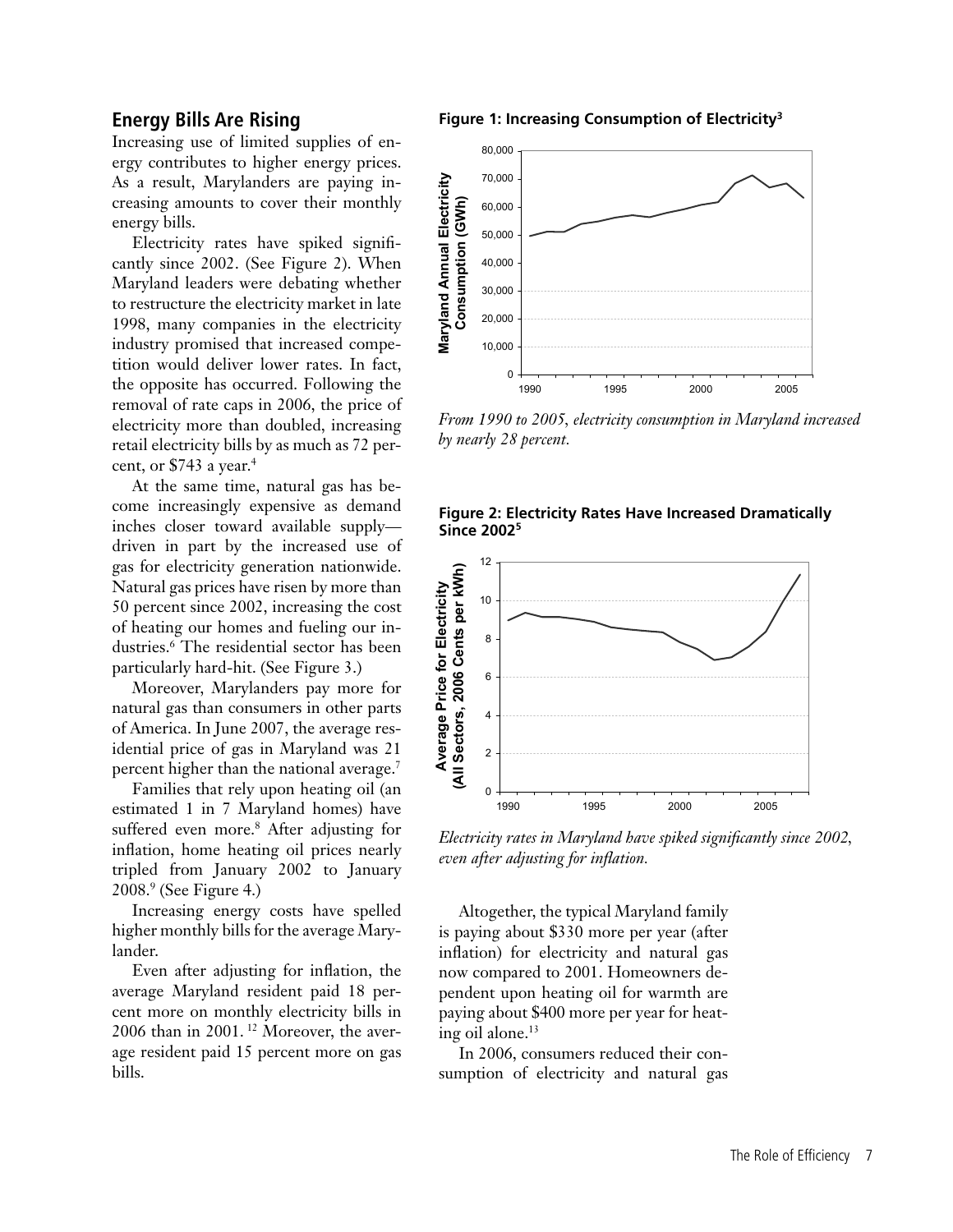compared to the two years before—motivated in part to save money, but also by a relatively mild winter. Had electricity and gas use remained as high, the impact on energy bills would have been much larger.



#### **Figure 3: Residential Natural Gas Prices on the Rise in Maryland<sup>10</sup>**

*The cost of natural gas increased 50 percent from 2002 to 2008, after adjusting for inflation.*





*After adjusting for inflation, home heating oil prices nearly tripled from January 2002 to January 2008.*

### **Importing Fuel Drains Money from Maryland's Economy**

Energy is a major expense in Maryland's economy. And because Maryland imports much of its energy supplies from out of state, energy expenses represent a significant drain on the local economy.

In 2006, Marylanders spent \$6.25 billion on electricity for residential, commercial, and industrial uses.14 Residents spent another \$2.4 billion on natural gas.<sup>15</sup> This is equal to about 3.5 percent of Maryland's gross state product, the total value of all goods and services produced in the state for the year.<sup>16</sup>

Maryland imports all of its natural gas, petroleum and uranium supplies. In addition, although mines in Western Maryland produce coal, most of the state's coal-fired power plants burn coal shipped from West Virginia.17 As a result, Maryland sends more than \$3 billion annually to other states and countries to purchase natural gas and fuels for power plants alone.18

Additionally, Maryland imports about 30 percent of its electricity from out of state—sending additional money out of the local economy.19

### **Concern About the Reliability of the Electric System is Growing**

According to the Maryland Energy Administration, the state is facing an electricity supply shortage that could result in rolling blackouts as early as summer 2011 if no action is taken.<sup>20</sup>

In order to import 30 percent of its electricity, Maryland requires adequate transmission infrastructure connecting consumers to generators out of state. However, transmission bottlenecks are developing—especially on the Delmarva Peninsula and into the Baltimore/Washington metropolitan area—contributing to higher electricity prices and reliability concerns.21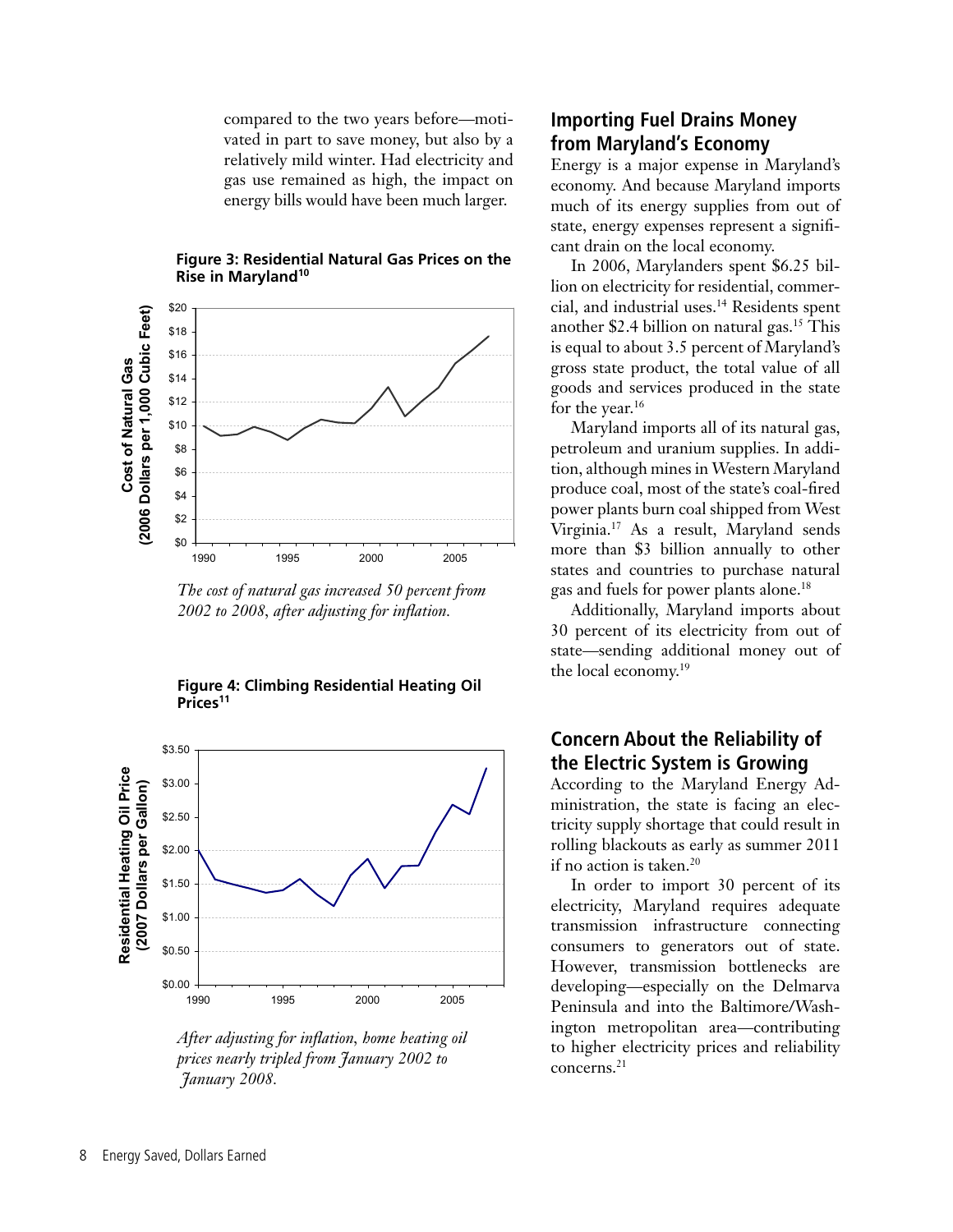## **Energy Companies Are Proposing To Build Expensive and Dangerous Energy Facilities**

To address the crisis, energy companies are proposing to build additional facilities to supply more energy for Maryland. Proposed projects include an additional nuclear reactor at Calvert Cliffs, another offshore liquefied natural gas terminal at Sparrow's Point, and large transmission lines connecting Maryland to power plants in Virginia.

### *Calvert Cliffs*

Forecasts for electricity consumption to continue to increase in Maryland have led Constellation Energy to conclude that more power plants are necessary to maintain the reliability of the electricity system. Constellation has proposed constructing a 1,600 MW nuclear reactor next to the existing reactors at Calvert Cliffs. If built, this facility would be the largest nuclear reactor in the United States.<sup>22</sup>

Nuclear power is an extremely expensive resource. Constellation estimates that designing and building the plant will cost \$2.5 to \$3.0 billion.<sup>23</sup> However, this is likely an underestimate. As of January 2008, more than 30 new nuclear reactors are on the drawing boards nationwide—along with many other power projects worldwide. As a result, the cost of concrete, steel, copper, labor, and reactor technology has dramatically increased.24 Moody's investor service estimated in October 2007 that reactors could cost as much as \$6,000 per kW of capacity to build.<sup>25</sup> At this price, Constellation's reactor would cost \$9.6 billion.

Areva, a French-government owned company and Constellation's partner in the proposed third reactor, has fallen about two years behind on the construction of the prototype for the new Calvert Cliffs reactor, located in Finland. Delays have mounted due to "flawed welds for the reactor's steel liner, unusable watercoolant pipes and suspect concrete in the foundation […]."26 Some analysts estimate that the delays have added \$2.2 billion to the cost of the plant (or 1.5 million Euros)—which is 50 percent above original estimates.27 The total cost of the reactor could now exceed \$6 billion.<sup>28</sup>

Local and federal taxpayers will bear much of the cost of this new reactor. Calvert County has already promised \$300 million in tax breaks to Constellation if the company builds a new reactor at Calvert Cliffs. This is equal to \$4,500 per taxpayer in Calvert County. The new plant will add 450 full-time jobs in the county, but at a cost to taxpayers of approximately \$750,000 per job.<sup>29</sup>

Building a reactor requires many years of planning and construction. If Constellation goes ahead with reactor construction, it could be up to a decade before the plant is available to contribute to Maryland's electricity system.

Moreover, the new reactor at Calvert Cliffs could generate an estimated 1,375 tons of radioactive waste during its 40 years of operation.30 This waste will be stored indefinitely at the site, where it presents an attractive target for potential terrorist attacks.

Finally, population in southern Maryland is growing rapidly. As a result, required evacuation routes are more likely to become overloaded and ineffective in the case of an accident at the nuclear facility.

### *AES Sparrows Point*

AES Corporation, a global power-supply company, proposed in 2005 to build a liquefied natural gas (LNG) facility on Sparrows Point, along Maryland's coastline. This has resulted in a 2-year-long legal battle with the state as to the legality of the proposed project; many are concerned about the negative environmental impacts the plant would have on the Chesapeake Bay.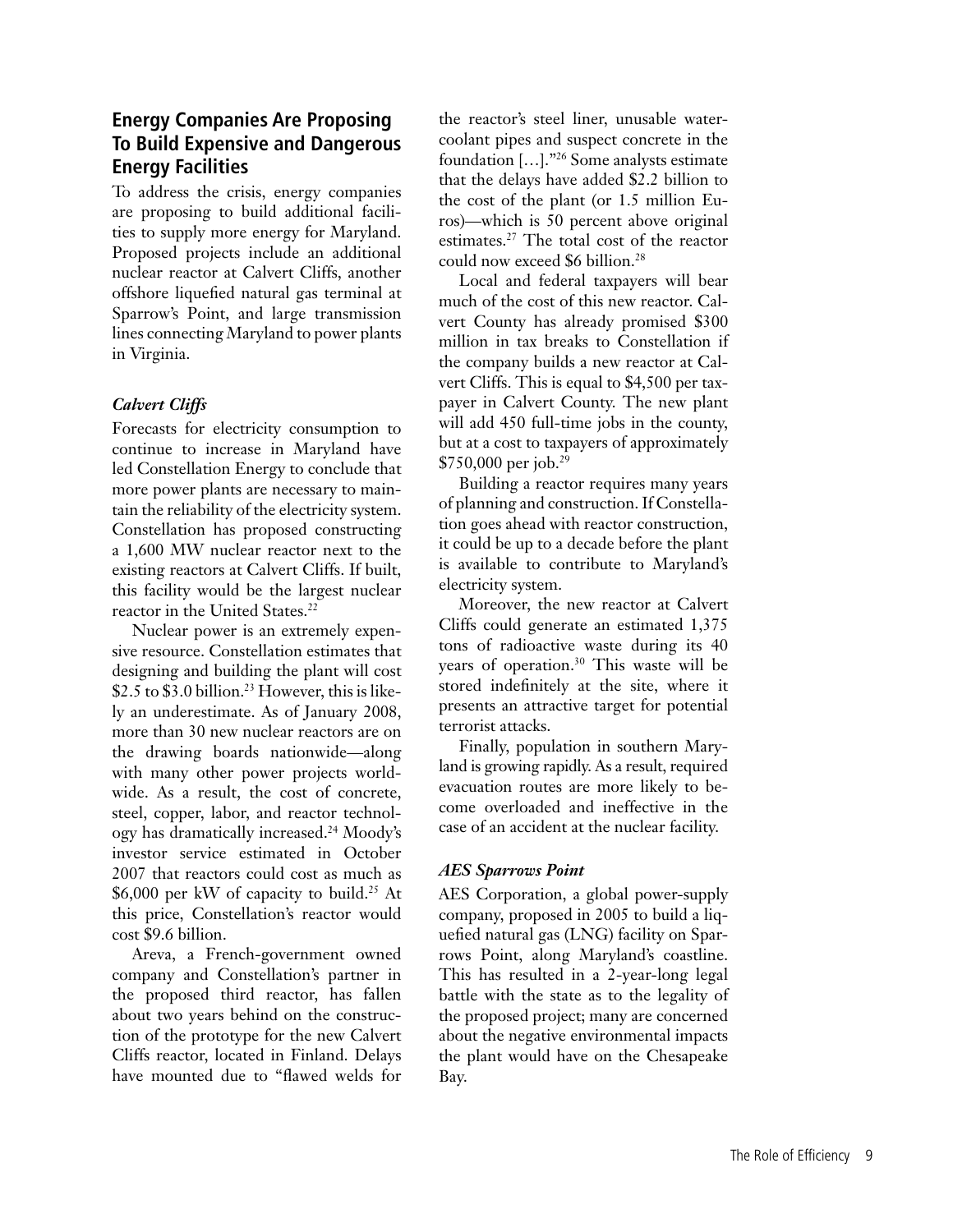Natural gas liquefaction is an expensive and dangerous process. Before it can be shipped, natural gas must be super-cooled to -259°F to turn it into a liquid. At its destination, LNG is re-gasified before being delivered into a natural gas pipeline; this process is very costly.<sup>31</sup> The Baltimore County LNG Task Force identified 20 specific objections to the proposed plant at Sparrows Point, many of them highlighting safety risks: mainly, there is no adequate evacuation plan or infrastructure in the event of a worst-case disaster, which could result in a "vapor cloud" flash fire extending more than 7 miles from the facility. $32$ 

Moreover, there has been ongoing litigation about the expansion of the LNG facilities owned by Dominion at Cove Point in Prince George's County.<sup>33</sup> Injection of LNG from this terminal into the gas distribution system has coincided with increased system leaks. Leaks pose public safety hazards and increase the cost of gas delivery.34

#### *New Power Lines*

Several transmission and distribution utilities have proposed building high-voltage power lines to transmit electricity into and through Maryland—enabling more power to be imported into the region from outof-state power plants.

Currently proposed lines include:<sup>35</sup>

- A power line proposed by Pepco Holdings, that would stretch 230 miles from Northern Virginia, through Maryland (and potentially under the Chesapeake Bay), to Delaware, ending in southern New Jersey;
- A power line proposed by American Electric Power and Allegheny Energy that would start in West Virginia and end near Kemptown and the Montgomery County border in Maryland, and

• A power line proposed by Dominion Virginia Power that would travel through Loudoun and Prince William Counties in Northern Virginia.

The Pepco power line could cost about \$1 billion—a cost that would be distributed among Pepco's customers in Virginia, Maryland, Delaware, New Jersey and Washington, D.C.<sup>36</sup>

The power lines pose further economic risks beyond the cost of construction. The lines will enable more power to be imported into Maryland from out-of-state, much of it from fossil-fired power plants. Power from these plants could increase in price as a result of future global warming regulations requiring reduced carbon dioxide emissions, or as a result of volatility in the price of fuel.

The transmission lines will also take many years to construct. As a result, they will not be able to deliver energy to Maryland within the near-term, limiting their usefulness in addressing the immediate energy crisis.

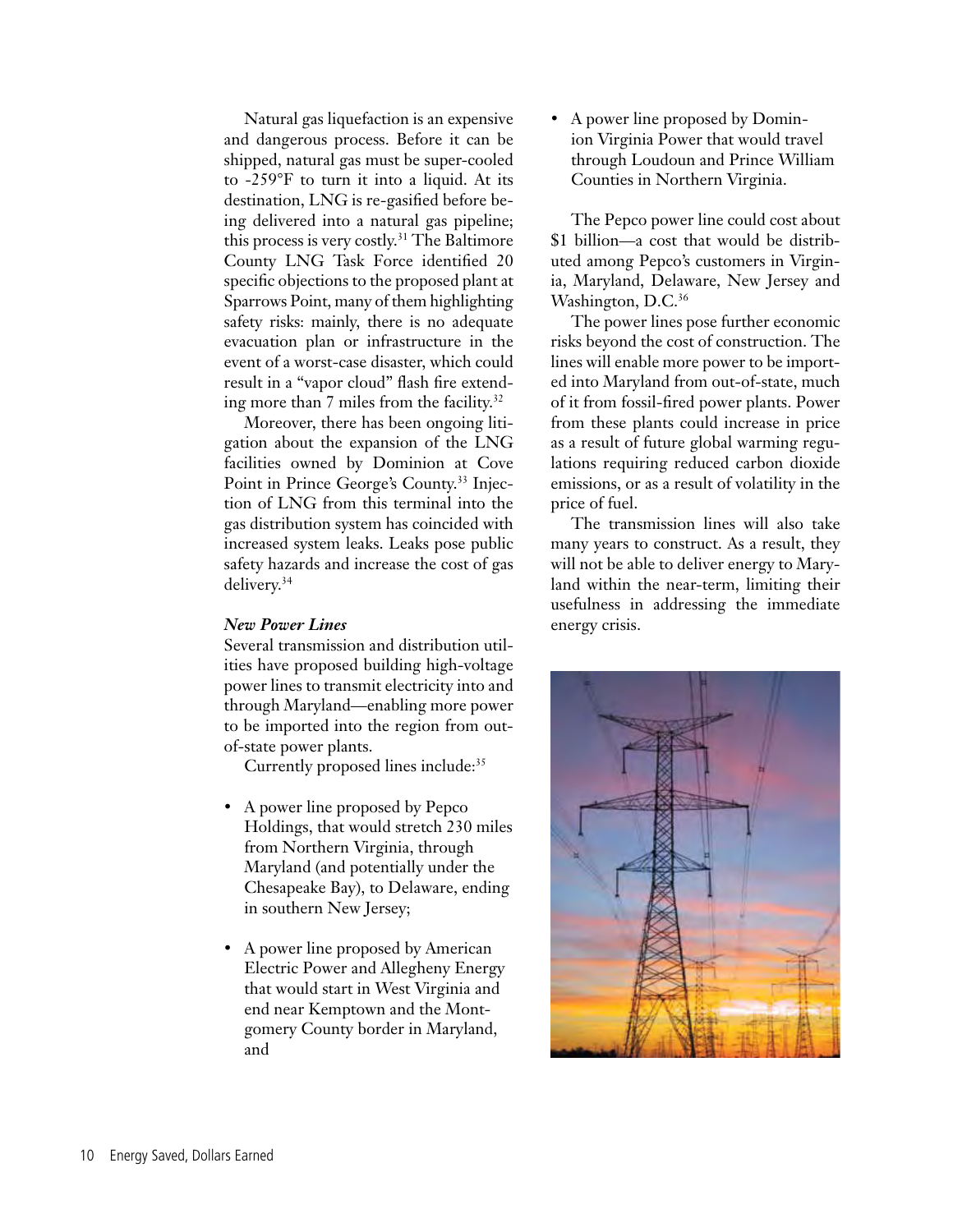The Federal Energy Regulatory Commission (FERC) and the U.S. Department of Energy (DOE) encourage the construction of transmission lines through incentive payments, as well as through a provision in the 2005 Energy Policy Act which enables DOE to designate "National Interest Transmission Corridors." In October 2007, DOE labeled more than 116,000 square miles of the mid-Atlantic with this designation, allowing FERC to determine the route of the transmission line if the state fails to act within a specified time frame.<sup>37</sup>

# Solving the Energy Crisis with Increased Efficiency

By focusing on increasing energy supply, companies are overlooking the simplest way to solve Maryland's energy problems. Increased energy efficiency can reduce or even eliminate growth in energy consumption, easing the pressure on limited supplies of fuel. Moreover, energy efficiency is cheaper than building new nuclear reactors, offshore natural gas terminals, or high-voltage transmission lines—and can be deployed much more rapidly. Finally, energy efficiency can save consumers money, create jobs and improve Maryland's economy.

## **Maryland Is Rich in Potential Energy Savings**

Maryland is rich in the potential to get more work done with the electricity and natural gas that we already use.

Vast pools of potential energy savings exist within Maryland's homes, businesses and industrial facilities. For example, many light fixtures give off excess heat; air fans operate without the benefit of efficient motors; weaknesses in building insulation allow indoor heat to escape. By correcting these problems, we can effectively increase Maryland's energy resources.

Reviewing a set of leading studies on achievable efficiency potential in the electricity sector nationwide, the American Council for an Energy Efficient Economy (ACEEE) concludes that the typical state could reduce electricity consumption by 24 percent below forecast levels within 20 years.38 In other words, the typical state could halt growth in electricity demand with a well-designed efficiency program, and save money doing it.

Similar efficiency potential exists for natural gas consumption. ACEEE, reviewing a set of leading studies on natural gas efficiency potential in 2004, found that the typical state had cost-effective potential to reduce gas consumption by 22 percent. Given gas prices at the time, the study concluded that the median achieveable potential was 9 percent savings.<sup>39</sup> However, given the large increases in natural gas prices that have occurred over the last four years, a greater number of energy efficiency measures likely make economic sense today, and achievable potential in Maryland is likely higher.

## **Energy Efficiency Is Cheaper than Building New Energy Facilities**

Efficiency measures are much cheaper than generating and delivering electricity. In 2002, energy efficiency programs supported by public benefit funds in New England produced energy savings at an average lifetime cost of 2.4 cents per kWh.<sup>40</sup> Northeast Energy Efficiency Partnerships estimates that capturing all remaining achievable energy efficiency potential in New England would cost just 3.1 cents per kWh.<sup>41</sup> A study of potential efficiency measures in the Southwest identified energy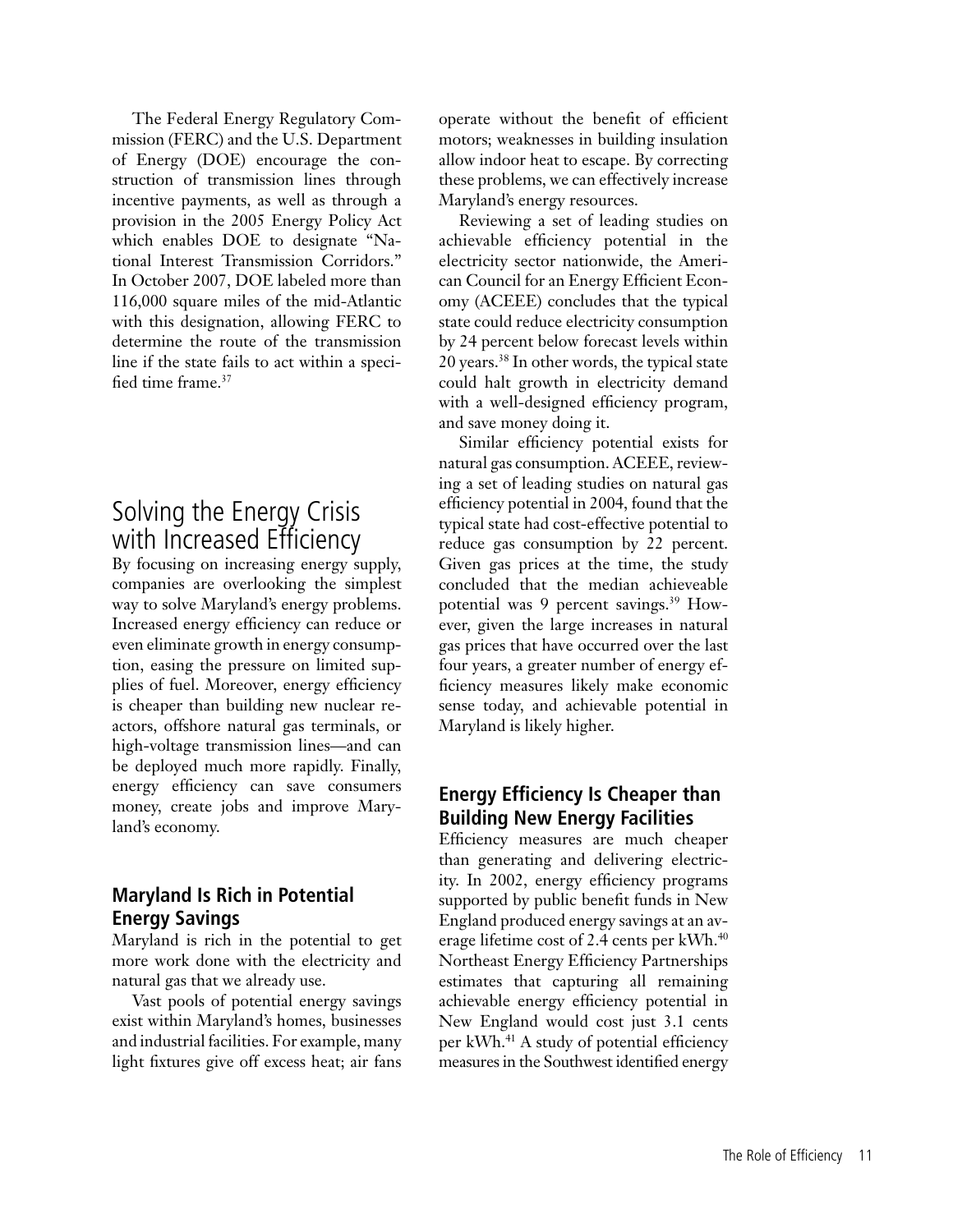efficiency measures across all sectors of the economy that could result in electricity savings at an average cost of 2 cents per kWh (year 2000 dollars). The study concluded that the benefits of the efficiency measures exceeded their costs by more than 400 percent. $42$ 

In comparison, the cost of generating electricity from many different types of technology has increased in the past few years as demand for power infrastructure increases worldwide. For example, the California Energy Commission estimates that the cost of generating electricity from a new nuclear power plant (owned by a merchant generating company such as Constellation Energy) would equal 11.8 cents per kWh  $(2007 \text{ dollars})$ .<sup>43</sup> In other words, efficiency measures are on the order of three times as cost-effective as building a new nuclear reactor. For further comparison, transmission and distribution costs are on the order of 2.7 cents per kWh for residential customers in Maryland—and another 10 cents per kWh for power generation—for a total of more than 12 cents per  $kWh.<sup>44</sup>$ 

Similarly, energy efficiency is cheaper than procuring new supplies of natural gas. For example, energy efficiency measures in Wisconsin save natural gas at a cost of about 19 cents per therm.<sup>45</sup> In comparison, retail natural gas prices are more than four times higher.<sup>46</sup>

### **Economic Benefits of Efficiency**

Increased energy efficiency and economic growth go hand in hand.

In the late 1970s in America, a mix of higher energy prices and government programs such as tighter appliance and automobile efficiency standards created conditions for both reduced energy consumption and robust economic growth. From 1979 to 1982, total energy use in the U.S. consistently declined, and energy

consumption did not surpass its 1979 level again until 1988.47 Over that nineyear period of 1979 to 1988, the nation's inflation-adjusted gross domestic product (GDP) increased by 30 percent.<sup>48</sup>

The nationwide trend continues today. Over the past two decades, America has consistently used less energy to produce more economic wealth. In 1980, the U.S. used 15,000 BTU for every dollar in gross domestic product; by 2006, we were using only 8,750 BTU—a drop of more than one-third.49

However, the United States still remains a profligate user of energy compared to many of our peers in the industrialized world. America's economy remains 50 percent more energy-intensive than that of the United Kingdom and more than twice as energy-intensive as that of Japan.<sup>50</sup> On a per-capita basis, the United States uses more energy than the vast majority of industrialized countries, surpassed only by Norway, Luxembourg, Iceland and Canada.<sup>51</sup>

By improving energy efficiency, we could achieve more economic benefits, including cheaper energy, more jobs, and improved economic stability.

### *Energy Cost Savings*

Energy efficiency saves consumers money on their electricity and gas bills. Energy efficiency programs help consumers use less energy, which directly translates into monetary savings.

Investments in efficiency can also make energy cheaper—not just for those who make the investments, but for the entire economy. By reducing demand, energy efficiency programs can put downward pressure on the price of electricity and natural gas.

Recent studies estimate that for every 1 percent reduction in national natural gas demand, natural gas prices fall by 0.8 percent to 2 percent below forecast levels.<sup>52</sup> Researchers at the Lawrence Berkeley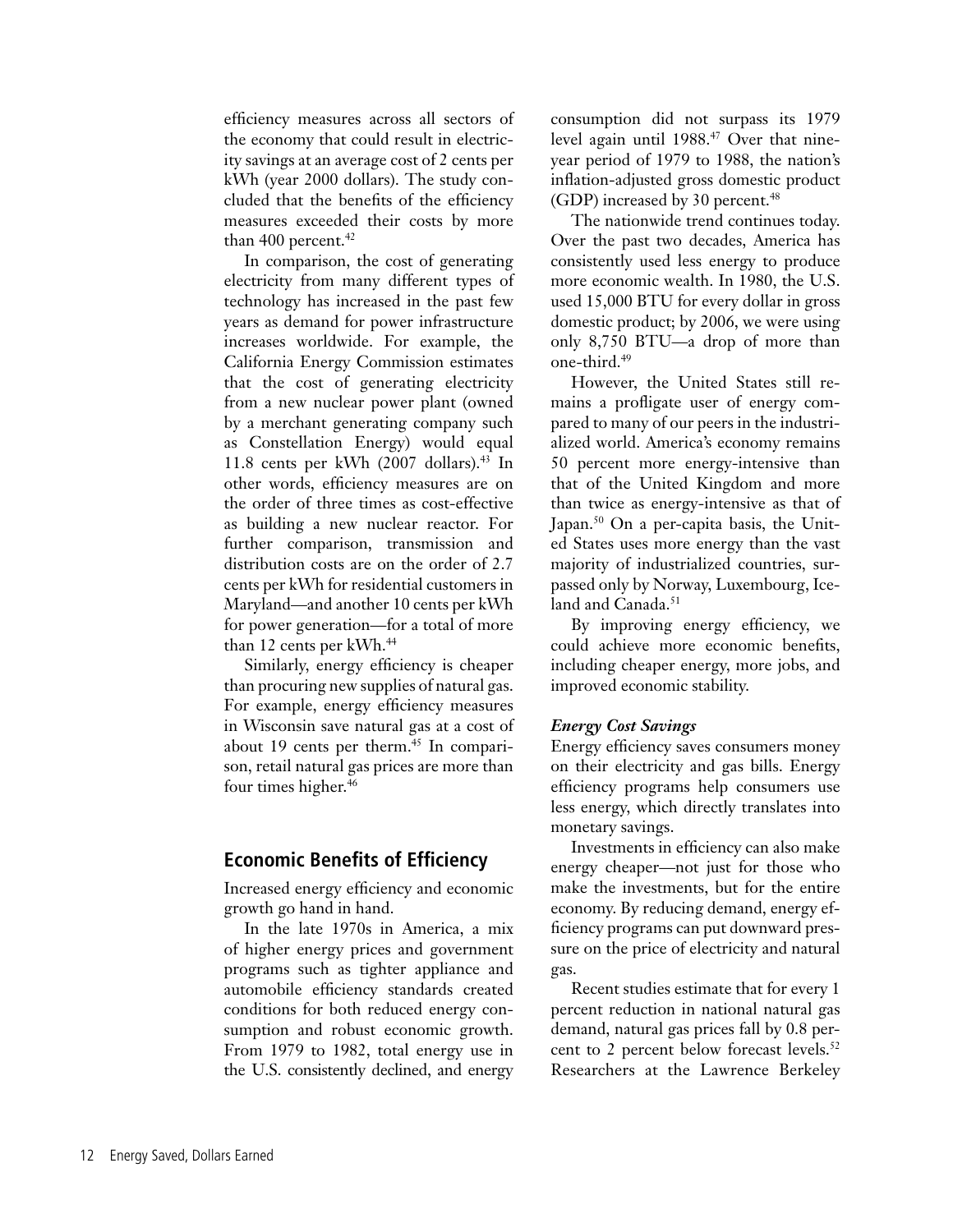National Laboratory estimate that a national energy efficiency effort (coupled with a renewable energy standard) could produce natural gas savings with an estimated net present value as high as \$73 billion from 2003 to 2020.53

Energy efficiency can have a rapid effect on energy prices. The American Council for an Energy-Efficient Economy estimates that a policy path that reduces U.S. natural gas demand by 4 percent in five years would slash wholesale natural gas prices by one quarter, saving the American economy \$100 billion in return for a \$30 billion government and privatesector investment.<sup>54</sup>

#### *Jobs and Economic Growth*

In addition to saving money on energy, investments in efficiency will generate jobs for Maryland workers and economic development for Maryland communities. The reason is simple: energy efficiency gives people extra money to spend, which can stimulate Maryland's economy and create jobs. Investments in efficiency also replace expenditures for fuel (much of which is imported from out of state) with expenditures for labor and materials produced at home.

Energy efficiency investments also create jobs directly. Workers are necessary to improve insulation and sealing of homes; skilled architects and builders are required to perform energy efficient new construction and remodeling; and trained manufacturing workers are needed to build energy-efficient appliances.

One 2005 study estimates that a national clean energy strategy, coupled with a shifting of federal energy subsidies to renewables and efficiency, could create as many as 154,000 new jobs in the United States and increase net wages by \$6.8 billion.<sup>55</sup>

#### *Improved Economic Stability*

Energy efficiency would reduce Maryland's exposure to price spikes, supply disruptions and other repercussions of our reliance on fossil fuels.

Rate increases, such as those that have affected Maryland's electricity consumers in the past few years, would have smaller consequences in a highly efficient system. Energy efficiency could also insulate Maryland from the impacts of unpredictable events, like the damage Hurricane Katrina caused to natural gas drilling infrastructure in the Gulf of Mexico in 2005.

### *Other Benefits*

Energy efficiency would reduce many of the indirect costs imposed on society by energy production and consumption. Investments in energy efficiency, for example, would likely reduce the need for additional transmission infrastructure for Maryland's electric system—saving hundreds of millions of dollars in the process. Reductions in power plant pollution would likely result in reduced public health costs for the treatment of asthma and other diseases that are triggered by air pollutants, including mercury. Efficiency could help slow the generation of highly radioactive nuclear waste at the Calvert Cliffs nuclear facility, improving public safety. And, energy efficiency will help reduce the cost of compliance with programs aimed at reducing Maryland's contribution to global warming, such as the Regional Greenhouse Gas Initiative.

Finally, energy efficiency measures often improve the quality of indoor environments or equipment design—improving home comfort and indoor air quality; reducing waste and increasing employee productivity; and reducing maintenance expenses while increasing property values.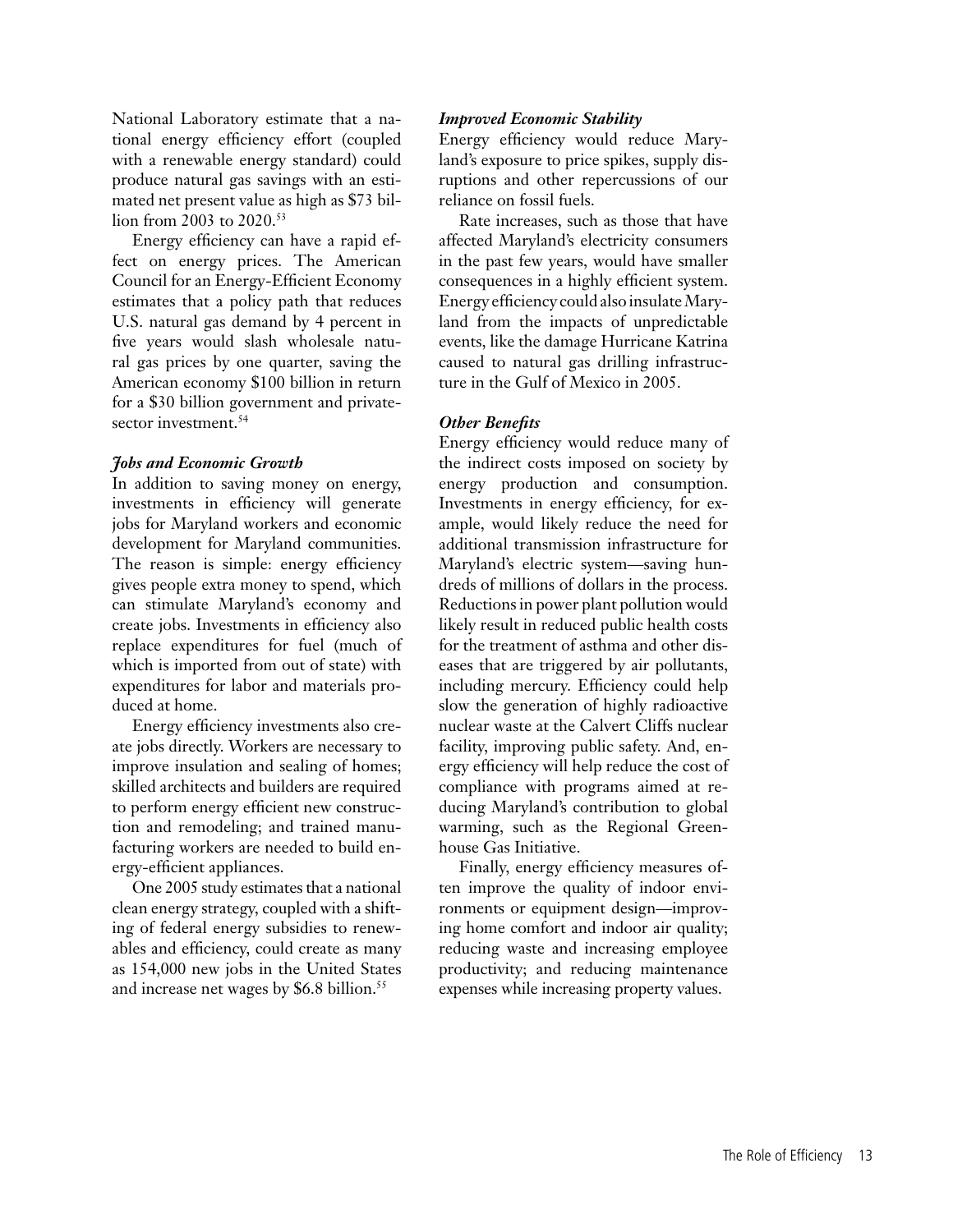# Real-World Examples of Energy Efficiency at Work

We ore than 30 states across the coun-<br>try provide funding for electricity<br>and gas utilities or other entities try provide funding for electricity and gas utilities or other entities to run energy efficiency programs. The best energy efficiency programs systematically drive the penetration of efficient technologies and practices into the marketplace where they can make the greatest difference.

These programs reduce electricity and natural gas consumption through a variety of strategies, including:

- Educating consumers about energy efficiency;
- Providing discounts or incentives for the purchase of highly efficient products and equipment;
- Offering energy audits and weatherization assistance to homeowners;
- Consulting with businesses and industry on energy efficient practices; and
- Improving the efficiency of design and materials in new schools and commercial buildings.

The following case studies present brief snapshots of a few of the nation's most effective energy efficiency programs. Each story outlines how the program works; describes how the utility or efficiency service provider interacts with homeowners, businesses or industry; and examines the benefits the program offers for participants and society as a whole.

These case studies offer a glimpse of the types of activities and benefits that could happen in Maryland, if the state once again chose to invest in energy efficiency.

# Efficiency Programs Help Homeowners Tap Into The Energy Savings Potential Within Their Homes

Maryland's homes are packed with energy saving opportunities. Energy efficiency programs can help homeowners unlock this potential.

For example, New York encourages homeowners to replace outdated and inefficient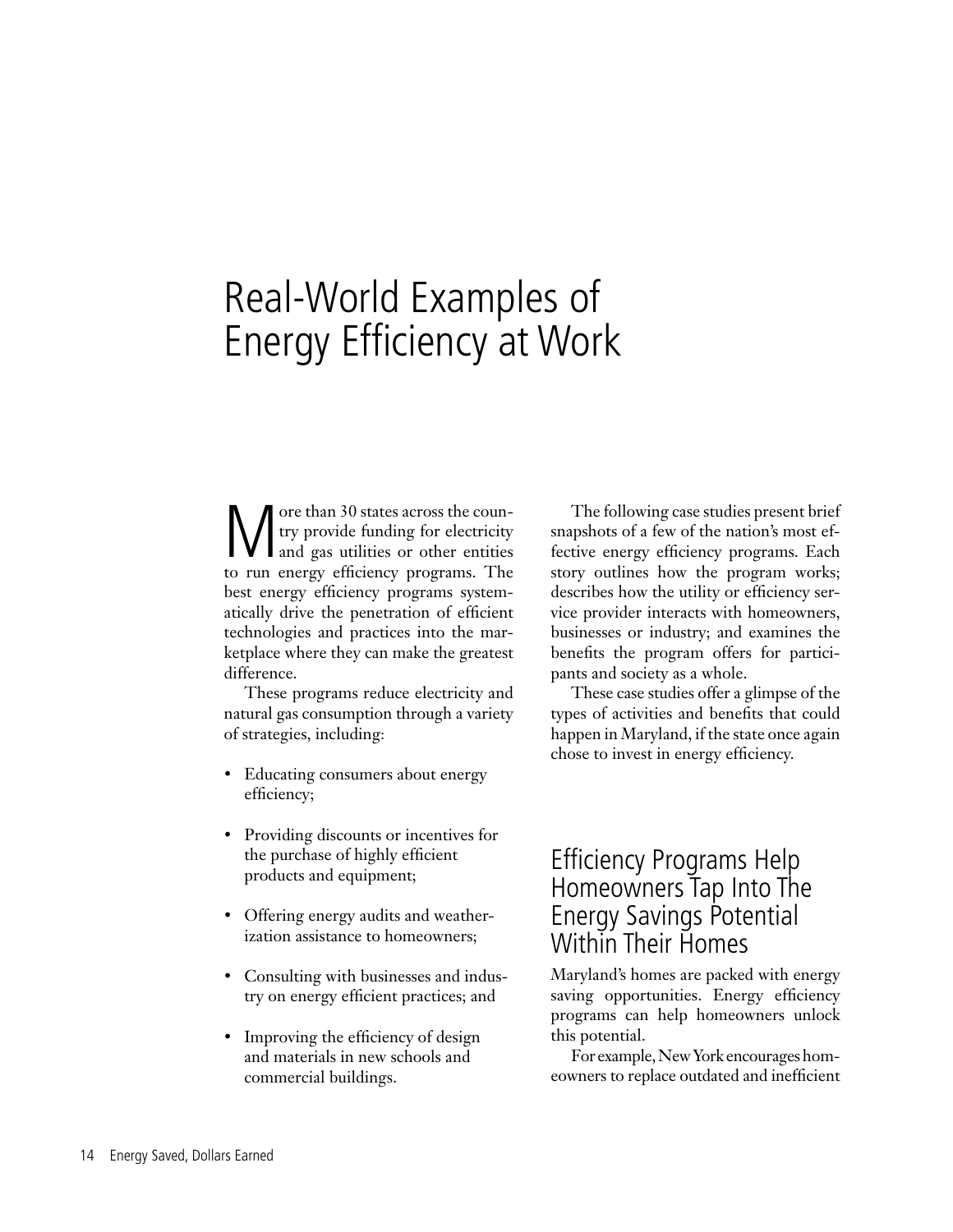appliances with energy-saving alternatives, through public education and targeted financial rebates. New Jersey offers rebates to homeowners who purchase efficient furnaces or air conditioners. A Minnesota gas utility offers subsidized home energy audits to help identify promising areas for weatherization improvements.

California utilities provide discounts on highly efficient compact fluorescent light bulbs, available from thousands of local retailers. Vermont educates homebuilders about energy-efficient design and building techniques. And Pennsylvania helps targeted low-income customers reduce their energy bills through free home energy audits and weatherization.

All of these efficiency programs serve to save individual homeowners money and increase the comfort of their homes. At the same time, these programs reduce statewide demand for electricity and natural gas, keeping costs low for all energy consumers.

## **Replacing Outdated Appliances with Efficient Alternatives**

Donna and Mark Denley of Albany, NY, bought their dream home in December 2003. It had all the charm of an older house, and its 1,600 square feet included three bedrooms and one and a half baths. But with old appliances, air leaks, and poor insulation, it also presented a real problem: after moving into the house in January, the Denley's first energy bill was a nightmarish \$400.

They turned to the New York State Energy and Research Development Authority (NYSERDA) for help. They received a home energy audit and identified potential improvements. They chose to install an Energy Star-certified boiler and refrigerator, added attic insulation, and performed air sealing and duct work. NYSERDA financed the improvements through a lowinterest loan. By installing energy-efficient products, the Denleys cut their typical monthly energy consumption by 40 to 50 percent, saving \$1,847 a year.<sup>56</sup>

The project was quite cost-effective, both from the Denleys perspective and from NYSERDA's point of view. For every dollar spent on the project, the family saves \$2.56 in energy costs.<sup>57</sup>

NYSERDA reaches New Yorkers like the Denleys through its New York Energy Smart Products program. The program reaches out to a broad audience, building awareness about energy efficient products and providing funding options for energy efficiency upgrades.

Energy Star appliances are a focal point of the Energy Smart Products program. Energy Star appliances are much more efficient than their conventional counterparts. For example, an Energy Star refrigerator can reduce electricity costs by up to \$100 per year. And an Energy Star clothes washer can cut electricity and water use by as much as 50 percent.58

To encourage New Yorkers to purchase appliances bearing the Energy Star label, the Energy Smart Products program runs public service campaigns, including print and television advertisements, magazine articles, store displays, and utility bill insert flyers.

The program also provides substantial financial incentives. Energy Smart Products reduces loan rates for homeowners who wish to perform renovations recommended by certified energy auditors. These renovations may include more

# An Energy Star clothes washer can cut electricity and water use by as much as 50 percent.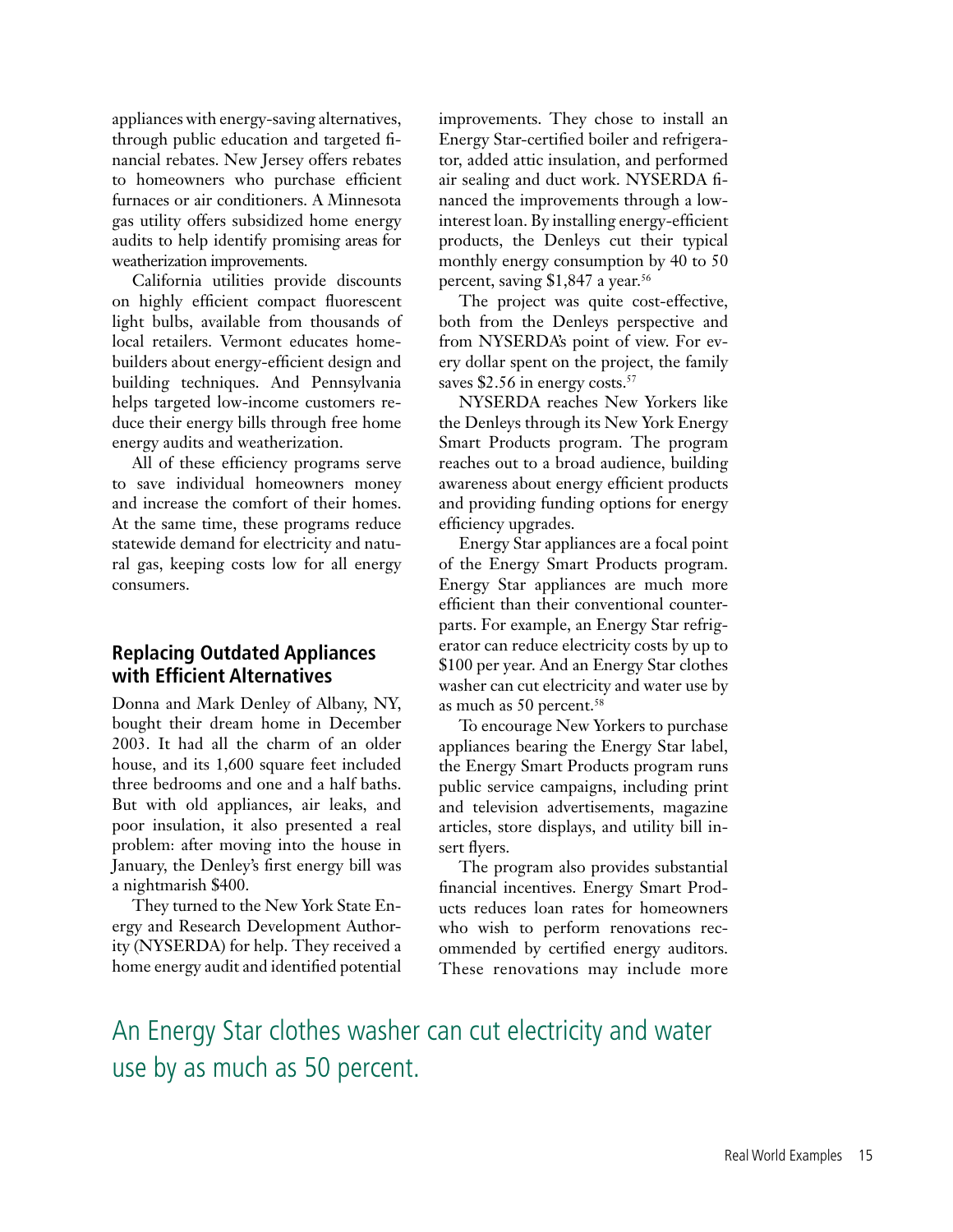# While high-efficiency appliances make up only 4 to 5 percent of the national heating and cooling market, in New Jersey they account for 30 percent.

efficient appliances, heat and air conditioning systems, lighting, windows, hotwater systems, or insulation and weatherization improvements.59 After completing an application, a homeowner can receive an interest rate reduction of up to 4 percent below market.

The Energy Smart Products program has logged important successes. In 2006, more than 2000 new Energy Star certified homes were built. More than 3,200 homes performed Energy Star upgrade projects, saving families an average of \$600 per year.<sup>60</sup> And efficient appliances play an important role in these savings: NYSERDA reports annual savings of 600 kWh per home resulting from upgrades to more energy-efficient appliances alone.<sup>61</sup>

Altogether, New York's Energy Smart programs currently save about 3.1 billion kWh of electricity per year—equivalent to the needs of nearly 250,000 Maryland homes.<sup>62</sup> Energy Smart programs have also reduced peak electricity demand in New York by 1,214 MW—equivalent to the output of a very large power plant.<sup>63</sup>

Energy Smart is funded by a system benefits charge paid by all utility users.<sup>64</sup> The charge, established in 1996, now requires utilities to collect a sum equal to 1.42 percent of the utility's 2004 revenue and submit it to NYSERDA. About half of this funding goes to pay for Energy Smart programs.65 According to a very conservative cost-benefit analysis performed by NYSERDA, program benefits exceed costs by 2.1 times. $66$ 

The program helps to conserve electricity and gas, reducing demand on New York's energy infrastructure. As a result, utilities can delay the construction of new power plants, gas lines and power lines, saving all utility customers money and increasing the reliability of service.

### **Choosing Efficient Furnaces and Air Conditioners**

When Steve Angelucci moved into his South Jersey home, it came with electric baseboard heat and leaky windows. It also came with a massive heating bill.<sup>67</sup> To reduce the amount of money he was burning up every winter, he replaced leaky windows and converted to a multi-zone natural gas heating system.<sup>68</sup>

Many homeowners across New Jersey find themselves in the same position that Mr. Angelucci was in when he bought his house. Because furnaces, air conditioners and ventilation systems are relatively expensive to replace, many homeowners tolerate inefficient home heating and cooling—and the high energy bills that result.

To help homeowners make the leap to replace old and inefficient furnaces and air conditioners with new, highly efficient models, the state of New Jersey started two programs, called CoolAdvantage and WarmAdvantage, in 1999.

The programs offer cash incentives to homeowners, ranging from \$300 to \$450. Higher-efficiency products earn higher rebates, and the program flexibly adjusts its efficiency standards over time as better technologies arrive on the market.<sup>69</sup>

CoolAdvantage and WarmAdvantage also require air conditioner and furnace replacements to be installed by certified technicians. The technicians ensure that the appliance is appropriate for the home's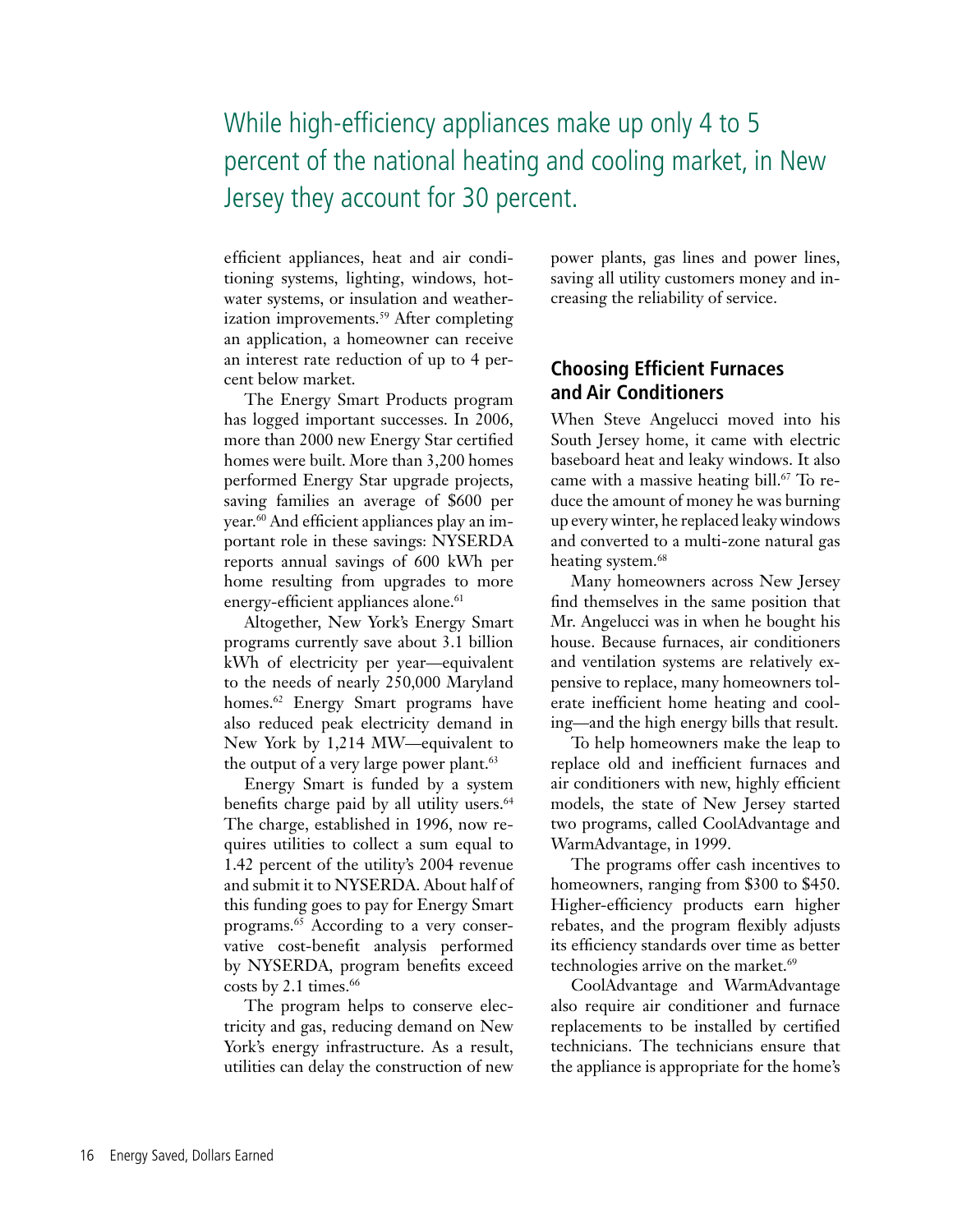size, and that it is properly installed.<sup>70</sup> These requirements maximize the equipment's efficiency.

The programs reach out to individuals like Steve Angelucci through broad education campaigns, but also pay attention to retailers and contractors—two groups essential to strong appliance efficiency programs. Retailers learn how to grow the market share of energy-efficient products, and contractors are trained on how to install the equipment and promote it to their customers.71

New Jersey further uses Cool and WarmAdvantage to encourage development in "smart growth" areas, according to the state growth plan. For newly constructed homes, rebate dollars are available only to homeowners who decide to build inside the zones New Jersey has designated for residential growth.72 Regulated growth contributes to the state's overall push for efficiency, because dense communities are more efficient than sprawling development, offering savings in energy, carbon emissions, and water consumption.<sup>73</sup>

In 2005, Cool and WarmAdvantage signed on 27,510 participants, who averaged annual savings of 546 kWh and \$62.95 each—for a total savings of more than \$1.7 million.74 The program has also significantly built the market share of high-efficiency products. While high-efficiency appliances make up only 4 to 5 percent of the national heating and cooling market, in New Jersey they account for 30 percent.75

These results are possible because New Jerseyans invest a little money through their energy bills each month. Each customer pays a small system benefits charge, which funds the New Jersey Clean Energy Program, including efforts like Cool and WarmAdvantage.

Efficiency measures installed as a result of the New Jersey Clean Energy Program during 2005 will save 4 billion kWh of electricity and 120 million therms

of natural gas over their entire lifetimes. Altogether, New Jersey's Clean Energy Program achieved these results at a net cost of \$0.024 per kWh and \$0.22 per therm—less than 25 percent of prevailing retail costs for energy. As a result of the programs, New Jerseyans will save \$520 million on their energy bills over time.

From inception in 2001 through 2005, New Jersey's energy efficiency programs produced annual electricity savings sufficient to power nearly 100,000 Maryland homes, and annual natural gas savings sufficient to supply 31,000 Maryland homes.

New Jersey's efficiency programs also cut peak electricity demand by 450 MW, reducing the need to site, build, and operate expensive new power plants—saving money for all energy consumers in New Jersey.<sup>76</sup>

## **Identifying Opportunities to Improve Weatherization**

Between 1999 and 2005, natural gas prices rose by more than 300 percent in Minnesota.77 For a typical family of four living in Minneapolis, that translates to an increase of nearly \$750 in annual home heating costs, pinching the family budget.78

To help alleviate the pressure on home-

Auditors identify steps homeowners can take to conserve energy, including adjusting temperature settings for appliances; installing energy-saving light bulbs, changing furnace filters where necessary, and installing better insulation or air sealing.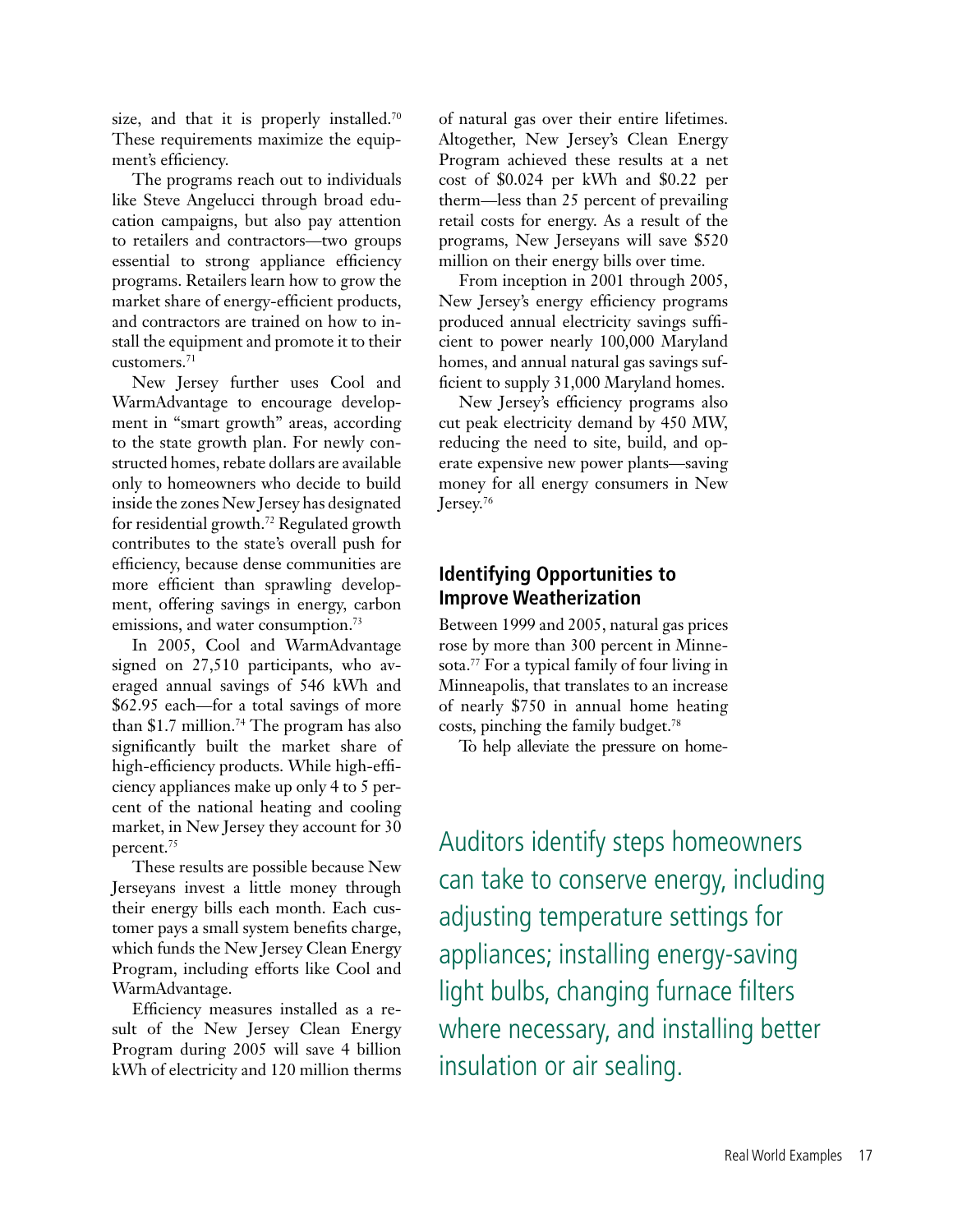owners, Minnesota's natural gas utility company, CenterPoint Energy, runs a home energy efficiency audit program. Homeowners have the opportunity to participate at varying levels of detail and cost, choosing between a basic and an advanced home energy audit.

After a homeowner requests a basic audit, CenterPoint dispatches a certified auditor to review the home's heating efficiency and gas consumption history. The auditor then recommends steps the homeowner can take to conserve energy, including adjusting temperature settings for hot water, air conditioning, and laundry; suggesting energy-saving lighting methods; changing furnace filters where necessary; and installing better insulation or air sealing. The homeowner can then choose to follow up on the auditor's recommendations.

CenterPoint charges only \$25 for a basic audit, and offsets the cost by giving a \$25 weatherization kit to the homeowner for free. The weatherization kit includes tools for weather-stripping windows and doors, spray cans of foam insulation, and insulation for pipes. For customers below a minimum income level, CenterPoint waives all fees.<sup>79</sup>

A homeowner that requests an advanced energy audit receives more detailed and technical attention. First, a certified auditor performs a blower door test to check for air leaks, an infrared scan to identify areas of heat loss, and a combustion safety test of the heating system. The auditor compiles information from these tests on a CD-ROM, providing the home owner a visual representation of the house's energy use. Instead of simply identifying the location of energy sinks, the Home Performance Audit also specifically measures the amount of air leaking in or out and details the amount of moisture in the home.

Finally, the auditor provides the homeowner with Minnesota Department of Commerce information on licensed

contractors and service providers close to the homeowner's community. Contractors can use the CD-ROM to tailor renovation plans to most-effectively improve home heating efficiency.

CenterPoint Energy covers \$200 of the advanced audit cost, while homeowners contribute the remaining \$100 as a copay. However, homeowners receive a full rebate of the co-pay from CenterPoint if a licensed contractor installs insulation following the audit. CenterPoint also gives homeowners a free weatherization kit, just as in the standard energy audit program.

The Minnesota Public Utilities Commission requires CenterPoint to set targets for participation. CenterPoint works to recruit participants with advertisements in local publications, on public radio, through a website, and with printed fact sheets.<sup>80</sup> In its first 11 years, the Center-Point program performed 19,368 residential audits.81 An additional 1,785 audits were performed in 2006.<sup>82</sup> Post-audit surveys reveal that 72 percent of Home Audit customers installed insulation, caulking or weatherstripping, compared to 32 percent of non-audit customers. Fourteen percent of Home Audit customers additionally installed new windows or doors, as opposed to zero percent of non-audit customers.<sup>83</sup>

The home audit service is a direct result of state policy. Under a Minnesota statute, investor-owned gas utilities like Center-Point are required to spend 0.05 percent of their gross operating revenues per year on conservation.<sup>84</sup> The conservation programs must be approved in advance by the Minnesota Department of Commerce, which also allows utilities to recover conservation expenses through rate increases.85 This allocation funds the CenterPoint audit program. And it has paid off for homeowners with lower energy bills and higher-performance homes. It has also helped to reduce statewide demand for natural gas, reducing upward pressure on the price of this limited resource.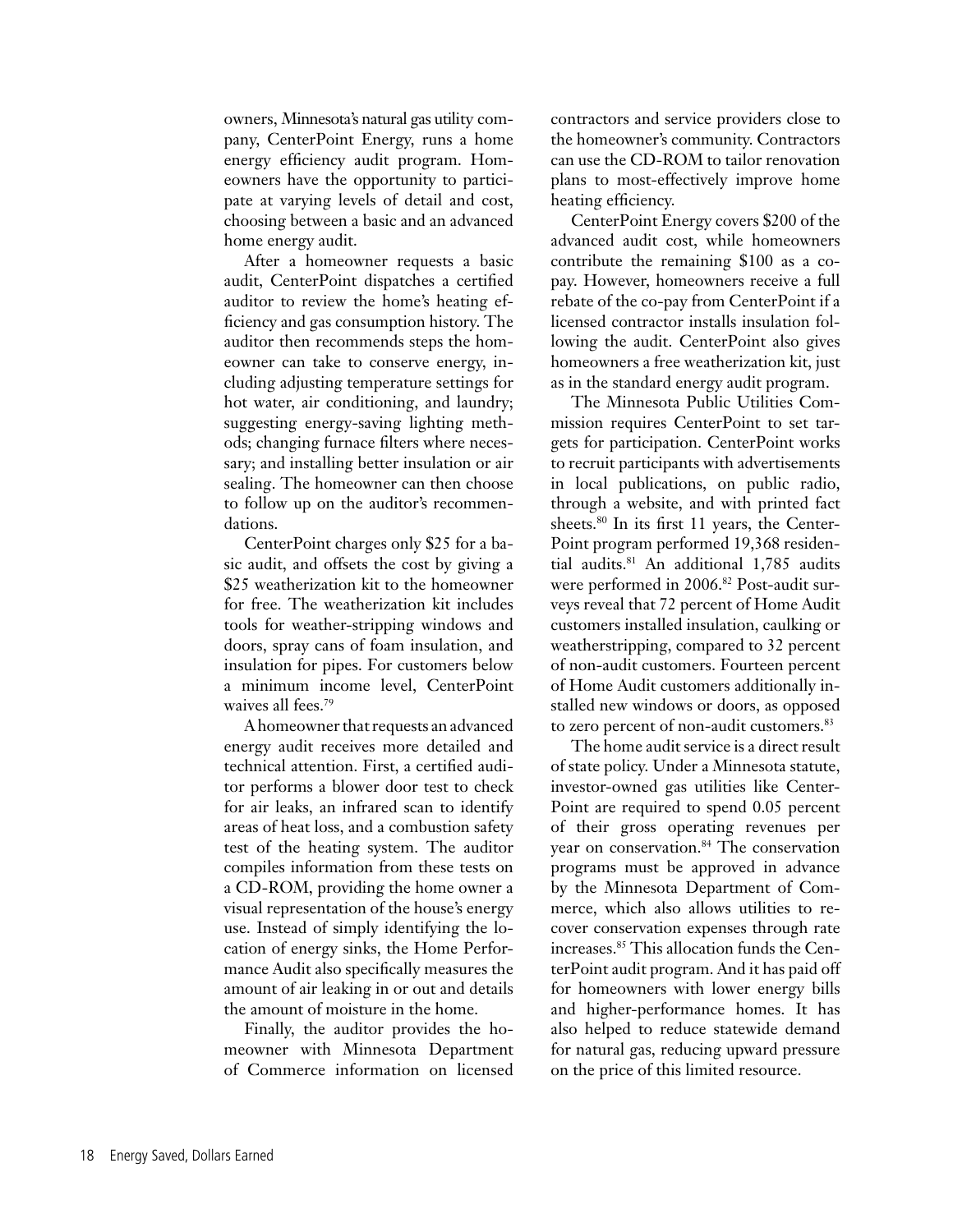Compact fluorescent light bulbs produce the same amount of light as traditional incandescent bulbs, but use up to 75 percent less energy and last up to 10 times as long.

### **Increasing the Use of Energy-Efficient Lighting**

In 2001, an energy crisis caused rolling blackouts to sweep across California. In addition to many dark evenings, this crisis provided a unique opportunity to promote greater efficiency across the state.

In response to the energy crisis, California policymakers allocated over \$900 million to energy efficiency programs.<sup>86</sup> The state reserved part of the funding specifically for residential energy efficiency improvements, particularly in lighting.

With this funding, the Pacific Gas and Electric Company (PG&E) established the Upstream Residential Lighting Program, aimed at increasing the market share of highly efficient compact fluorescent light bulbs (CFLs) sold to residents of California. CFLs produce the same amount of light as traditional incandescent bulbs, but use up to 75 percent less energy and last up to 10 times as long.

PG&E partnered with retailers and manufacturers to offer CFLs at a discounted price. By the end of 2001, the program had encouraged residents to purchase over 7 million CFLs—20 times more than sales in any previous year.<sup>87</sup>

Today, California continues to fund the lighting program through a Public Goods Charge, in which utilities charge ratepayers a small amount on their electric utility bills. The state pools the resulting money and spends it on services and programs, like the Upstream Residential Lighting Program, deemed to be in the public interest.88

Through the Upstream Residential Lighting Program, PG&E transfers funds to providers of CFLs, who are then able

to offer large discounts on energy efficient lighting.89 Customers receive the discount automatically, with no need for coupons, forms, or any waiting period.<sup>90</sup>

The Upstream Residential Lighting Program has been enormously successful in increasing the market penetration of CFL lighting. During the second quarter of 2001, the market share of CFLs increased from less than 1 percent to 8 percent, while incandescent bulb sales dropped 22 percent.<sup>91</sup> Two years after the program's roll-out, more than 1,000 lighting retailers were participating.

For the more than 1.35 million customers of PG&E who have taken advantage of the Upstream Residential Lighting Program, the scenario is win-win: cheaper light bulbs and lower energy costs.<sup>92</sup> Through the program, retailers have sold more than 30 million CFLs through 2006. During their useful lives, these bulbs will save nearly 2.4 billion kWh, translating into enormous monetary savings for individual consumers.<sup>93</sup> In 2007 alone, PG&E estimates that 25 million CFLs were installed in its service area, cumulatively saving approximately 1.8 billion kWh of electricity.94 In other words, lightbulbs installed through 2007 will save electricity in amounts equivalent to the needs of more than 330,000 Maryland homes for one year.

The exceptional success of PG&E's Upstream Residential Lighting Program is attributable to the fact that it requires almost no effort on the part of consumers: by working with retailers and manufacturers, the utility is able to create direct savings for residents of California.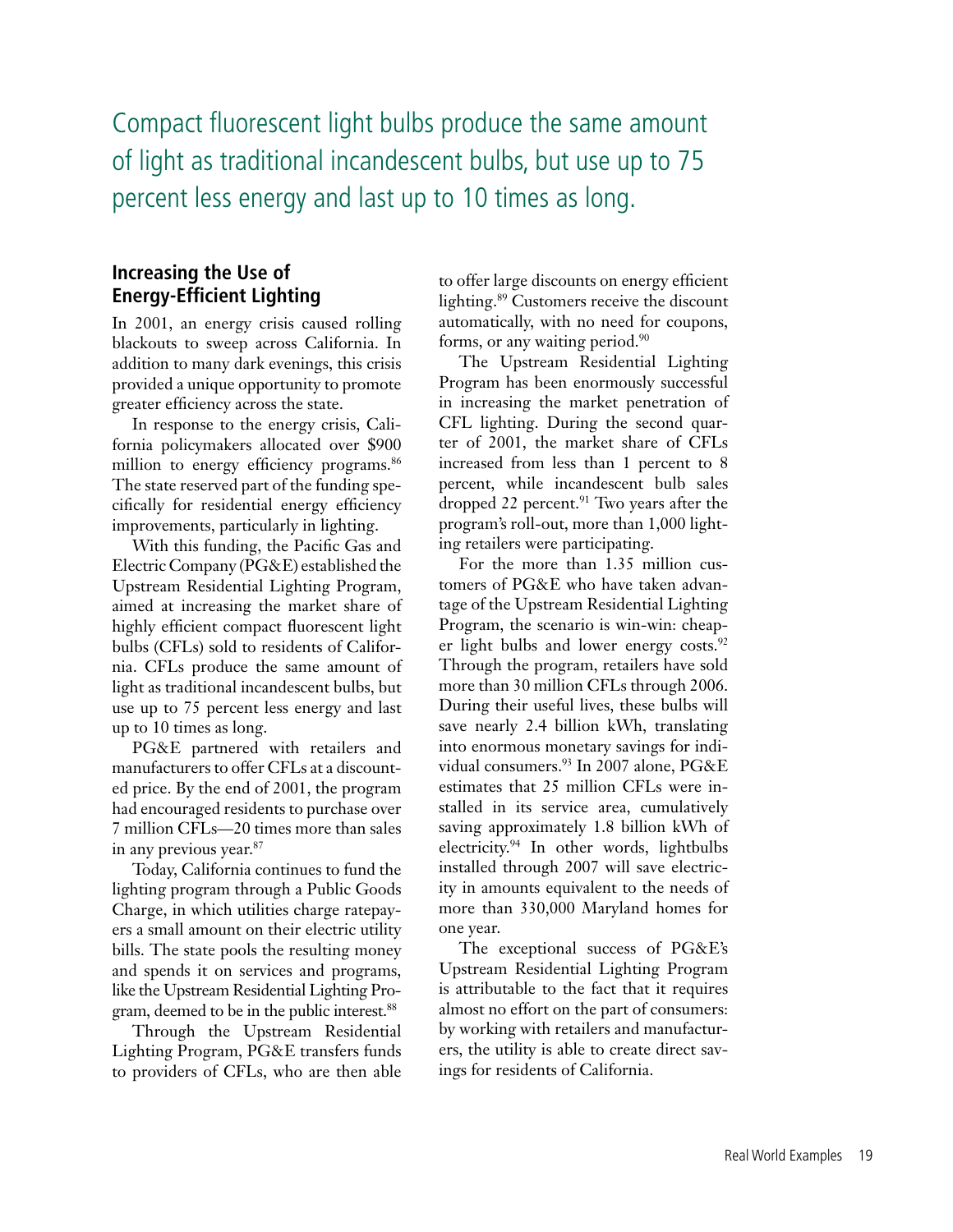Moreover, the benefits extend to everyone who uses California's electricity grid. By reducing demand for electricity, the Upstream Residential Lighting Program reduces strain on California's energy infrastructure, reducing the likelihood of rolling blackouts in the future.

## **Building New Homes to Be Efficient from the Start**

Energy Star homes use more than 30 percent less energy than a typical new home and offer significant dollar savings on monthly energy bills. Energy Star homes also offer lower maintenance costs, better indoor air quality, greater comfort, and higher resale value.<sup>95</sup>

To increase the penetration of Energy Star construction into the new home market, the Vermont Energy Star Homes program connects developers and individual families to Energy Star qualified builders and provides free assistance throughout the process of building a home. The program is operated by Efficiency Vermont, an independent organization that offers a variety of energy efficiency services to utility customers in the state.

Before construction begins, Efficiency Vermont reviews a home's design plans. Based on choices in lighting, insulating, heating, and appliances, Efficiency Vermont's experts estimate how much the owner will spend on energy. They also make recommendations about ways to improve these choices, and offer cash rebates as incentive to install more energy-efficient

Energy Star homes use more than 30 percent less energy than a typical new home and offer significant dollar savings on monthly energy bills. appliances.<sup>96</sup> Once a house is built, Efficiency Vermont makes sure it is air-tight, to minimize energy loss through drafts and gaps in insulation. Once a home meets minimum energy efficiency standards, Efficiency Vermont certifies it as an Energy Star home.<sup>97</sup>

In 2006, Efficiency Vermont offered assistance with more than 2,000 home construction projects. The program certified 586 homes, or 22 percent of Vermont's new home market, as Energy Star Homes.98 The average participating home reduced electricity consumption by 2,000 kWh per year, saving on the order of \$200 per year on electricity bills. Altogether, the program's activities in 2006 will conserve 39 million kWh of electricity, enough to power 3,100 Maryland homes for a year. The program also reduced peak demand for electricity by more than 0.4 MW.99

In addition to the Energy Star Homes program, Efficiency Vermont operates more than a dozen other energy efficiency initiatives. Altogether, in 2006, Efficiency Vermont's activities produced 56 million kWh of annual electricity savings—equivalent to the needs of about 5,000 Maryland homes. Cumulatively, efficiency measures promoted by the organization account for more than 5 percent of the state's electricity demand. In recent years, these efficiency measures have reduced the annual rate of growth in electricity demand by twothirds.100

Efficiency Vermont and the Vermont Energy Star Homes program are possible because Vermonters pay a systems benefit charge on their utility bills. The money goes to an independent non-profit organization, which created Efficiency Vermont in 2000 to administer the state's energy efficiency programs.101

By reducing electricity demand, Efficiency Vermont reduces the need for utilities to deploy their most expensive electricity resources, saving all electricity consumers money. At the same time,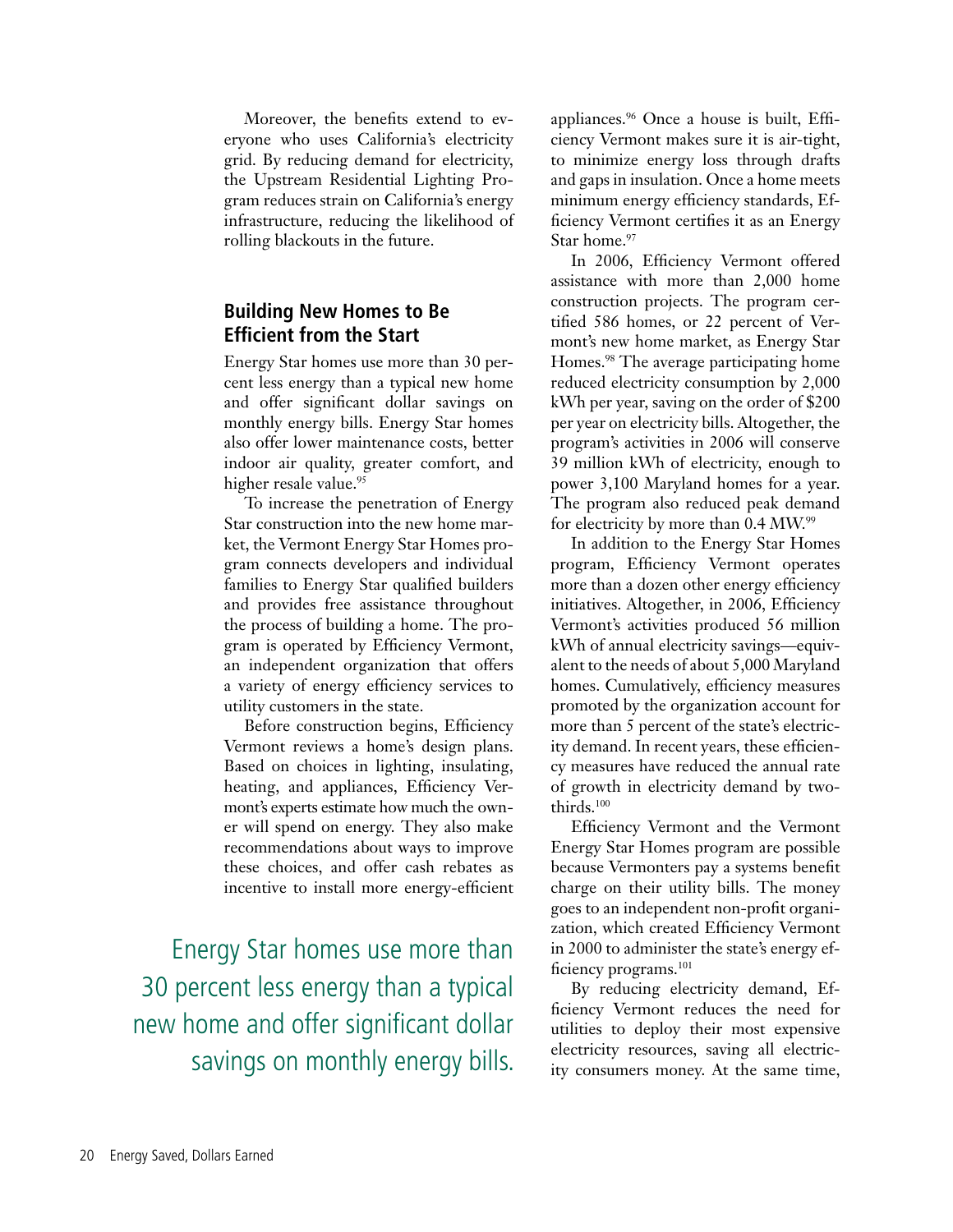# Low-income gas and electric customers in the Philadelphia region have the opportunity to lower their energy usage and utility bills—for free.

efficiency resources produce savings at a cost of 3.6 cents per kWh—about a third of what it would cost to generate electricity at a new power plant. Vermont recognizes that energy efficiency is the cheapest electricity resource—and thus has created effective programs to capture available savings potential.

## **Helping Low-Income Families Cut Their Energy Costs**

When it comes to energy prices, low-income families bear a greater burden. During 2005, low-income families spent a median of nearly 10 percent of their yearly earnings on energy to heat, cool, and light their homes.102

In Pennsylvania, as in many states around the country, sharply rising natural gas prices have made this burden particularly hard to bear. Between 1995 and 2005, Pennsylvania's natural gas prices doubled, rising from \$7.16 per thousand cubic feet to \$14.21.103

In the face of this financial strain, lowincome PECO gas and electric customers in the Philadelphia region have the opportunity to lower their energy usage and utility bills—for free. Through its Low-Income Usage Reduction Program (LI-URP), PECO provides energy efficiency audits, advice, and follow-up to targeted customers.

PECO prioritizes assistance for households most in need of LIURP services: families with the highest energy use and who are farthest behind in payments.<sup>104</sup> Households earning as much as 200 percent of the Federal Poverty Level—or \$38,700 gross annual income—are eligible for participation.105

Customers that agree to receive assistance are visited by an auditor, who evaluates home energy use, identifies potential improvements, and offers energy-saving tips and tools. For targeted customers, PECO arranges for a contractor to provide a variety of services, including caulking and weather-stripping, water heater and pipe insulation, appliance swaps, more efficient lighting, and thermostat replacement.<sup>106</sup>

For one year after energy-conservation improvements are made, PECO monitors each LIURP customer's energy use and mails monthly reports and seasonal energy-saving hints. If there is no change after the audit, PECO calls the customer, and will even ask an auditor to conduct a house visit if consumption remains unchanged.107

In 2005, PECO spent \$6,475,000 on LIURP and improved the energy efficiency of 7,695 households.108 The typical home heated by electricity reduced energy use by 7.4 percent, while the typical home with gas heat cut gas consumption by 14 percent. These savings helped reduce energy costs for participants by about 3 percent—despite large increases in the price of electricity and natural gas during the year.109

This represents important savings for the average LIURP family, which earns \$14,677 a year.<sup>110</sup> In 2004, LIURP savings increased the disposable income of the average family by \$200 to \$400 dollars per year—roughly 2 percent of annual income.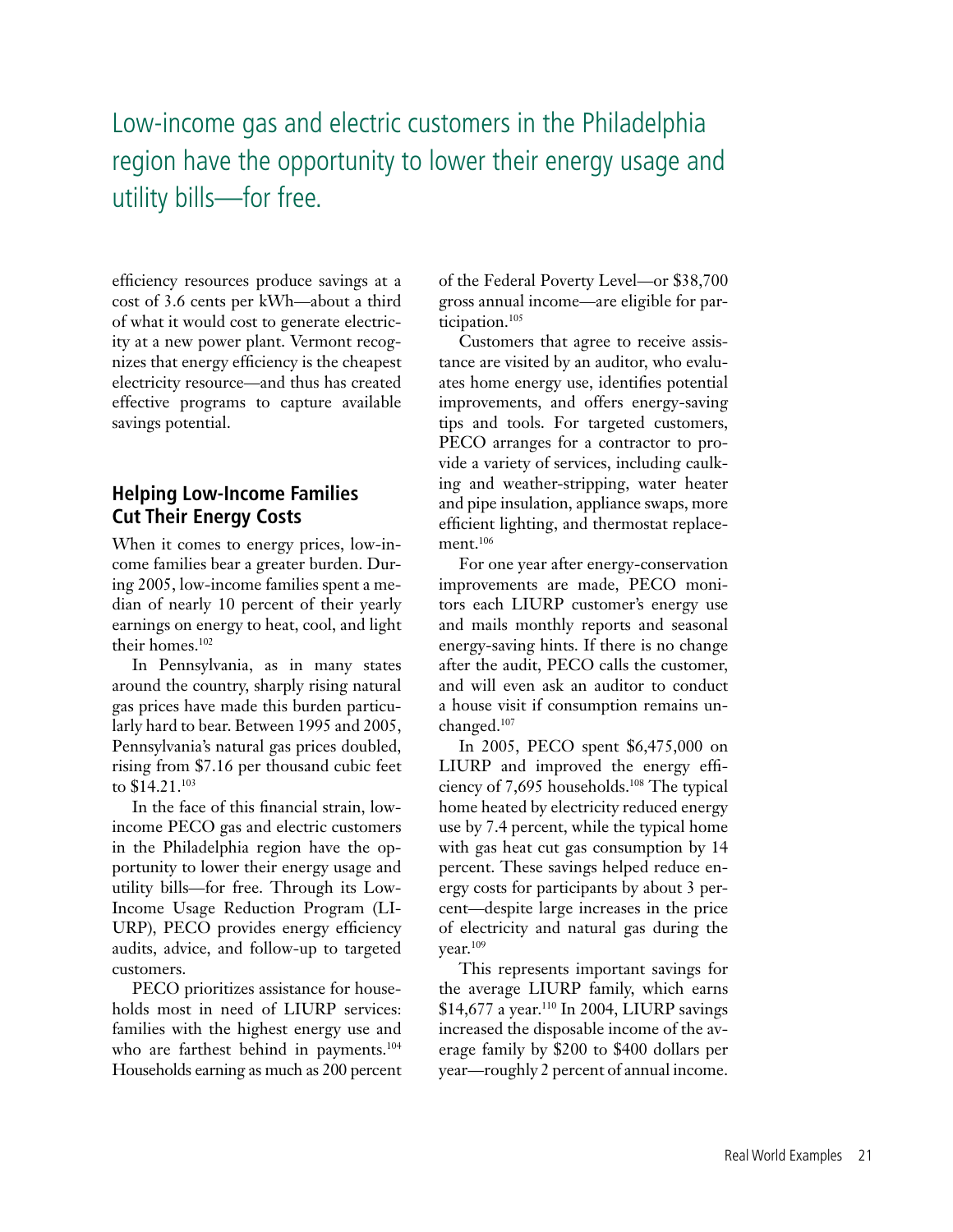And the efficiency measures continue to pay dividends, saving consumers energy and money for as long as 15 years.<sup>111</sup>

LIURP services are not limited to the PECO service area. Instead, they extend to low-income families statewide, funded by a fee charged to all utility ratepayers. This benefit is the direct result of state policy: LIURP programs were mandated by the legislature in a 1993 law.112

LIURP is cost-effective as well. Efficiency measures installed in 2005 achieved savings at a rough cost of 5 cents per kWh of electricity and \$1.37 per therm of natural gas, well below retail rates.

# Efficiency Programs Help Businesses, Industry and Institutions Manage Energy Costs

Businesses and industries in Maryland can improve their competitiveness by managing their energy costs. And schools, hospitals, local governments and other institutions in Maryland can devote more resources to their core missions by keeping their energy bills in check. Energy efficiency programs can help to identify opportunities to save energy and finance improvements.

For example, a utility in Massachusetts works to reduce electricity costs for small business customers by encouraging the installation of energy efficient equipment

Small businesses that participate in the program typically see a 30 percent reduction in energy use.

with free energy audits and financial incentives. New York offers a program that assists schools, hospitals, businesses, factories and local governments to incorporate energy efficient design and install efficient equipment at the time of construction, when it is most cost-effective. Minnesota's largest electric utility helps businesses identify opportunities to reduce lighting costs and provides rebates to facilities that install energy-efficient lighting.

Connecticut provides technical and financial assistance for businesses to replace outdated equipment with energy-efficient models. Wisconsin provides technical advice, training, information, and financial incentives to promote energy efficiency in manufacturing and industrial processes. And California runs a highly visible consumer education campaign, promoting rapid reductions in energy demand to mitigate or prevent potential energy crises—preventing billions of dollars of lost productivity during power outages.

All of these efficiency programs reduce energy costs for individual businesses and institutions. At the same time, these programs provide benefits for all of society, by reducing strain on energy infrastructure and preventing the need to invest in new energy facilities.

## **Helping Small Businesses Install Efficient Equipment**

As a wholesale distributor of fresh flowers, Andy Hattub knows how important it is to keep flowers at the right temperature. Hattub manages Fall River Florist Supply in Fall River, Massachusetts—a business that depends on the ability to deliver cut flowers that are as fresh as possible.

The success of the business also depends on keeping costs down to remain competitive. Realizing that electric energy is a major expense at the flower warehouse, Hattub turned to National Grid's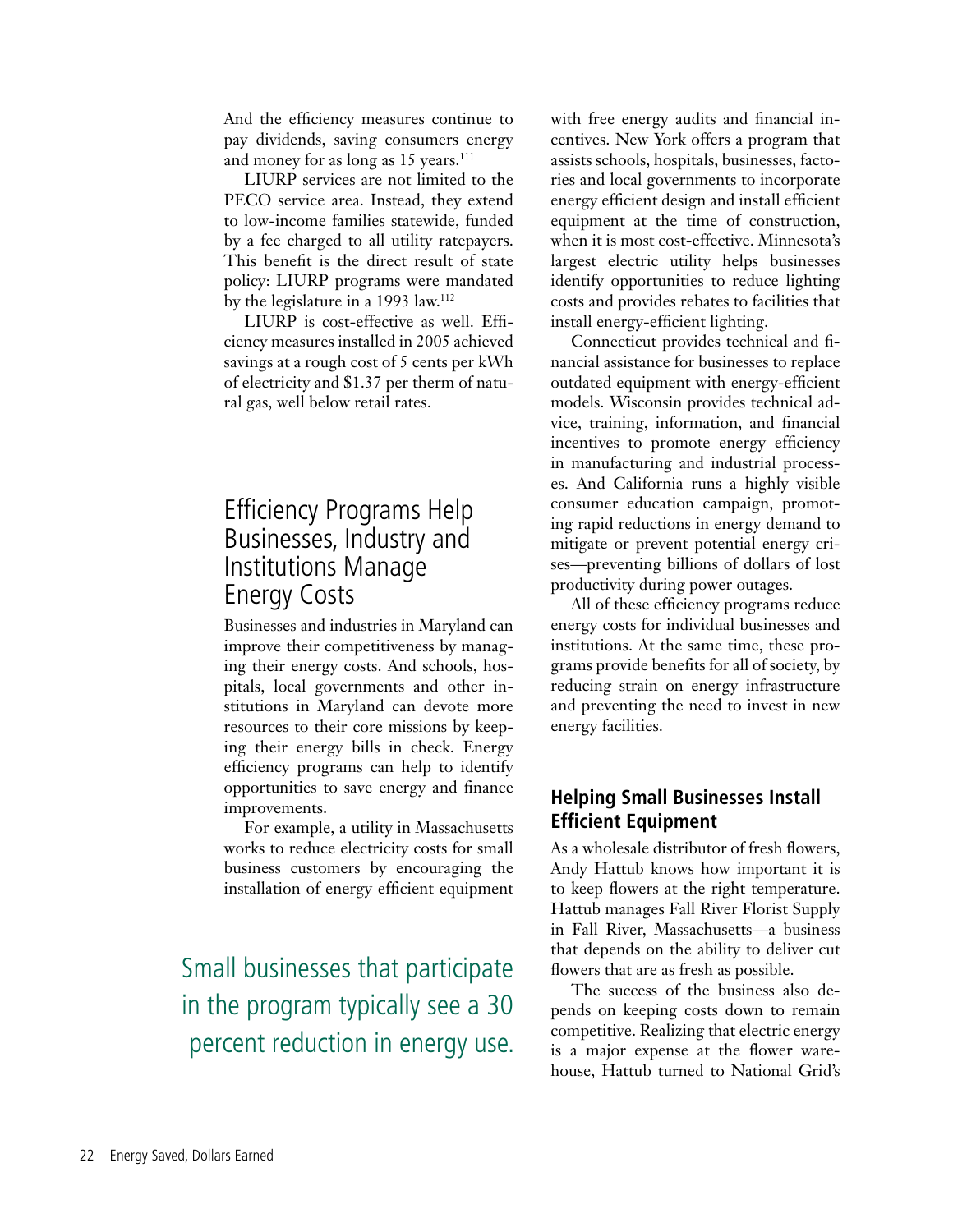Small Business Services Program for help with reducing energy costs.

National Grid, an electric utility servicing parts of Massachusetts, identified the facility cooling system as a good place to find potential energy savings. Program staff advised Hattub to install energy efficient cooler controls, and then provided \$21,559 to help pay for the upgrade. With the efficient controls, Hattub conserves 52,094 kWh of electricity annually, saving \$4,584 in energy costs per year.<sup>113</sup>

The Small Business Services Program, run by National Grid, is aimed at reducing electricity costs for small business customers by encouraging the installation of energy efficient equipment.<sup>114</sup>

Small businesses are often reluctant or unable to pay the up-front costs of energy efficiency improvements, even if they make financial sense in the long term.<sup>115</sup> To overcome market barriers preventing the spread of energy-efficient technology, the Small Business Services Program offers:

- Free energy audits;
- Financial incentives for the installation of efficient equipment, totaling up to 70 percent of the installation cost;
- Further incentives, including interest-free financing for the remaining 30 percent of the installation cost for 24 months, or a 15 percent discount if payment is made in one lump sum.<sup>116</sup>

The program offers a variety of costcutting, energy-saving equipment, including lighting upgrades, energy efficient time-clocks, photovoltaic cells for outdoor lighting, programmable thermostats, and walk-in coolers.<sup>117</sup>

National Grid's Small Business Services Program has been successful in promoting energy efficiency in a hard-to-reach market because it makes the process so easy for participating facilities: the program performs the audit, makes recommendations, deals with the contractors, and even cleans up the waste afterwards. Additionally, the Small Business Services Program has done an excellent job of pushing the latest technological improvements in efficiency, and therefore remains vital after nearly 20 years in operation.

Since the program's inception in 1989, it has worked with 40,000 participants, cumulatively saving more than 160 million kWh of electricity (equivalent to the needs of 13,000 Maryland homes in one year).<sup>118</sup> Participating small businesses typically see a 30 percent reduction in energy use, cumulatively saving more than \$30 million on electricity bills.<sup>119</sup>

The program is extremely cost effective. National Grid achieved these savings with an investment of less than \$7 million—with benefits exceeding costs by more than 400 percent.<sup>120</sup>

The project has been so effective in delivering energy savings that after utilities in Massachusetts deregulated in 1998, policymakers continued to invest in it. The Massachusetts Legislature established a systems benefit charge, which utility customers pay on their utility bills, to fund energy efficiency programs in the state—such as National Grid's Small Business Services Program.121

The program provides tangible benefits for participating businesses and for Massachusetts as a whole. By conserving electricity, the program helps maintain the reliability of the electricity system, protecting customers against price spikes, and reducing electricity costs statewide.

## **Building and Expanding with Energy Smart Design**

Hendy Avenue Elementary School in Elmira, New York, was originally built in 1929. Recently, administrators found that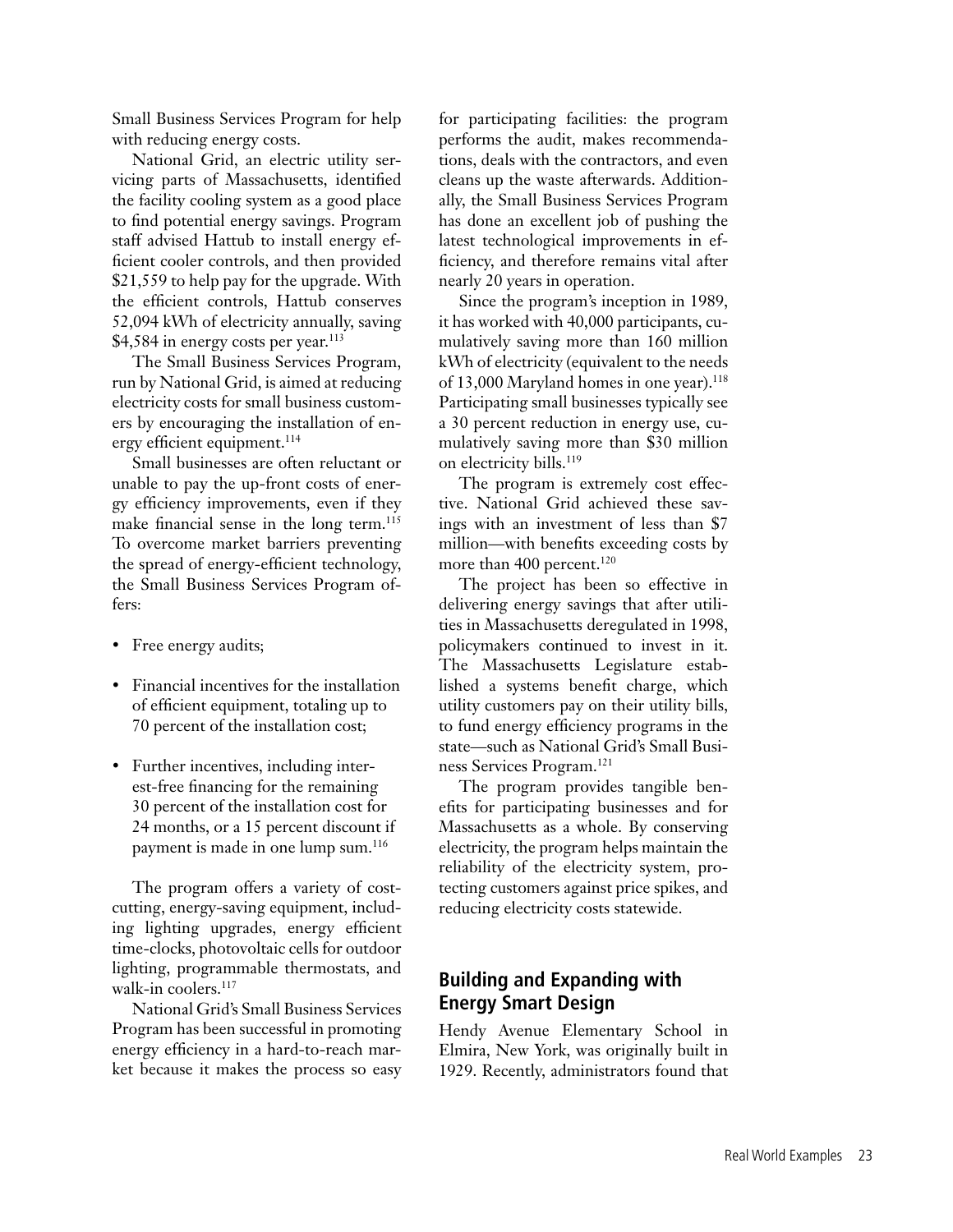# The improvements save the school \$21,622 annually roughly equivalent to the salary of a part-time teacher.

the facility was becoming outdated and was no longer large enough to meet the needs of the school district. Administrators decided to renovate the existing building and build a 46,700 square foot addition.

Hendy Avenue administrators realized that the construction project presented a good opportunity to improve the energy efficiency of the school, reducing energy costs and making more money available for the core mission of the school: education. They applied for design and construction assistance from the New York State Energy and Research Development Authority (NYSERDA), which operates a New Construction Program aimed at improving building energy efficiency.

New Construction Program staff evaluated construction plans and identified cost-effective energy efficiency improvements. Staff recommended that the school install a high-efficiency system for heating, ventilating and cooling the building; premium efficiency pumps and motors; and low-energy fluorescent lighting and automatic controls.

The New Construction Program then provided financial incentives to the school district for these improvements, totaling \$58,907. The improvements reduced the school's energy consumption by 155,000 kWh of electricity per year and save the school \$21,622 annually—roughly equivalent to the salary of a part-time teacher.<sup>122</sup>

The Energy Smart New Construction Program provides assistance to schools, hospitals, offices, retail centers, local governments, and other institutional or commercial energy users across New York.

During the design phase, the New Construction Program provides technical advice on energy-saving opportunities and designs. The program covers the first \$5,000 in technical assistance costs, then half of all additional costs up to \$100,000. As the building is being designed, the program rewards designers according to the number of kWh the building will save, up to a maximum reward of \$15,000.

During construction, the New Construction Program provides monetary incentives to acquire energy-efficient technology. The program also offers incentives for buildings that meet Leadership in Energy and Environmental Design (LEED) standards, which include minimum requirements for energy efficiency.123 Additionally, the program offers the ongoing advice of trained architects and engineers hired by NYSERDA.<sup>124</sup>

Between July and December 2006 alone, the Energy Smart Focus Program assisted with 550 commercial or institutional construction projects.<sup>125</sup> Since 2002, the broader Energy Smart program has saved consumers \$198 million and created 4,200 jobs.126

The Energy Smart New Construction Program is supported by a systems benefit charge paid by utility customers in the state. New York's Public Service Commission created the systems benefit charge in 1998, in order to ensure that energy efficiency programs continued during and beyond the state's transition to a restructured electricity market. Money raised through the charge supports a portfolio of 38 programs, including the New Construction Program, that work to overcome market barriers and stimulate demand for energy efficient products and services. As a result, Energy Smart serves to make energy more affordable and reliable for all New Yorkers.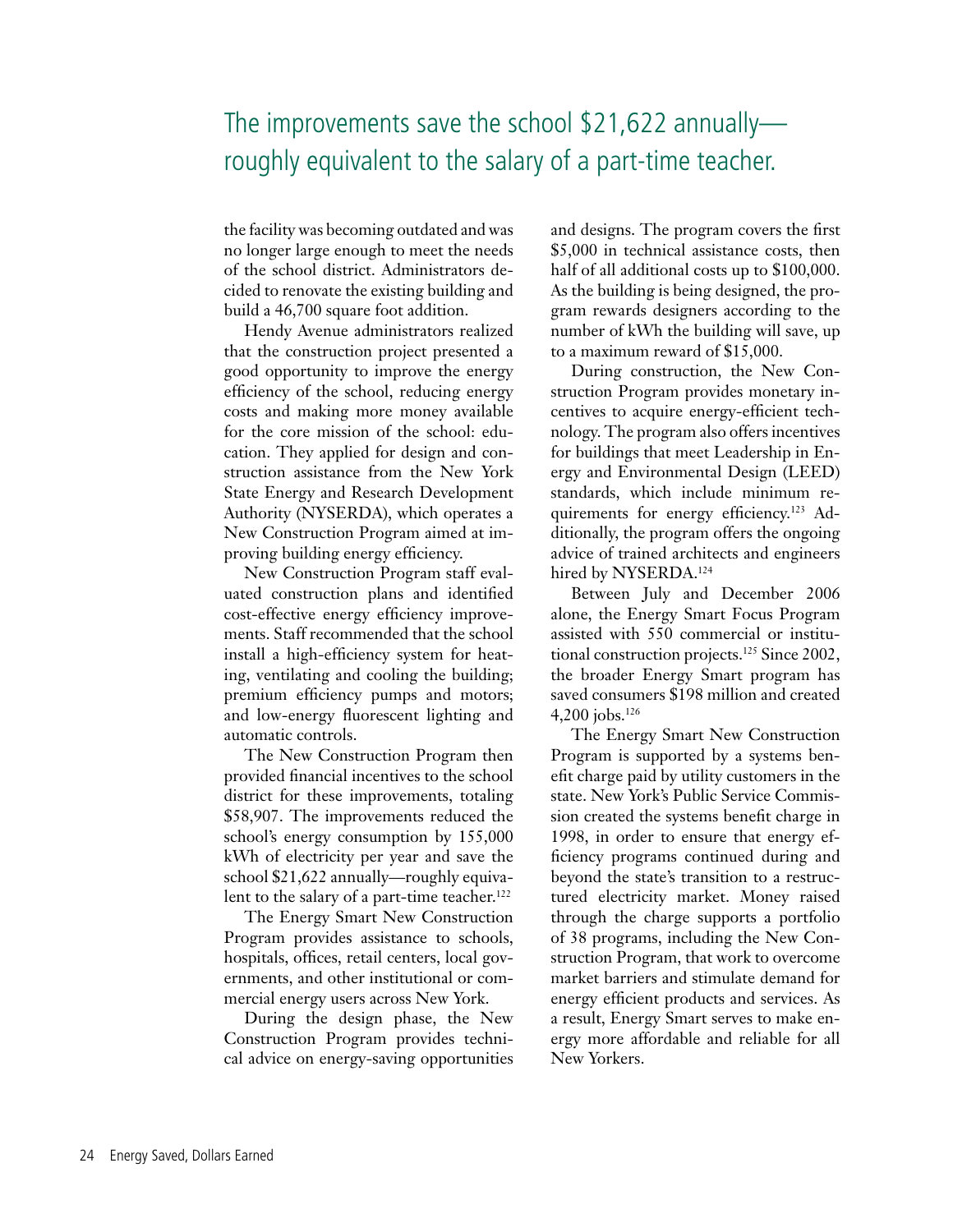## **Cutting Energy Costs through Highly Efficient Lighting**

Caterpillar Paving Products, Inc. manufactures heavy duty vehicles for road construction at a facility in Minneapolis, Minnesota. At the facility, more than 500 employees work in two 10-hour shifts to cut and assemble parts into huge vehicles. Within the manufacturing facility, the lights are almost always on.

When facility managers learned about the availability of high-efficiency overhead lighting systems that could reduce electricity and maintenance costs, they became interested in a lighting upgrade for the facility. The fact that Xcel Energy, the regional electric utility, offered a rebate to help fund the lighting upgrade, made the deal too good to pass up.127

Working with the Lighting Efficiency Program of Xcel Energy, Caterpillar Paving Products replaced more than 950 lighting fixtures with highly efficient T8 fluorescent lamps. Xcel provided a rebate of \$34,000, equivalent to about 20 percent of the overall project cost.<sup>128</sup>

The benefits were immediately apparent. The new lighting reduced electricity consumption at the factory by about 45 percent, while providing equivalent or better lighting. The upgrade reduced annual electricity consumption by 1.5 million kWh annually, and reduced peak electricity demand by more than 0.17 MW.129

Electricity savings translate directly into cost savings. The upgrade cut \$80,000 off of the facility's annual electricity bill. Additionally, the new lamps save \$14,000 per year in reduced maintenance costs. The lamps also emit less heat, reducing the need for air conditioning on hot summer days, providing further savings. With the rebate from Xcel, the project paid for itself in under a year and a half.<sup>130</sup>

For most businesses, lighting is a major expense, accounting for up to 44 percent of monthly energy costs.131 Improving lighting efficiency, however, is one of the easiest and most cost-effective ways of reducing these costs. To address this, in 1985 Xcel Energy of Minnesota established its Lighting Efficiency Program.

Lighting Efficiency is a conservation program directed at commercial and industrial energy customers. Through the program, Xcel Energy provides rebates to commercial and industrial facilities that purchase and install qualifying lighting equipment, including fluorescent lamps, compact fluorescent fixtures, and LED signs.<sup>132</sup> In addition, Lighting Efficiency provides rebates on lighting retrofits to upgrade aging facilities, and funds lighting redesign studies that help businesses assess ways that they can reduce their lighting costs.133

The Lighting Efficiency program is funded though the state of Minnesota's public benefits fund, which requires that Xcel spend 2 percent of its gross operating revenue on energy efficiency programs. To support the program, Xcel ratepayers pay a Conservation Improvement Program fee.134

The average facility that works with Xcel's Lighting Efficiency program reduces its energy costs by 35 percent annually.135 From 2001 to 2003, the Lighting Efficiency program spurred energy savings of over 200 million kWh—enough energy to power 16,000 Maryland homes for a year. The lighting program saved participants nearly \$16 million over the period, with savings continuing for up to a decade or more. Over the same time period, Lighting Efficiency's budget cost was

The average facility that works with Xcel's Lighting Efficiency program reduces its energy costs by 35 percent annually.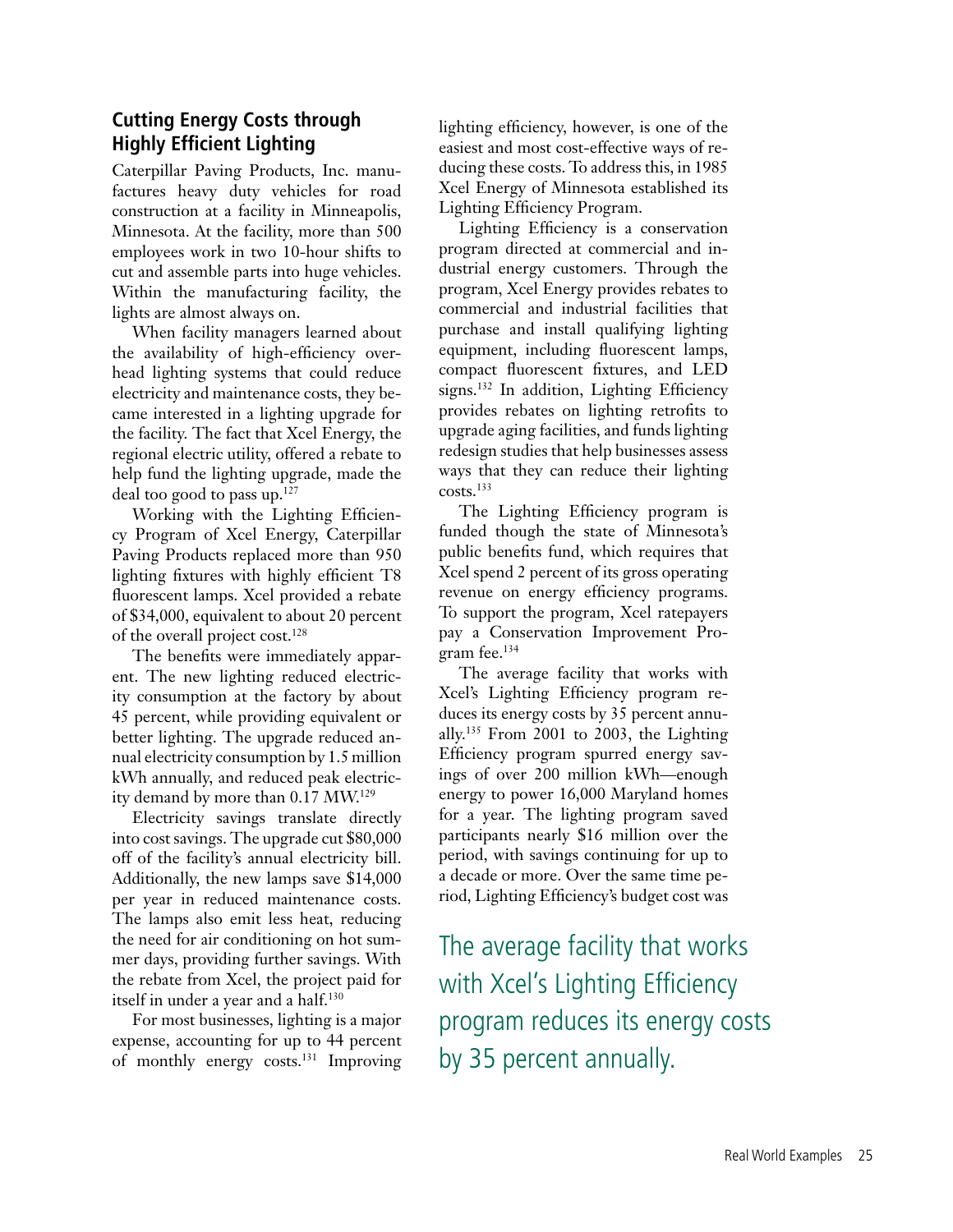only \$12.2 million, making the program extremely cost effective.<sup>136</sup>

Xcel Energy's Lighting Efficiency program is one of the best of its kind because it reaches out to businesses and industries who might be unaware of the cost savings potential of efficient lighting.

The resultant energy savings are not just a boon to businesses, but also to Minnesota as a whole. The lighting efficiency program helps to reduce the need to operate expensive power plants during periods of high electricity demand. The program also helps to reduce the need to build new power plants and transmission lines by conserving scarce resources. As a result, the lighting efficiency program delivers results for all energy customers, even those that do not participate directly.

## **Upgrading Industrial Facilities with Efficient Equipment**

Schick-Wilkinson Sword manufactures razor blades and component parts for shaving systems at a production facility in Milford, CT. The factory has been operating since the 1950s.

In 2006, Tony Sanzo, plant supervisor, was working to replace aging equipment at the facility while minimizing costs. Through the plant's electric distribution company, United Illuminating, Sanzo discovered that the Connecticut Energy Opportunities Program was available to help.

The Connecticut Energy Opportunities Program helped Sanzo identify outdated equipment that could be replaced with highly efficient alternatives, reducing energy and maintenance costs. The air conditioning system at the facility turned

out to be a major energy sink. United Illuminating staff recommended that Shick replace the system with a smaller but more efficient and equally effective model.

The Connecticut Energy Opportunities Program provided more than \$130,000 in incentives to help replace the air conditioning system. The upgrade saves Schick about \$16,000 per year in electricity costs, reducing consumption by about 143,000 kWh per year (enough electricity to power approximately 11 Maryland homes).137

The Schick factory represents just one of many Connecticut industries that have realized energy and dollar savings through the Energy Opportunities Program. The program, a combined effort of United Illuminating, Connecticut Light & Power, and the Connecticut Energy Efficiency Fund, offers incentives for companies willing to replace existing equipment (with at least 25 percent of its useful life remaining) with high-efficiency alternatives.<sup>138</sup> Equipment ranging from motors to chillers to carbon dioxide controls is eligible.

The Energy Opportunities Program provides generous incentives, paying for up to 100 percent of the incremental cost of a project. Funding for the program derives from a conservation surcharge on Connecticut consumers' electricity bills, allocated for energy efficiency projects through the Connecticut Energy Efficiency Fund.

The Connecticut Legislature created the energy efficiency funding system in 1998. Since then, the results have been dramatic. From 2000 through 2006, the Connecticut Energy Efficiency Fund helped install efficiency measures that will yield 27 billion kWh in lifetime electricity savings—enough to power more than 2 million Maryland homes for a year.<sup>139</sup>

Efficiency measures installed in 2006 will yield an estimated \$4 in savings for every \$1 spent.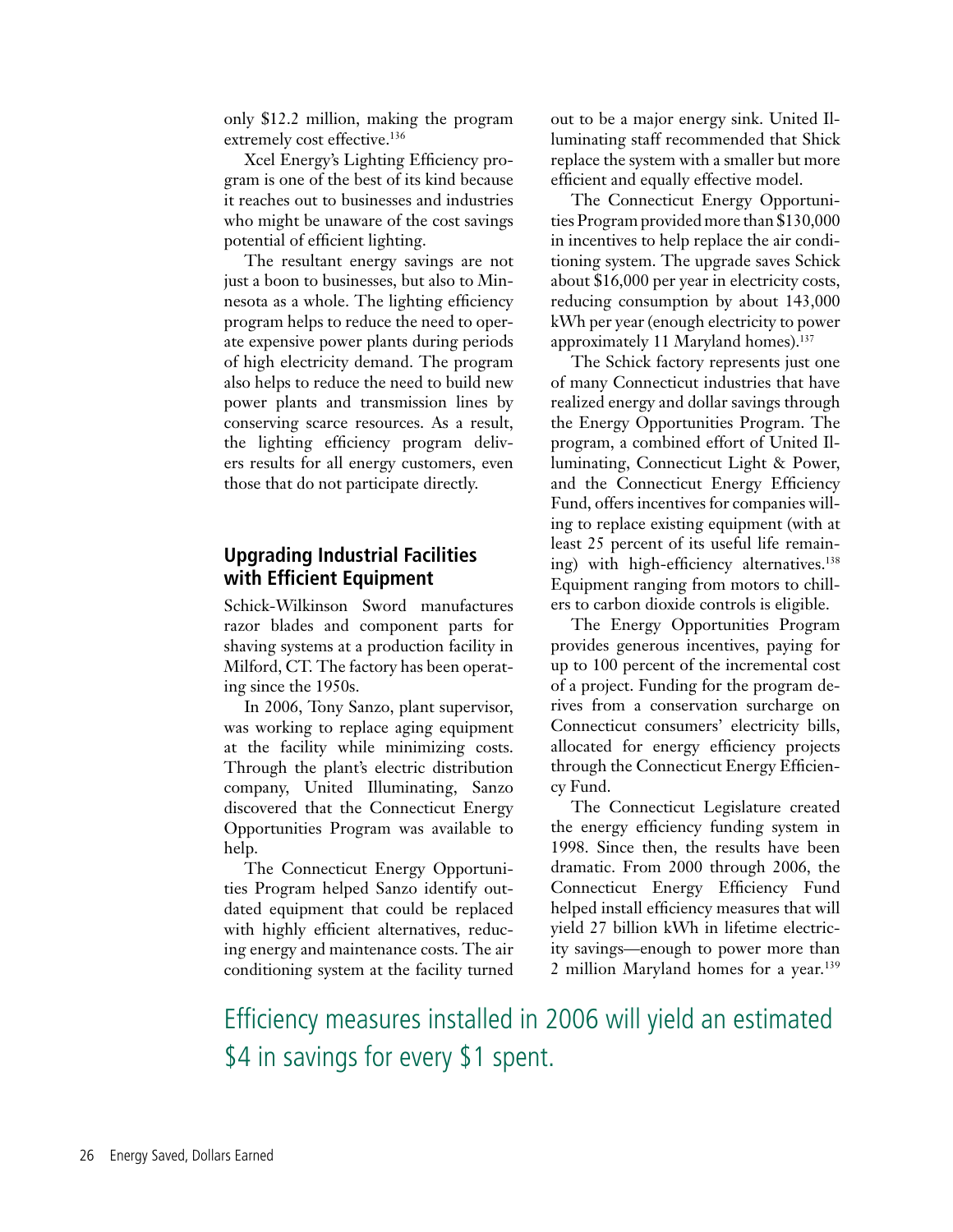Program managers estimated that efficiency measures installed in 2006 will yield \$4 in savings for every \$1 spent.<sup>140</sup>

The benefits of the program extend beyond consumer savings. Connecticut's energy efficiency programs also enhance the reliability of Connecticut's electricity system and reduce the cost of generating and delivering electricity statewide.

### **Designing Energy-Efficient Industrial Processes**

American Foods Group processes meat products for distribution at its packing plant in Green Bay, Wisconsin. The facility uses a great deal of electricity to power meat processing equipment, to keep meat cool in refrigeration rooms, and to keep the facility well-lit.

In the past seven years, American Foods Group has been hit hard by increased energy costs. Since 1999, Wisconsin industrial electricity prices have risen by nearly 40 percent, and natural gas prices more than doubled.141 By 2005, the company was searching for simple and quick strategies to contain its rapidly rising energy costs.

Fortunately, American Foods Group was able to turn to Wisconsin's Focus on Energy Program for help. Focus on Energy offers technical and financial assistance to businesses and homeowners seeking to reduce energy use or develop small-scale renewable energy installations.

Focus on Energy staff helped American Foods Group plan, implement and manage 16 different energy-saving projects. The company spent \$74,000 to purchase and install more efficient technology and adjust operations to improve efficiency. In the first year after the projects were completed, the company saved more than \$140,000 on energy—paying off the initial investment in just six months.

Based on its initial success, the company plans to implement 11 more projects

In the first year after the projects were completed, American Foods Group saved more than \$140,000 on energy—paying off the initial investment in just six months.

to improve efficiency, estimated to save the company an additional \$900,000 per year.<sup>142</sup>

Focus on Energy was created by the Wisconsin Legislature in 1999.<sup>143</sup> The state requires investor-owned electric and natural gas utilities to invest 1.2 percent of their annual revenues into a public benefits fund for energy efficiency, renewable energy and low income household assistance programs.<sup>144</sup> A portion of the money is managed by Focus on Energy, an independent organization, to help individuals and industries across Wisconsin, like American Foods Group, to realize energy savings. Focus on Energy offers a variety of levels of assistance, including:

- **Advisors**, who help companies evaluate existing systems, identify opportunities for greater efficiency, and guide project implementation and management;
- **Training** company employees in practices for improved efficiency;
- **Information and tools** to educate companies on best practices and to help evaluate energy use;
- **Generous rebates and financial incentives** to help defray the cost of installing energy-saving equipment.

While assisting individual businesses, Focus on Energy helps to conserve limited resources and maintain the reliability and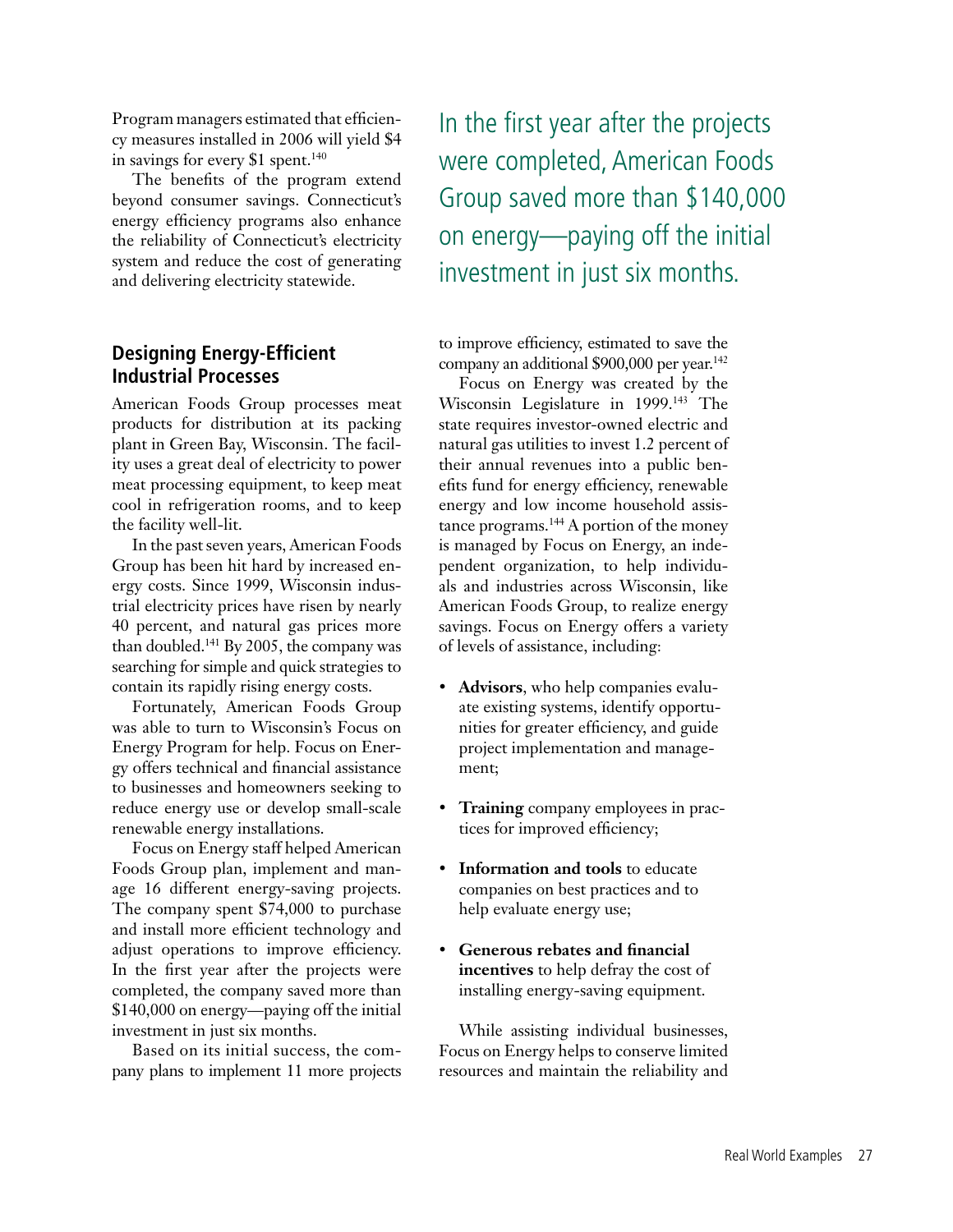reasonable cost of the electricity and natural gas systems statewide. Overall in 2006, Wisconsin businesses saved over \$17.7 million by participating in Focus on Energy industrial and commercial programs, which represented energy savings of 111.6 million kWh of electricity and 9.7 million therms of natural gas (equivalent to the needs of 9,000 and 15,000 Maryland homes, respectively).<sup>145</sup> The savings account for 0.4 percent of Wisconsin's total industrial electricity use and 0.8 percent of its industrial natural gas use during the year.146

Savings through Focus on Energy are extremely cost effective compared to delivering new sources of electricity or natural gas. The program saves electricity at a cost of about 3 cents per kWh—compared to an average retail cost of electricity in 2005 of 7.5 cents per  $kWh.<sup>147</sup>$  On the natural gas front, the program yields savings at about 18 cents per therm, while in 2005, delivery of natural gas cost at least 81 cents per therm.<sup>148</sup>

The dollar savings created by Focus on Energy translate into jobs and a stronger economy. The Public Service Commission of Wisconsin estimates that over a period of 25 years, Focus on Energy programs will create at least:<sup>149</sup>

- 60,000 jobs (or person-years of employment),
- \$4 billion in additional disposable income for Wisconsin citizens,
- \$9 billion in additional sales for Wisconsin businesses;
- \$5 billion in added value for the state economy.

By helping businesses achieve energy savings, Focus on Energy reduces strain on Wisconsin's energy infrastructure delivering savings at the lowest cost of any available energy resource and helping to grow the state economy.

# Energy Efficiency Can Help Avert an Energy Crisis

Energy efficiency programs can deliver rapid results. Through widespread consumer education, efficiency programs can deliver rapid changes in conservation behavior. At the same time, efficiency programs lay the foundation for long-term changes in the way consumers think about energy use.

### **Saving Energy Quickly to Prevent Rolling Blackouts**

In 2000 and 2001, the California energy crisis forced businesses and residents statewide to accept rolling blackouts—power outages that brought the economy and day-to-day life to a halt.

To bring the electric grid back into working order, policymakers needed to reduce energy demand quickly—on a scale of months rather than years. To address the issue, they devised a program to educate the public on the need to work together to conserve electricity. The "Flex Your Power" campaign was born. Within 12 months, electricity demand declined by 14 percent—equivalent to the output of 10 large power plants (5,900 MW in to $tal$ ).<sup>150</sup>

The Flex Your Power program is focused on educating Californians on how to use energy and resources more efficiently. To reach this goal, Flex Your Power operates a comprehensive website; publishes an electronic newsletter and blog, as well as a variety of educational materials; and runs a highly visible television and radio campaign.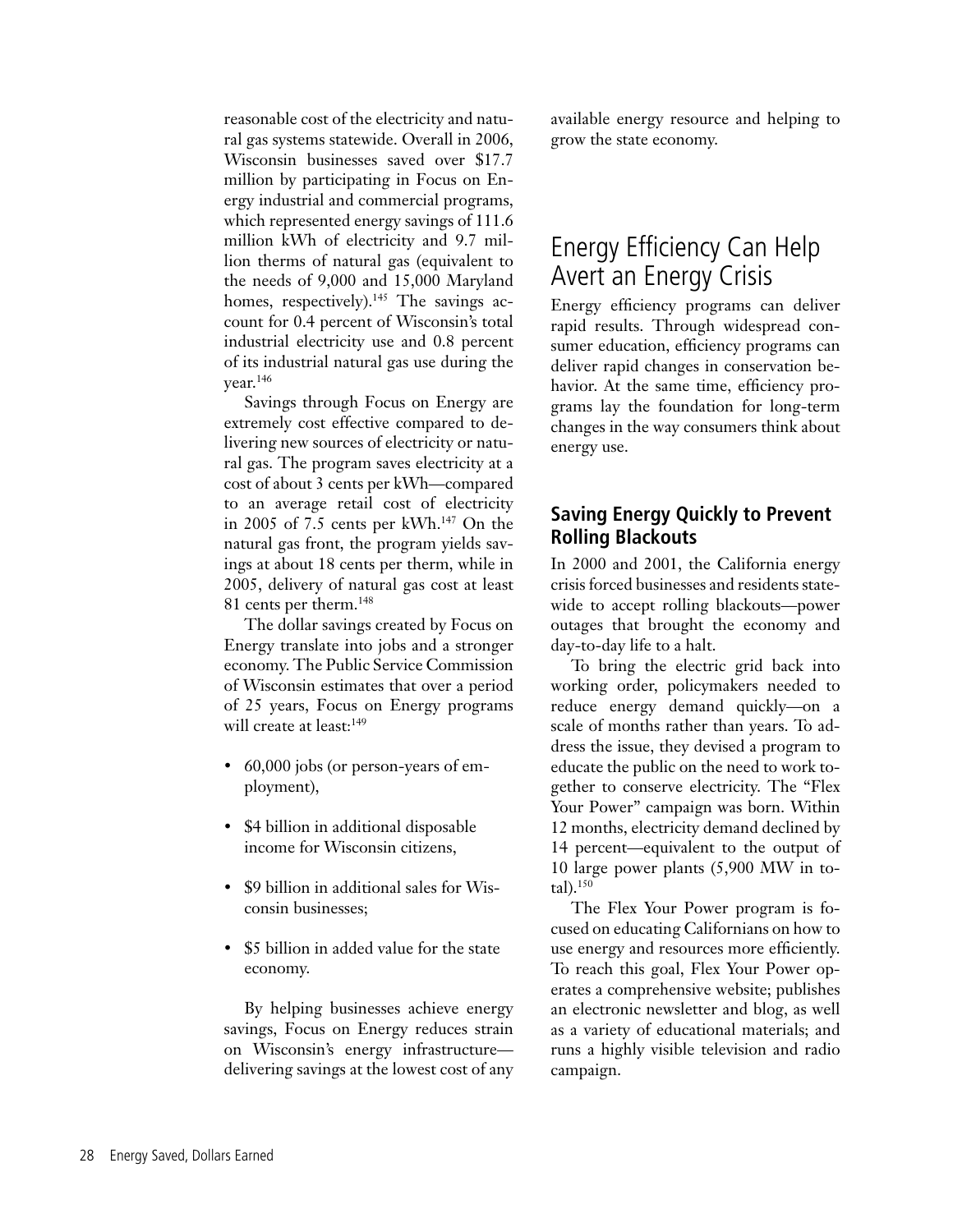Flex Your Power educates Californians about opportunities to save energy in their homes, from adjusting the thermostat to improving insulation.<sup>151</sup> Additionally, Flex Your Power offers information on how to obtain rebates and incentives for energy efficient appliances and services.<sup>152</sup>

The program is best known in California for its ubiquitous television, radio, and newspaper advertisements that emphasize the efficient use of power. Messages of past Flex Your Power media campaigns highlight the need for collective action, including, "Conserve, and it's not even hard," "Together we can get through this," and "Global warming is a choice." These campaigns have achieved an overwhelmingly positive reaction and brand identification with the state's residents.<sup>153</sup>

Flex Your Power's media campaigns have been quite successful in educating the public on the benefits of energy efficiency: following the roll-out of the television, newspaper, and radio advertisements, more people believed conservation can solve an energy crisis. Moreover, people who were aware of the Flex Your Power campaign were more likely to take active steps to conserve energy.154

Energy efficiency measures, including the Flex Your Power campaign, have yielded huge energy and cost savings for residents of California. Since Flex Your Power's inception, per-capita energy use has dropped by more than 6 percent, ranking California among the top five most energy-efficient states nationwide.<sup>155</sup> Energy savings in 2001 alone saved Californians

Within 12 months, electricity demand declined by 14 percent—equivalent to the output of 10 large power plants.

an estimated \$660 million on their electricity bills, and helped avoid up to \$20 billion in projected costs of summertime blackouts.<sup>156</sup> Estimates suggest that every dollar that California invests in energy efficiency will generate more than two dollars in consumer savings.<sup>157</sup>

The Flex Your Power campaign is funded through California's Public Goods Charge, in which utilities charge ratepayers a small amount on their electric utility bills, which is pooled and spent on services and programs in the public interest.<sup>158</sup>

California's Flex Your Power campaign is one of the country's best public education programs on energy conservation and efficiency because it is broad in scope, has a simple and accessible message, and is well funded. As a result, the program, and others like it, have been able to transform California from a state mired in an energy crisis to a leader in energy efficiency. Citizens who take the Flex Your Power message to heart and work to reduce their energy use not only save money—they ensure the reliability and reasonable cost of the electricity and gas infrastructure for all Californians in the years to come.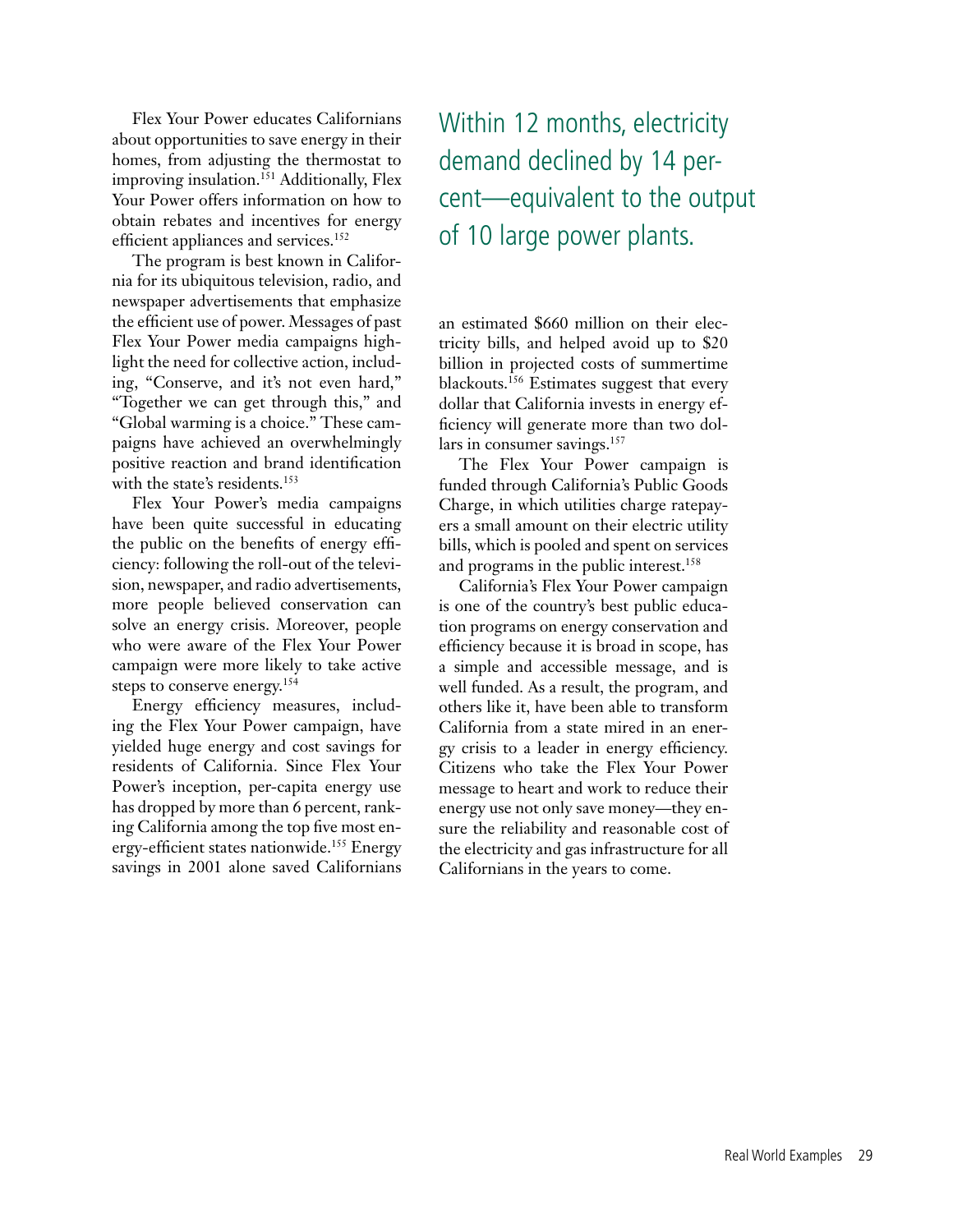# Since Deregulation, Maryland's Investment in Energy Efficiency Has Plummeted

s Maryland moved to deregulate its electricity market in the late 1990s, utility spending on energy efficiency plummeted.

In the early 1990s, utility spending on energy efficiency in Maryland reached as high as \$100 million per year (2007 dollars), or 1.8 percent of annual utility revenues. However, after the state restructured the electricity market in an attempt to introduce competition, utility spending on efficiency dropped to negligible levels. (See Figure 6.) The Maryland Legislature chose not to establish a mechanism to ensure continued funding of efficiency after restructuring, and utilities claimed it was no longer their responsibility.

As a result, Maryland now ranks near the bottom among states nationwide in terms of investment in electric energy efficiency.159 In the American Council for an Energy Efficient Economy's 2006 State Energy Efficiency Scorecard, Maryland ranked  $47<sup>th</sup>$  in the country for per capita spending on overall energy efficiency.<sup>160</sup>

Utility spending on energy efficiency in Maryland's natural gas market is also negligible. In 2006, Maryland's gas utilities spent \$0.8 million on a program to assist

low-income customers pay their bills, but practically nothing on general energy efficiency. As a result, Maryland ranked near the bottom of states for spending on natural gas efficiency programs.<sup>161</sup>

Investment in electric energy efficiency dropped during the debate over restructuring because of uncertainty over changes to the electricity market. Utilities expected that rules governing recovery of money spent on energy efficiency would end and therefore ended their programs.

Many utilities also argued against continuing energy efficiency programs, contending that consumers would make decisions regarding efficiency according to the invisible hand of the market.<sup>163</sup>

However, market forces are not enough to promote energy efficiency alone. A variety of market barriers prevent consumers from taking advantage of all of the cost-effective opportunities to save energy that are available. For example, the person who is the most logical candidate to install energy efficiency improvements is often least likely to benefit from them. Consider landlords, who maintain buildings but whose tenants generally pay the energy bills. Or builders, who, in the absence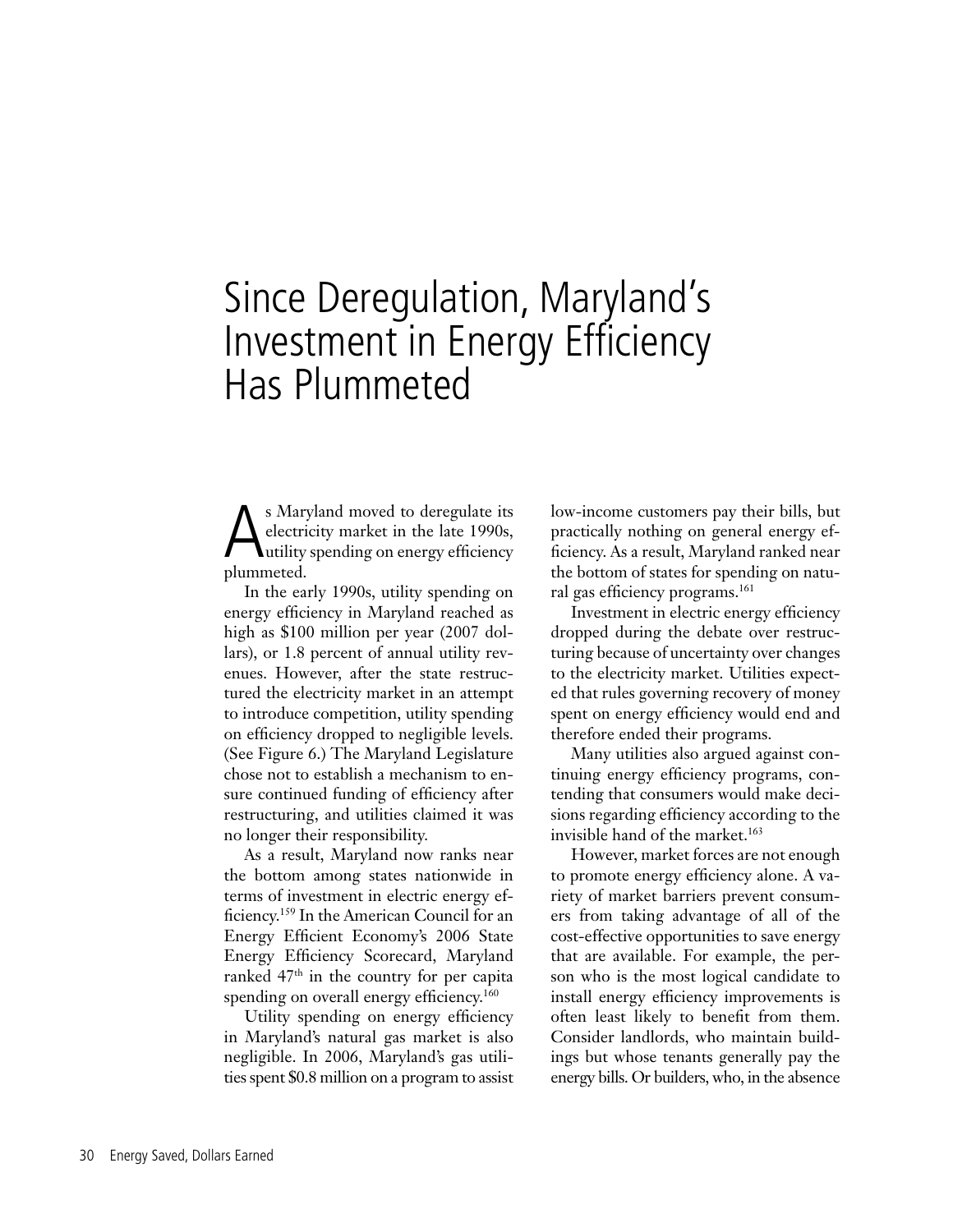#### **Figure 6: Electric Utility Spending on Energy Efficiency in Maryland (Excluding Load Management Efforts)162**



of good consumer benchmarks, face incentives to minimize construction costs rather than make buildings as energy efficient as possible.

Additional market barriers include "sticker shock," or the tendency for consumers to purchase low-price products, even when they can save money in the long run by purchasing efficient models; lack of knowledge about which products are truly energy savers; uncertainty over future fuel prices; and the fact that consumers who save energy—thus reducing demand and lowering the cost of energy for everyone—are rarely compensated for the benefits they deliver to the rest of society.

Despite the decline in investment in utility-run energy efficiency programs, the benefits of spending in earlier years continue

# Other Energy Efficiency Measures in Maryland

Although Maryland's utilities temporarily ceased to invest in energy efficiency programs, Maryland has passed several laws aimed at improving overall energy efficiency. These programs place responsibility on building owners and product manufacturers to meet energy performance standards. These policies include:

- Building energy codes;
- Minimum energy standards for appliances and equipment; and
- Energy efficiency efforts aimed at government-owned buildings.

Including these policies improves Maryland's ranking in ACEEE's 2006 State Energy Efficiency Scorecard to 20<sup>th</sup> in the country.<sup>165</sup>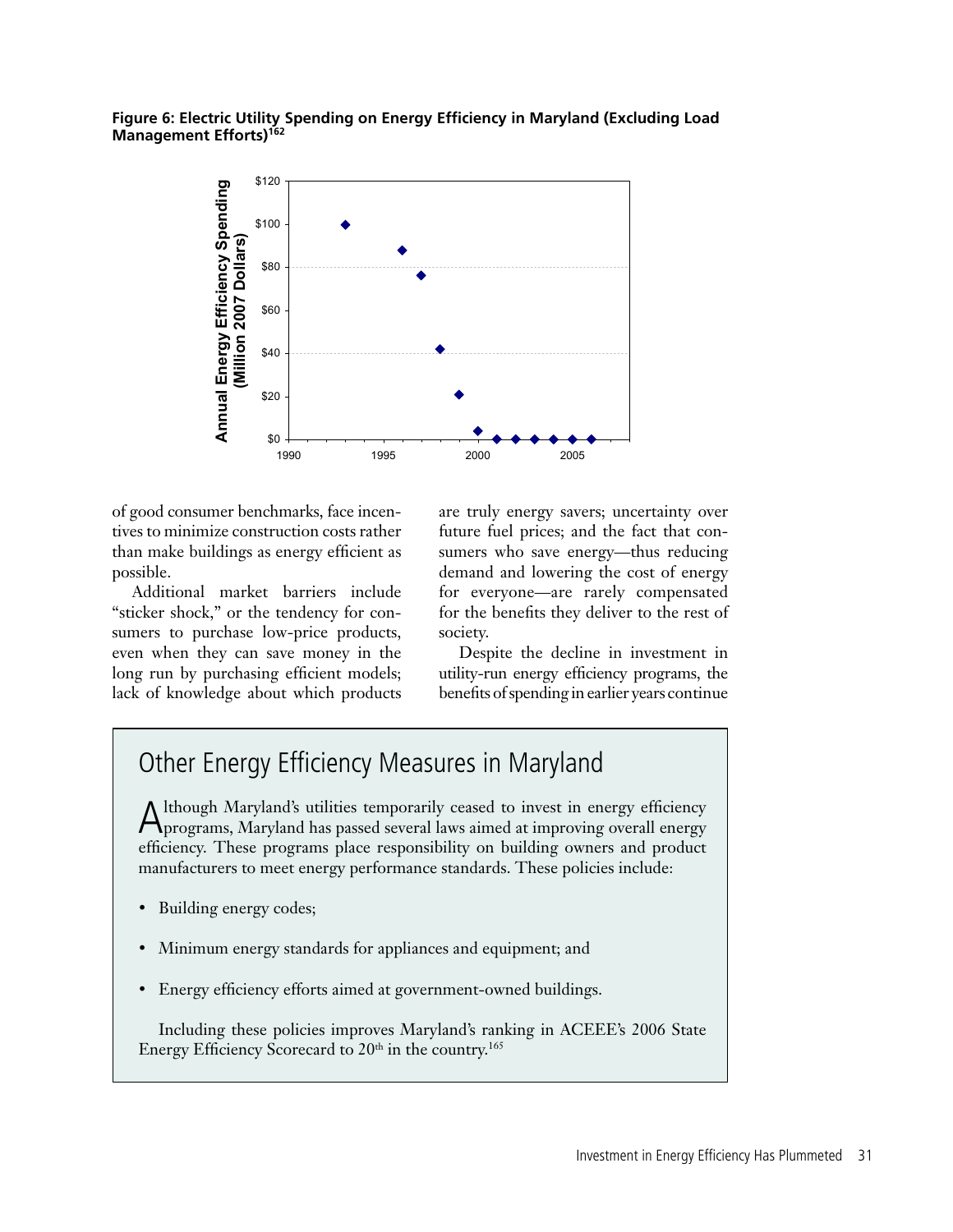to persist. Maryland's electricity consumption in the early 2000s was reduced on the order of 3 percent because of efficiency programs in place in the early 1990s.<sup>164</sup>

In 2007, electric utilities began to reinvest in energy efficiency programs in response to directives set forth in Senate Bill 1, passed by the Maryland Legislature in a special session in June 2006. The bill, meant to address flaws in the electricity market post-restructuring, instructed the Public Utilities Commission to "require or allow procurement of cost-effective energy efficiency and conservation measures and services" as part of the process of securing electricity supplies for customers in the state. However, the bill did not set specific spending levels or savings targets.

Given the simultaneous pressures of efforts to slow global warming and rapidly increasing fuel prices, electric utilities became more receptive to energy efficiency. As a result, Baltimore Gas & Electric, PEPCO and Delmarva prepared energy efficiency and demand management proposals in 2007. The first of these programs began to be implemented toward the end of 2007.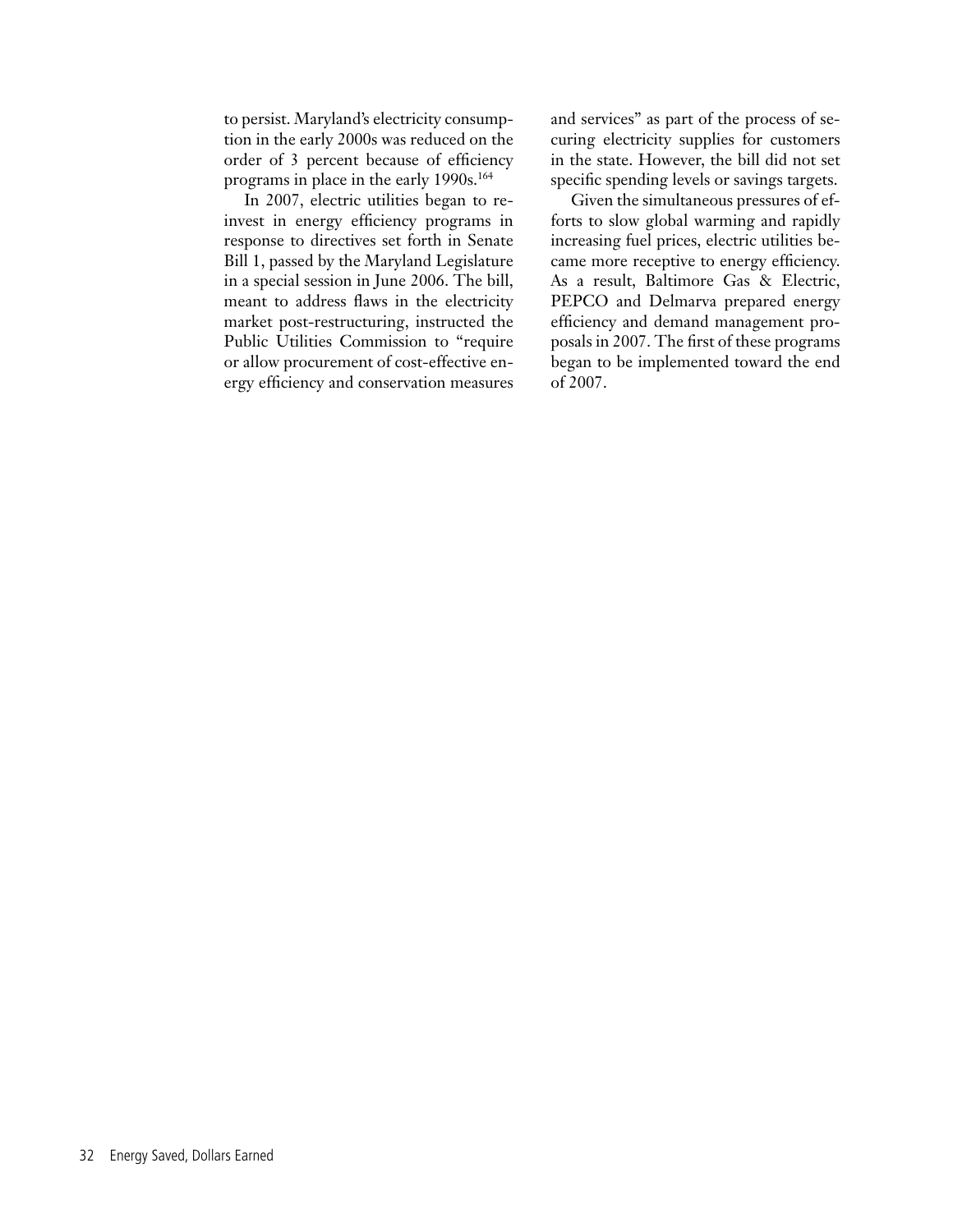# Policy Recommendations

Fificiency programs are<br>and cheapest way to a<br>land's energy problems. fficiency programs are the quickest and cheapest way to address Mary-

By creating new and expanded energy efficiency programs, Maryland can stabilize or even reduce its demand for electricity and natural gas. All energy customers in the state can benefit, whether they participate directly in an efficiency program or not.

Through efficiency, Maryland can reduce the need to build any new nuclear reactors, offshore natural gas terminals or long-distance power lines. Avoiding these investments will not only save money, since they are more expensive than energy efficiency, but also minimize the disruption to communities which can result from siting proposals.

At the same time, Maryland can reduce the need to operate the most expensive power plants during periods of high demand, reducing energy costs statewide. Finally, Maryland can ease the pressure on limited natural gas supplies, mitigating the impact of natural gas price spikes.

Finally, energy efficiency can deliver concrete results for Maryland homeowners, businesses, industries, local governments,

and civic institutions. By reducing energy waste in buildings and infrastructure, energy efficiency programs can deliver substantial energy savings.

In order to capture its potential for energy efficiency, Maryland should create a comprehensive energy program, including the following steps:

### **Maryland should reduce per-capita electricity consumption by at least 15 percent below 2007 levels by 2015.**

- The state should establish a series of savings targets that ramp up over time, aiming to reduce per-capita electricity consumption by 15 percent by 2015. For example, an energy efficiency resource standard passed in Illinois in 2007 requires 0.2 percent savings in 2007, ramping up to 2 percent savings per year in 2015 and beyond.
- Utility companies should achieve the bulk of the savings, with strong accountability from the Public Service Commission. The Maryland Energy Administration should help with a market transformation effort, and with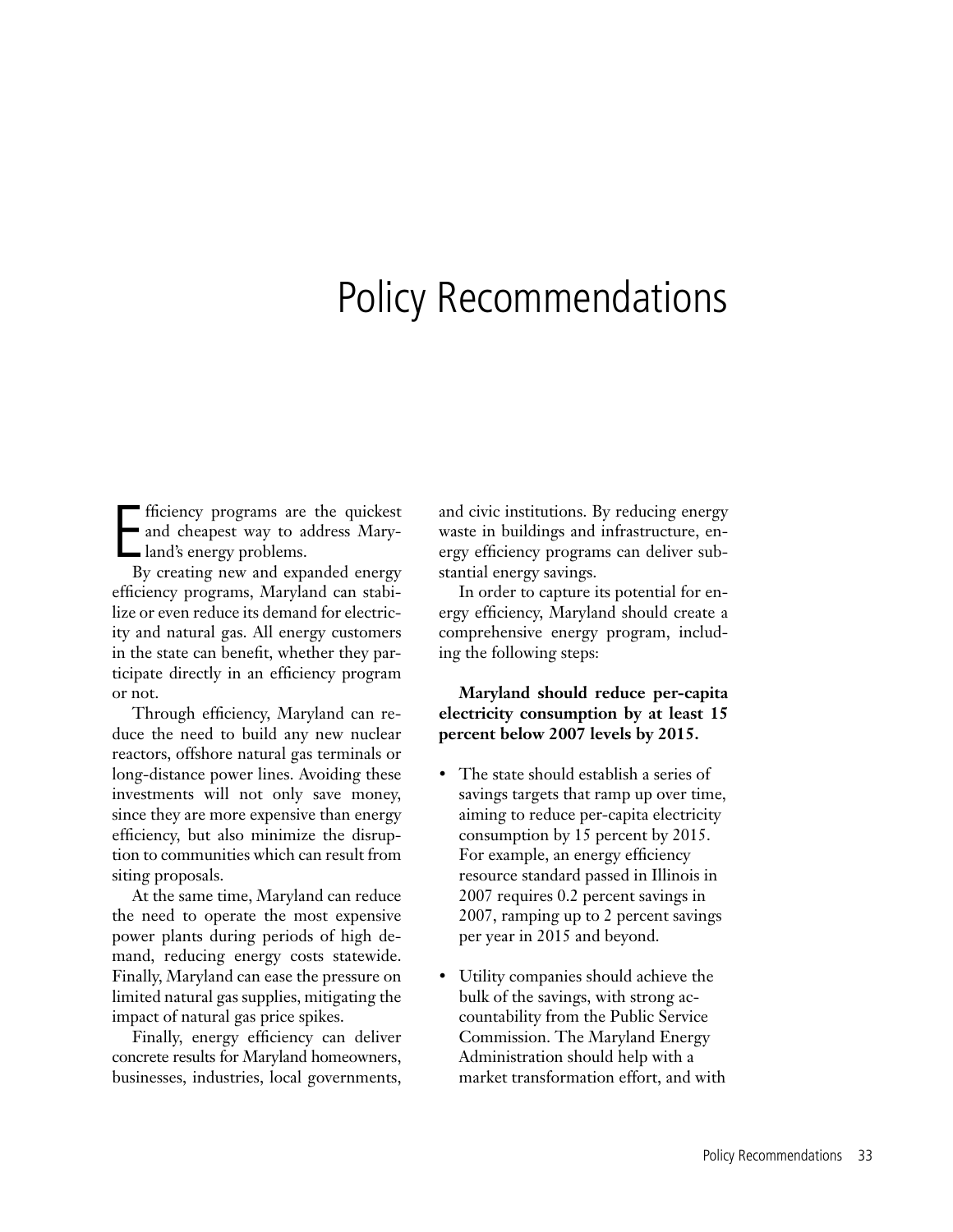programs that have a longer payback period (such as a low-income weatherization program).

- All customers should participate in funding the energy efficiency effort, and programs should be aimed at all customer classes—residential, commercial and industrial.
- The state should extend the energy savings targets to 2020 and beyond, aiming to capture all cost-effective energy efficiency resources.
- The state should assess and report utility progress in meeting savings targets on an annual basis. To ensure program integrity, assessments should be carried out by independent auditors who have no involvement with program implementation.

• Regulators should reward utilities for going beyond the requirements, and penalize utilities if they fall behind. Also, regulators should reward utilities for deploying the most cost-effective energy efficiency measures first, ensuring the best results for the investment.

**The state should establish a parallel goal for reducing peak electricity demand, reducing the need to build new power plants.**

- The state should aim to reduce peak electricity demand 15 percent by 2015.
- While energy efficiency programs will deliver reductions in peak electricity demand as well as overall energy consumption, targeted load-management programs can further reduce the need to build new power plants, thus saving

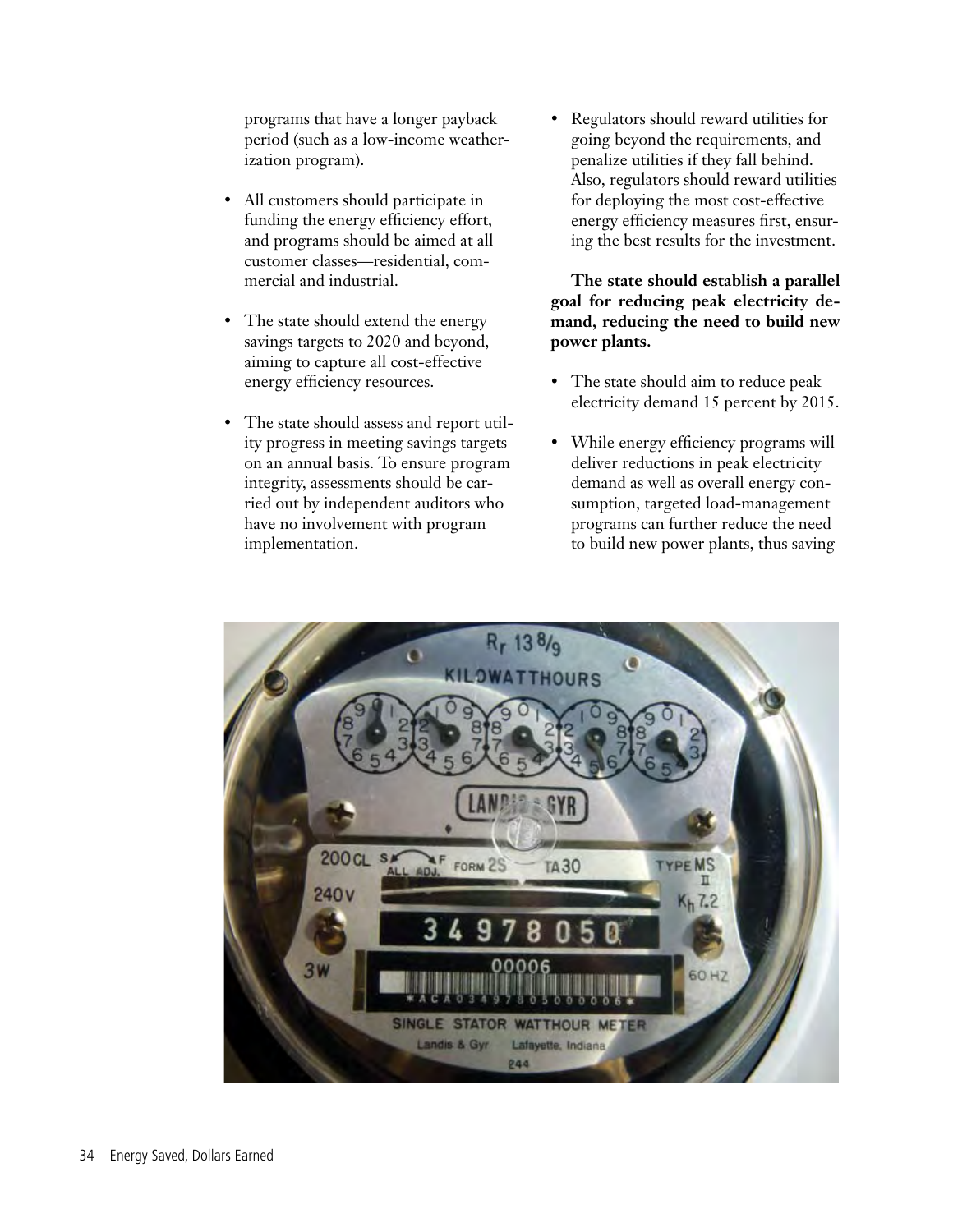consumers money. During times of peak demand, electricity prices are at their highest—and reducing peak demand can thus reduce the need to run the most expensive power generators, lowering the price of electricity.

### **The state should act to create a similar energy efficiency goal aimed at reducing consumption of natural gas and heating oil.**

- Energy efficiency programs specifically targeted at conserving natural gas can effectively reduce natural gas prices and insulate consumers from price spikes. As domestic supplies of natural gas decline in the future, natural gas efficiency programs will become an essential part of Maryland's energy infrastructure. Gas savings can also help to reduce electricity prices, since at periods of peak demand, electricity prices are determined largely by the cost of natural gas-fired generation.
- Efforts to reduce demand for heating oil can similarly reduce the cost of heating for the one in seven Maryland homes that depend upon this fuel.

### **In addition, the state should:**

• Require all new construction to meet increasing energy efficiency performance standards, reducing energy consumption by 30 percent in the near term and aiming for net zero-energy buildings by 2030.

- Improve building energy efficiency inspections.
- Require disclosure of building efficiency when a building is up for sale.
- Move the Federal Weatherization funds from the Department of Housing and Community Development to MEA.
- Open PJM's regional capacity market to energy efficiency projects, in addition to load management projects (which were allowed to participate in the most recent auction).

### **Finally, the state should ensure that skilled workers are available to carry out energy efficiency tasks.**

By establishing a robust energy efficiency effort, Maryland will be creating a large demand for skilled workers to carry out the necessary tasks to improve energy efficiency, from home weatherization to industrial process optimization. The state should create a workforce training program to ensure that enough skilled workers are locally available to get the job done.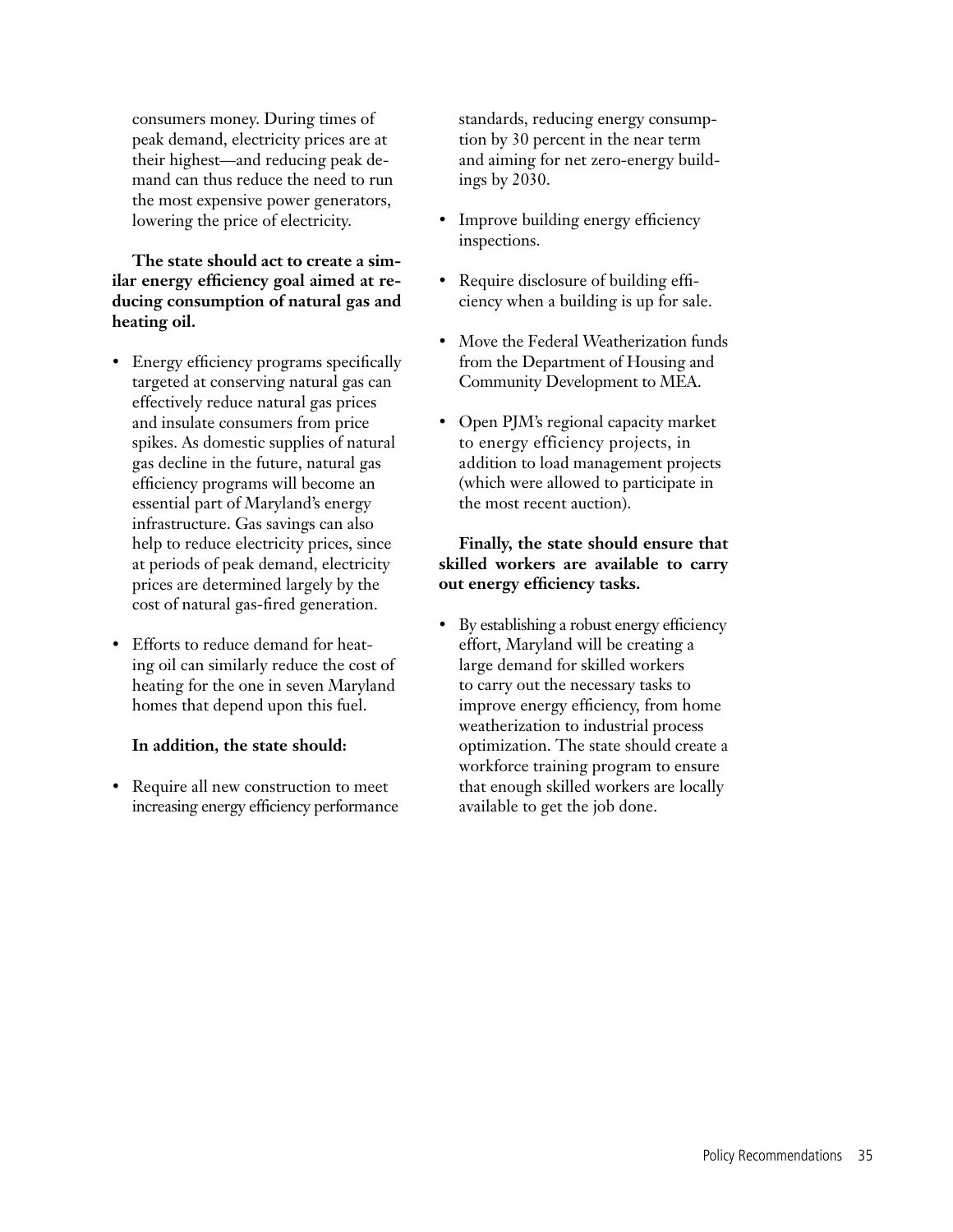# **Notes**

1. U.S. Department of Energy, Energy Information Administration, *Maryland Electricity Profile*, March 2007.

2. Per-capita residential electricity consumption calculated using Note 1 and Maryland State Data Center, *Projections for All Counties: Historic Census 1970 to 2000, Projected 2005 to 2030*, downloaded from www.mdp.state.md.us/msdc/dw\_popproj. htm# on 26 November 2007.

3. See Note 1.

4. Martin Weil, "Electricity Bills in Maryland May Rise: Legislators Attack Plans for Increases of up to 72 Percent," *Washington Post*, 8 March 2006.

5. Average retail electricity price, all sectors. Data through 2006: See Note 1; Data for 2007 represents a partial year's average rate, through October 2007: U.S. Department of Energy, Energy Information Administration, *Electric Power Monthly*, January 2008.

6. U.S Department of Energy, Energy Information Administration, *Natural Gas Summary: Maryland*, 31 October 2007.

7. Malcolm Wolfe, Director, Maryland Energy Administration, Letter to Governor Martin O'Malley, *Re: State of Affairs in Maryland Regarding Electricity*, 17 December 2007; available at www.energy.state. md.us/press/energy\_challenges\_letter.pdf.

8. 1 in 7: Linda Nishida, "Home Heat is Cheaper, Cleaner, or Both, for Thousands Using Off-Beat Fuels," *Capital News Service*, 24 November 2004.

9. U.S. Department of Energy, Energy Information Administration, *Weekly Petroleum Status Report*, Weekly Residential Heating Oil Prices by Region

and State, Residential Heating Oil #2 Price for Central Atlantic Region, 30 January 2008.

10. U.S. Department of Energy, Energy Information Administration, *Natural Gas Summary: Maryland*, 31 October 2007; Data for 2007 is partial, representing the average price through October.

11. See Note 9; Each value represents the average winter price, adjusted for inflation using the Consumer Price Index, for the winter beginning in October of the year listed on the x-axis.

12. U.S. Department of Energy, Energy Information Administration, *Electric Power Annual 2006,*  State Data Tables, 26 October 2007; Average annual bill calculated by dividing retail residential electricity revenue by the number of residential customers.

13. Estimated using heating oil price trends as cited in note 9, and assuming annual heating oil consumption of 4 million barrels in Maryland, and assuming 285,000 households dependent on heating oil (roughly 1 in 7 – See Note 8). See U.S. Department of Energy, Energy Information Administration, *State Energy Consumption, Price and Expenditure Estimates*, Data for Maryland, 1 June 2007.

14. See Note 1.

15. U.S. Department of Energy, Energy Information Administration, *State Energy Consumption, Price and Expenditure Estimates*, Table F10b, 21 December 2007.

16. Maryland Gross State Product is \$246 billion: Northeast Midwest Institute, *Total Gross State Product by State: 2001 – 2005*, 19 January 2007.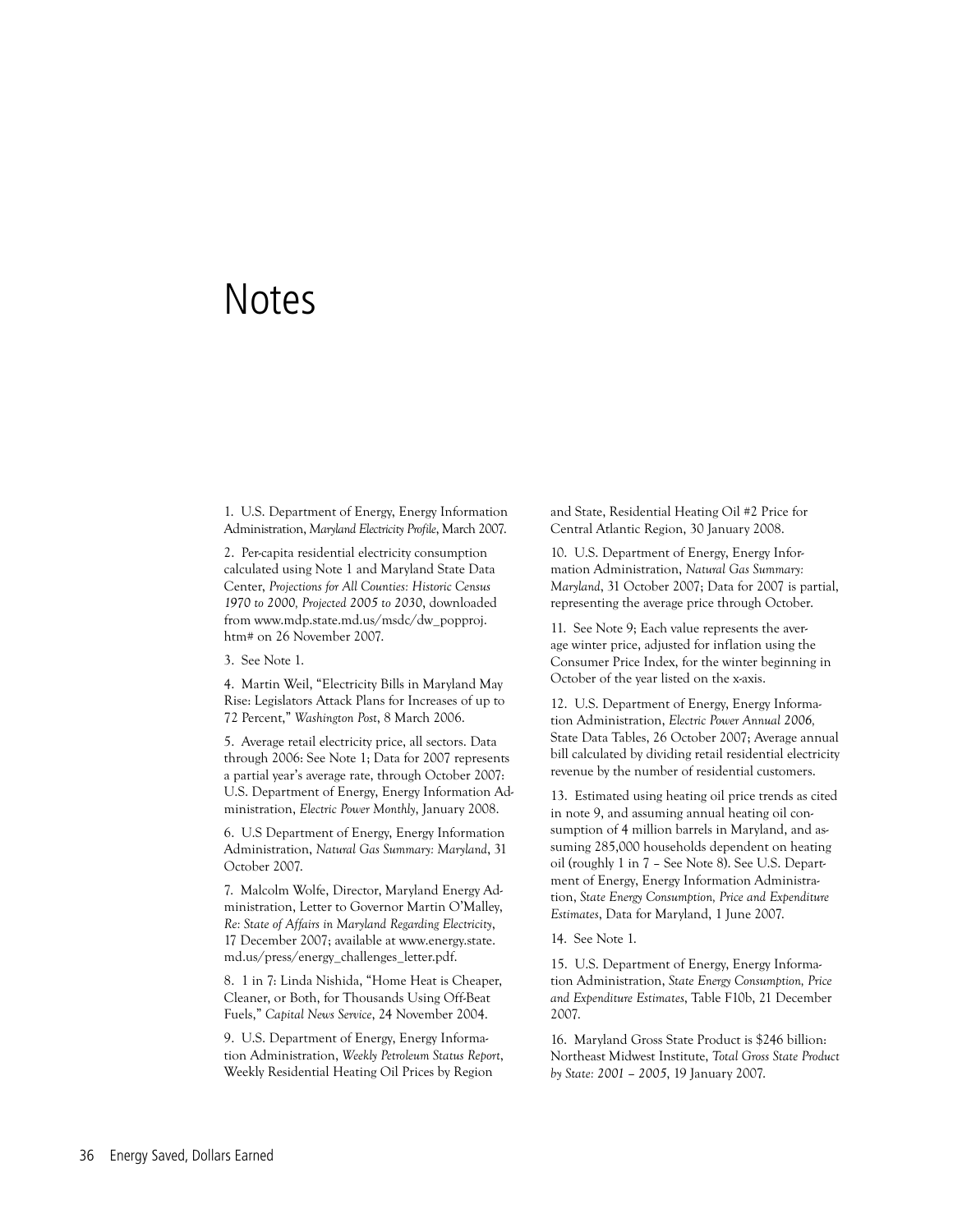17. U.S. Department of Energy, Energy Information Administration, *State Energy Profiles: Maryland*, 31 January 2008.

18. U.S. Department of Energy, Energy Information Administration, *State Energy Consumption, Price and Expenditure Estimates*, Table 1: Energy Price and Expenditure Estimates by Source, Selected Years 1970-2004, Maryland, 1 June 2007.

19. See Note 7.

20. Ibid.

21. Ibid.

22. "Constellation Plans New Nuke," *Electricity Daily*, 2 November 2005.

23. Comments by Executive Vice President Michael Wallace in: Tom Pelton, "An Energy Boom in Calvert," *Baltimore Sun*, 21 August 2005.

24. Russel Ray, "Nuclear Costs Explode," *Tampa Tribune*, 15 January 2008.

25. Moody's Investors Service, *New Nuclear Generation in the United States: Keeping Options Open vs. Addressing an Inevitable Necessity*, 2 October 2007.

26. Alan Katz, "Nuclear Bid to Rival Coal Chilled by Flaws, Delay in Finland," *Bloomberg.com*, 5 September 2007.

27. 1.5 million Euros: "Areva-Siemens Sees Olkiluoto 3 Reactor Operational in Summer 2011," *Thomson Financial News,* 31 December 2007, downloaded from money.cnn.com; 50 percent: Alan Katz, "Nuclear Bid to Rival Coal Chilled by Flaws, Delay in Finland," *Bloomberg.com*, 5 September 2007.

28. Ibid.

29. See Note 23, Pelton.

30. The current reactors have a combined capacity of 1,650 MW: Nuclear Regulatory Commission, *Calvert Cliffs 1* and *Calvert Cliffs 2*, downloaded from www.nrc.gov/info-finder/reactor/calv1.htm and www.nrc.gov/info-finder/reactor/calv2.html on 26 November 2007. Their 20-year license extension will produce an additional 626 metric tons of nuclear waste: Environmental Working Group, *X Marks the Spot*, October 2004. The new reactor will be licensed for 40 years.

31. California Energy Commission, *Liquefied Natural Gas*, 14 June 2005.

32. Baltimore County Liquefied Natural Gas Task Force, *Final Report*, 9 January 2007.

33. For example, see Maryland Public Service Commission Case 9035.

34. Ibid.

35. Philip Rucker, "Proposed High-Voltage Line

Would Stretch Across Maryland," *Washington Post*, 26 August 2007.

36. Ibid.

37. Ibid.

38. Steven Nadel, Anna Shipley, and R. Neal Elliot, American Council for an Energy-Efficient Economy, *The Technical, Economic, and Achievable Potential for Energy Efficiency in the U.S.—A Meta-Analysis of Recent Studies*, From the Proceedings of the 2004 ACEEE Summer Study on Energy Efficiency in Buildings, American Council for an Energy-Efficient Economy, 2004.

39. Ibid.

40. Richard Sedano, Regulatory Assistance Project, *Economic, Environment and Security Effects of Energy Efficiency and Renewable Energy: A Report for EPA and the New England Governors' Conference*, NEEP Policy Conference, 24 May 2005.

41. Optimal Energy, Inc. for Northeast Energy Efficiency Partnerships, *Economically Achievable Energy Efficiency Potential in New England*, May 2005.

42. Howard Geller et al, Southwest Energy Efficiency Project, *The New Mother Lode: The Potential for More Efficient Electricity Use in the Southwest*, November 2002.

43. California Energy Commission, Electricity Analysis Office, *Levelized Cost of Electricity Generation by Resource Type*, 4 December 2007, available at www.energy.ca.gov/electricity/levelized\_costs.html.

44. Jay Hancock, "Welcome BGE Number Crunchers," (Jay Hancock's Blog), *Baltimore Sun*, 8 June 2007.

45. Public Service Commission of Wisconsin, *Focus on Energy Evaluation: Semiannual Report (FY07, Year-End)*, 1 November 2007.

46. Ibid.

47. U.S. Department of Energy, Energy Information Administration, *Annual Energy Review 2003*, 7 September 2004, Table 1.1.

48. U.S. Department of Commerce, Bureau of Economic Analysis, *National Economic Accounts: Gross Domestic Product*, downloaded from www.bea.doc. gov/bea/dn/home/gdp.htm, 2 March 2005.

49. In constant 2000 dollars. U.S. Department of Energy, Energy Information Administration, *Annual Energy Review 2006*, Table 1.5: Energy Consumption, Expenditures, and Emissions Indicators, 1949-2006, June 2007.

50. U.S. Department of Energy, Energy Information Administration, *International Energy Annual 2005*, 1 October 2007.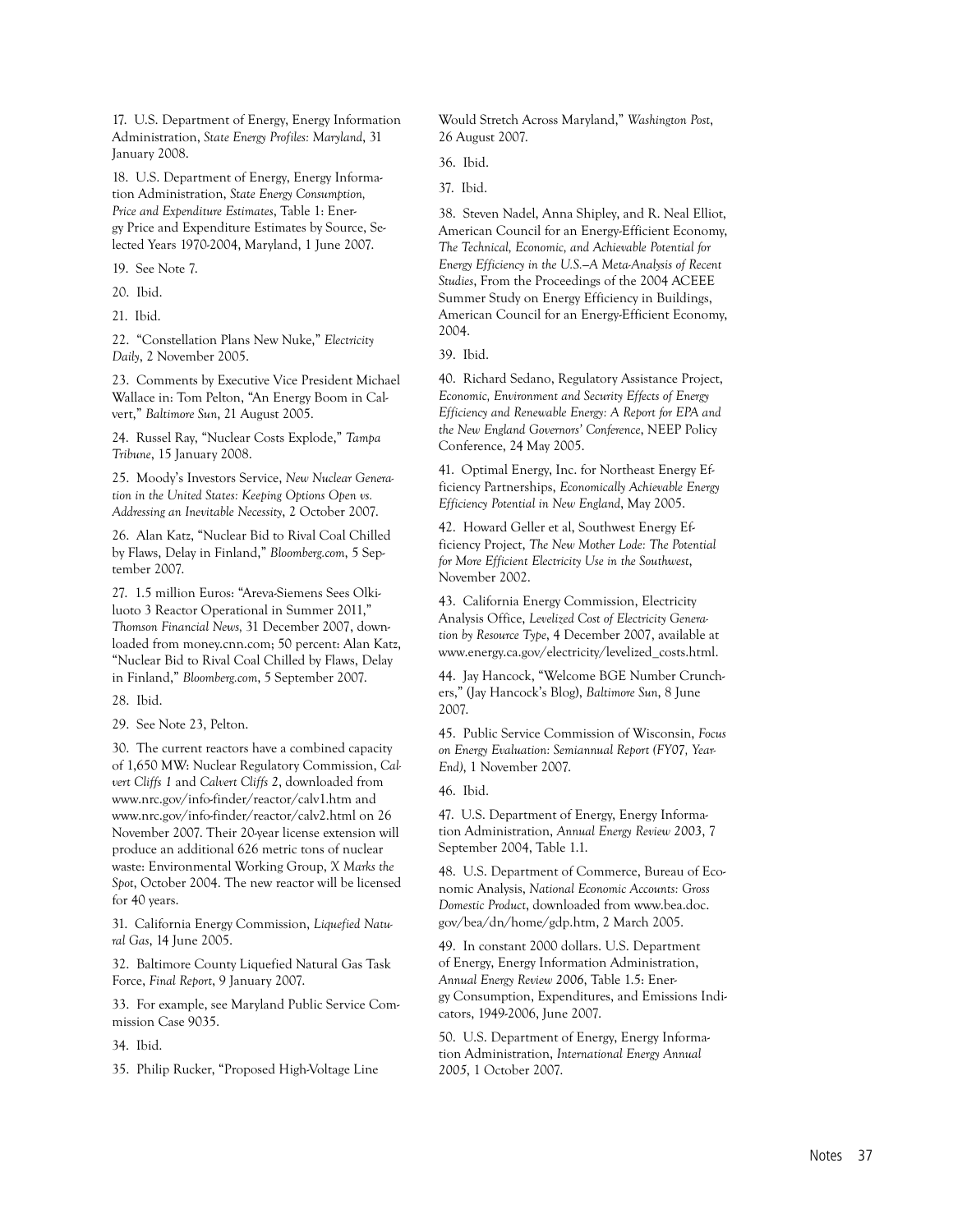#### 51. Ibid.

52. Ryan Wiser, Mark Bolinger and Matt St. Clair, U.S. Department of Energy, Lawrence Berkeley National Laboratory, *Easing the Natural Gas Crisis: Reducing Natural Gas Prices through Increased Deployment of Renewable Energy and Energy Efficiency*, LBNL-56756, January 2005.

53. Ibid.

54. William Prindle, American Council for an Energy-Efficient Economy, *Senate Energy and Natural Resources Committee Natural Gas Conference: Proposed Policy Solutions*, January 2005.

55. U.S. PIRG Education Fund, *Redirecting America's Energy: The Economic and Consumer Benefits of Clean Energy Policies*, February 2005.

56. New York State Energy and Research Development Authority, *Home Performance with ENERGY STAR®: Albany County*, downloaded from www. getenergysmart.org, 15 November 2007.

57. Ibid.

58. Dollar, energy, and water savings from New York State Energy and Research Development Authority, *ENERGY STAR® Qualified Appliances and Lighting*, downloaded from www.getenergysmart.org, 15 November 2007.

59. New York State Energy and Research Development Authority, *New York Energy Smart Loan Fund Program* [brochure], 17 September 2007. Available from www.nyserda.org/loanfund/loanfundbrochure05.pdf.

60. Number of homes built and upgraded from New York State Energy and Research Development Authority, *New York Energy Smart Program Evaluation and Status Report: Year ending December 31, 2006,* March 2007, 4-10. Annual per-household savings calculated by dividing annual savings by number of participating households, from New York State Energy and Research Development Authority, *Programs that Work: Stretching Every Dollar to Keep Energy Affordable for New Yorkers* [brochure], 11 November 2005. Available from www.getenergysmart.org.

61. New York State Energy and Research Development Authority, *New York Energy Smart Program Evaluation and Status Report: Year ending December 31, 2006*, March 2007, 4-9.

62. New York State Energy and Research Development Authority, *New York Energy Smart Program Quarterly Evaluation and Status Report: Quarter Ending September 30, 2007,* November 2007. Assuming average household electricity use of 12,500 kWh per year in Maryland.

63. Ibid.

64. New York State Energy and Research Development Authority, *System Benefits Charge*, downloaded from www.getenergysmart.org, 28 November 2007.

65. North Carolina State University, "New York Incentives for Renewables and Efficiency: System Benefits Charge," *Database of State Incentives for Renewables and Efficiency,* 1 August 2007.

66. "Total Market Effects Test." See Note 62.

67. Steve Angelucci, "No Place Like Home: Energy Savers," *Atlantic City Weekly*, 9 December 2004.

68. Ibid.

69. New Jersey Clean Energy Program, *COOLAdvantage: Program Overview*, downloaded from www. njcleanenergy.com, 19 November 2007.

70. Ibid.

71. New Jersey Board of Public Utilities, Office of Clean Energy, *New Jersey's Clean Energy Program: 2005 Annual Report*, 2006, 19.

72. Public Service Enterprise Group, *Cool Advantage Program (Residential Central Air Conditioner/Heat Pump Rebate)*, downloaded from www.pseg.com, 19 November 2007.

73. One Planet Living, *EcoDensity* [factsheet], downloaded from www.oneplanetliving.org/northamerica/EcoDensity.pdf on 29 November 2007.

74. Number of participants and kWh savings from Note 71. Dollar savings calculated by multiplying kWh savings by price/kWh using New Jersey average retail residential electricity price in 2005, from U.S. Department of Energy, Energy Information Administration, *Current and Historical Monthly Retail Sales, Revenues, and Average Retail Price by State and by Sector (Form EIA-826),* 22 October 2007.

75. American Council for an Energy-Efficient Economy, *Residential Air Conditioning Exemplary Program: Cool Advantage, New Jersey Clean Energy Collaborative*, downloaded from www.aceee.org/utility/ 2acoolcollabnj.pdf, 19 November 2007.

76. See Note 71, 9.

77. 300 percent adjusted for inflation. Average residential natural gas prices per thousand cubic feet in Minnesota were \$2.69 in 1999 and \$11.21 in 2005. U.S. Department of Energy, Energy Information Administration, *Natural Gas Prices*, 31 October 2007.

78. Based on million cubic feet of natural gas used by residential consumers divided by number of consumers and multiplied by average natural gas price for 1999 and 2005. Difference adjusted for inflation is \$741.79. From U.S. Department of Energy, Energy Information Administration, *Minnesota*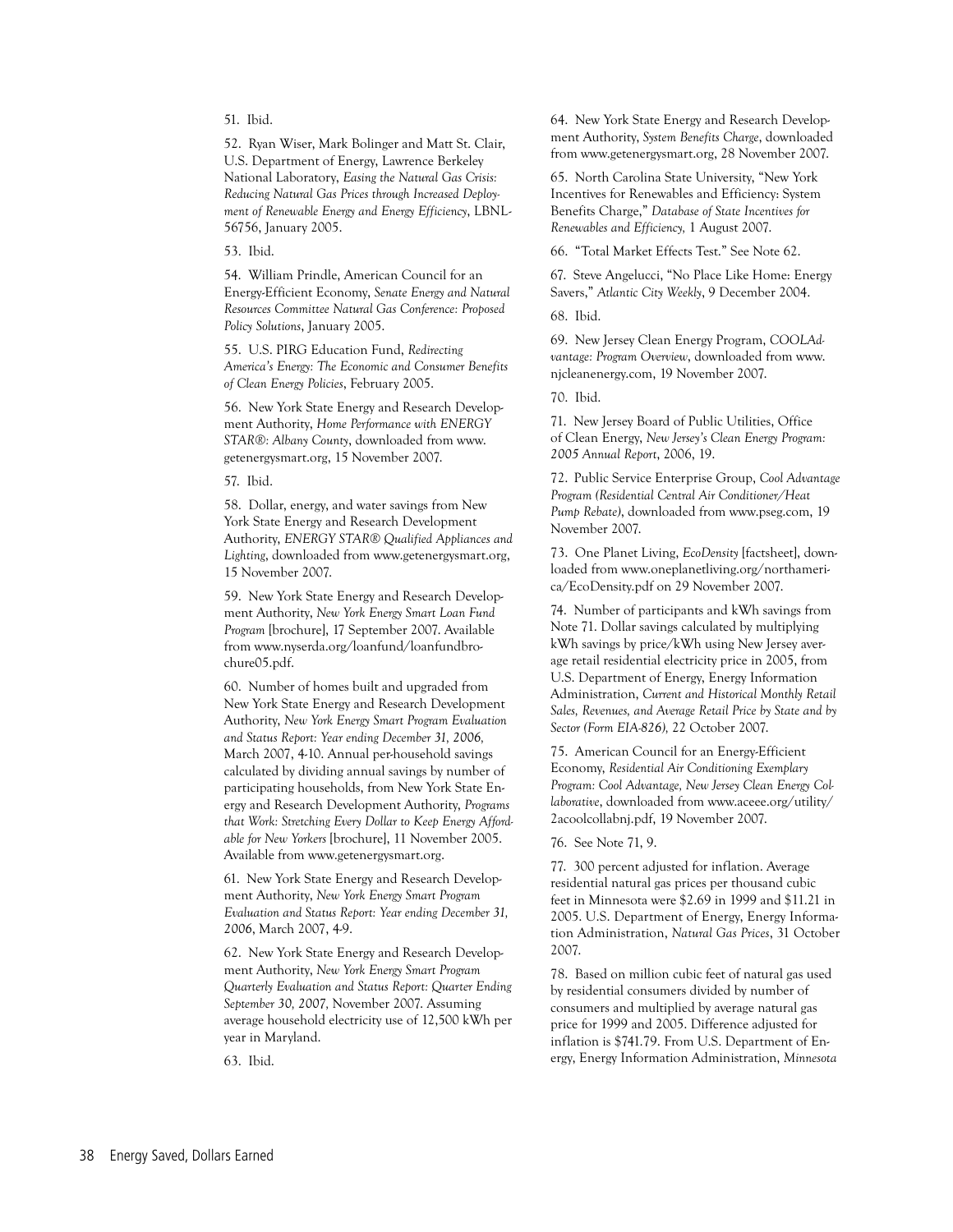*Residential Natural Gas Consumption (MMcf) and Minnesota Natural Gas Number of Residental Consumers (Count)*, 31 October 2007.

79. Center Point Energy, *Home Energy Audits: Save Energy, Cut Costs*, downloaded from www.centerpointenergy.com, 14 November 2007.

80. Minnesota Public Utilities Commission, Center Point Energy, *CenterPoint Energy's 2006 Demand-Side Management Financial Incentive, 2006 Conservation Improvement Program Status Report*, Docket # 04-821.04, 1 May 2007.

81. American Council for an Energy-Efficient Economy, *Residential Home Performance Audit Program: CenterPoint Energy Minnegasco*, downloaded from http://www.aceee.org/utility/ngbestprac/ctrptnrgyresadt.pdf, 14 November 2007, 2.

82. Minnesota State docket # 04-821.04. Center Point Energy, *CenterPoint Energy's 2006 Demand-Side Management Financial Incentive, 2006, Conservation Improvement Program Status Report. Conservation Improvement Program*, 1 May 2007.

83. American Council for an Energy-Efficient Economy, *Residential Home Performance Audit Program: CenterPoint Energy Minnegasco*, downloaded from http://www.aceee.org/utility/ngbestprac/ctrptnrgyresadt.pdf, 14 November 2007, 2.

84. Minnesota Statutes 2006, 216B.241.

85. Through the regulated market recovery mechanism, the utility redistributes the cost of conservation programs to consumers. This cost off-sets a price increase the utility would otherwise have to make in order to purchase additional energy. Consumers bear the cost either way: they can buy a new power plant or an environmentally-friendly energy efficiency program.

86. Martin Kushler and Edward Vine, American Council for an Energy-Efficient Economy, *Examining California's Energy Efficiency Policy Response to the 2000/2001 Electricity Crisis: Practical Lessons Learned Regarding Policies, Administration and Implementation*, March 2003.

87. American Council for an Energy-Efficient Economy, *Residential Lighting Exemplary Program: Upstream Residential Lighting Program*, downloaded from www.aceee.org/utility/6cpgereslight.pdf on 13 November 2007.

88. Carolyn Adi Kuduk and Scott J. Anders, Energy Policy Initiatives Center, *Following California's Public Goods Charge: Tracking Contributions and Expenditures of the Renewable Energy Program and the PIER Program*, September 2006.

89. Gary B. Fernstrom, Pacific Gas & Electric, *Residential Lighting Programs: PG&E's Role and Perspective*,

19 June 2007.

90. See Note 87.

91. Ibid.

92. Ibid.

93. Email correspondence with Emily Behr, Senior Project Manager for Customer Energy Efficiency, Pacific Gas and Electric, 29 November 2007.

94. Ibid.

95. Efficiency Vermont, *Vermont ENERGY STAR Homes*, downloaded from www.efficiencyvermont. com on 30 November 2007.

96. Efficiency Vermont, *Vermont ENERGY STAR® Homes – Incentives* [fact sheet], downloaded from www.efficiencyvermont.com on 30 November 2007.

97. Efficiency Vermont, *Here's How We Can Help*, downloaded from www.efficiencyvermont.com on 30 November 2007.

98. Number of participants from: Efficiency Vermont, *Year 2006 Annual Report and Annual Energy Savings Claim*, October 2007, 52. Percent of new home construction based on 2,626 housing permits granted in 2006. From United States Census Bureau, *New Privately Owned Housing Units Authorized Unadjusted Units for Regions, Divisions, and States*, 2006.

99. Efficiency Vermont, *Year 2006 Annual Report and Annual Energy Savings Claim*, October 2007, 52. Available from www.efficiencyvermont.com.

100. Ibid.

101. Vermont Energy Investment Corporation, *Efficiency Vermont* [fact sheet], 2004. Available at www. veic.org.

102. Applied Public Policy Research Institute for Study and Evaluation et al., *Ratepayer-Funded Low-Income Energy Programs: Performance and Possibilities*, July 2007, ii.

103. U.S. Department of Energy, Energy Information Administration, *Pennsylvania Natural Gas Residential Price*, 31 October 2007.

104. Applied Public Policy Research Institute for Study and Evaluation, *PECO Energy 2005 LIURP Evaluation, Final Report*, April 2007, i.

105. 200 percent of Federal Poverty Level is equal to \$3,225 gross monthly income or \$38,700 gross yearly income: PECO, An Exelon Company, *Does Your Money Run Out…Before the Month Does?*, available at www.exeloncorp.com, 2005, 13.

106. Ibid.

107. See Note 104, 8.

108. Ibid.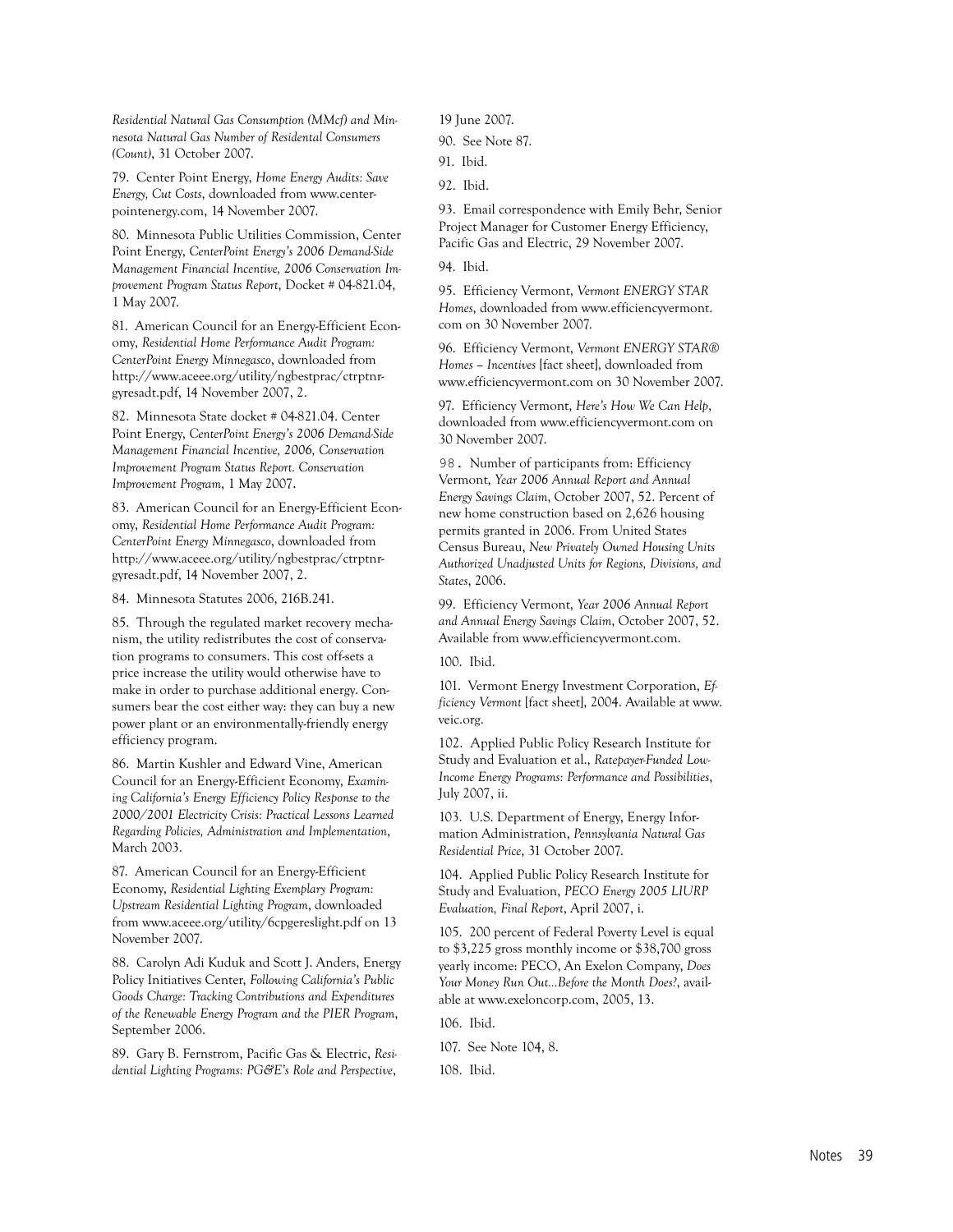109. Percentage energy reductions from Note 104, 20. Dollar savings calculated by multiplying energy savings by cost of energy per Energy Information Administration as follows. Natural gas price for 2005 in Pennsylvania: \$14.21/Dtherm: Energy Information Administration, *Natural Gas Prices: Pennsylvania*, October 2007; Electricity price for 2005 in Pennsylvania: 8.27 cents/kWh: Energy Information Administration, *Pennsylvania Electricity Profile 2005*, March 2007.

110. Average income for a LIURP participating family in 2005: Pennsylvania Public Utility Commission, Bureau of Consumer Services, *Report on 2006 Universal Service Programs & Collections Performance of the Pennsylvania Electric Distribution Companies and Natural Gas Distribution Companies*, 2006, 32.

111. See Note 104, 35.

112. Pennsylvania Code, 52 PA Code § 58.4.

113. National Grid, *Cut Your Energy Costs: We Reduced the Bottom Lines for Our Businesses*, downloaded from www.nationalgridus.com/non\_html/shared\_ small business brochure.pdf on 16 November 2007; Small business is defined as business customers with an average electricity consumption of 200 kilowatts or less per month

114. National Grid, *Small Business Program*, downloaded from www.nationalgridus.com/ masselectric/ business/energyeff/3\_small.asp on 16 November 2007.

115. American Council for an Energy-Efficient Economy, *Small Commercial Exemplary Program: Small Business Services Program, National Grid*, April 2003.

116. See Note 114.

117. Ibid.

118. National Grid, *2006 Energy Efficiency Annual Report*, August 2007.

119. Ibid; See also Note 113.

120. See Note 118.

121. Database of State Incentives for Renewables and Efficiency, *Massachusetts Incentives for Renewables and Efficiency: Energy Efficiency Fund*, 8 September 2007.

122. New York State Energy and Research Development Authority, *New Construction Program: Elmira City School District*, downloaded from www.nyserda. org, 15 November 2007.

123. A LEED Green Building meets certain minimum standards in each of five categories: sustainable sites, water efficiency, energy and atmosphere, materials and resources, and indoor environmental quality. For more information on LEED Green Building standards, see U.S. Green Building Council, www.usgbc.org.

124. More information on Energy Smart school involvement program available at www.nyserda. org/Programs/schools/esmartschools.asp.

125. New York State Energy and Research Development Authority, *New York Energy Smart Program Evaluation and Status Report: Year ending December 31, 2006*, March 2007, 3-25.

126. New York State Energy and Research Development Authority, *New York Energy SmartSM Program*, 15 November 2007.

127. Xcel Energy, *Lighting Efficiency Case Study: Bright Idea: Upgrades at Manufacturing Facility Save Energy, Cut Costs, and Even Improve Productivity*, CSS#1813, January 2007.

128. Ibid.

129. Ibid.

130. Ibid.

131. Xcel Energy, *Lighting Efficiency: Save Money, Earn Rebates and Improve Lighting Quality*, download from www.xcelenergy.com on 16 November 2007.

132. American Council for an Energy-Efficient Economy, *Lighting Efficiency Excel Energy*, downloaded from www.aceee.org/utility/17axcelcommmn.pdf on 16 November 2007.

133. Xcel Energy, *Why a Lighting Redesign Study?*, April 2007.

134. Database of State Incentives for Renewables and Efficiency, *Minnesota Incentives for Renewables and Efficiency: Public Benefits Fund*, 18 September 2007.

135. See Note 127.

136. See Note 132.

137. Incentive value and kWh savings from Energy Conservation Management Board, *Energy Efficiency: Investing in Connecticut's Future*, 1 March 2007, 22. Dollar savings calculated using average Connecticut industrial price per kWh in 2006, from U.S Department of Energy, Energy Information Administration, *Current and Historical Monthly Retail Sales, Revenues, and Average Retail Price by State and by Sector (Form EIA-826),* 31 October 2007.

138. Connecticut Light and Power Company, *Energy-Efficient Service: Measure Lifetimes*, downloaded from www.cp-l.com on 30 November 2007.

139. 27 billion: See Note 137, Energy Conservation Management Board; 2 million: assuming annual household electricity consumption of 12,500 kWh in Maryland.

140. See Note 137, Energy Conservation Management Board.

141. Average Wisconsin industrial electricity price in 1999 and 2006 from U.S. Department of Energy,